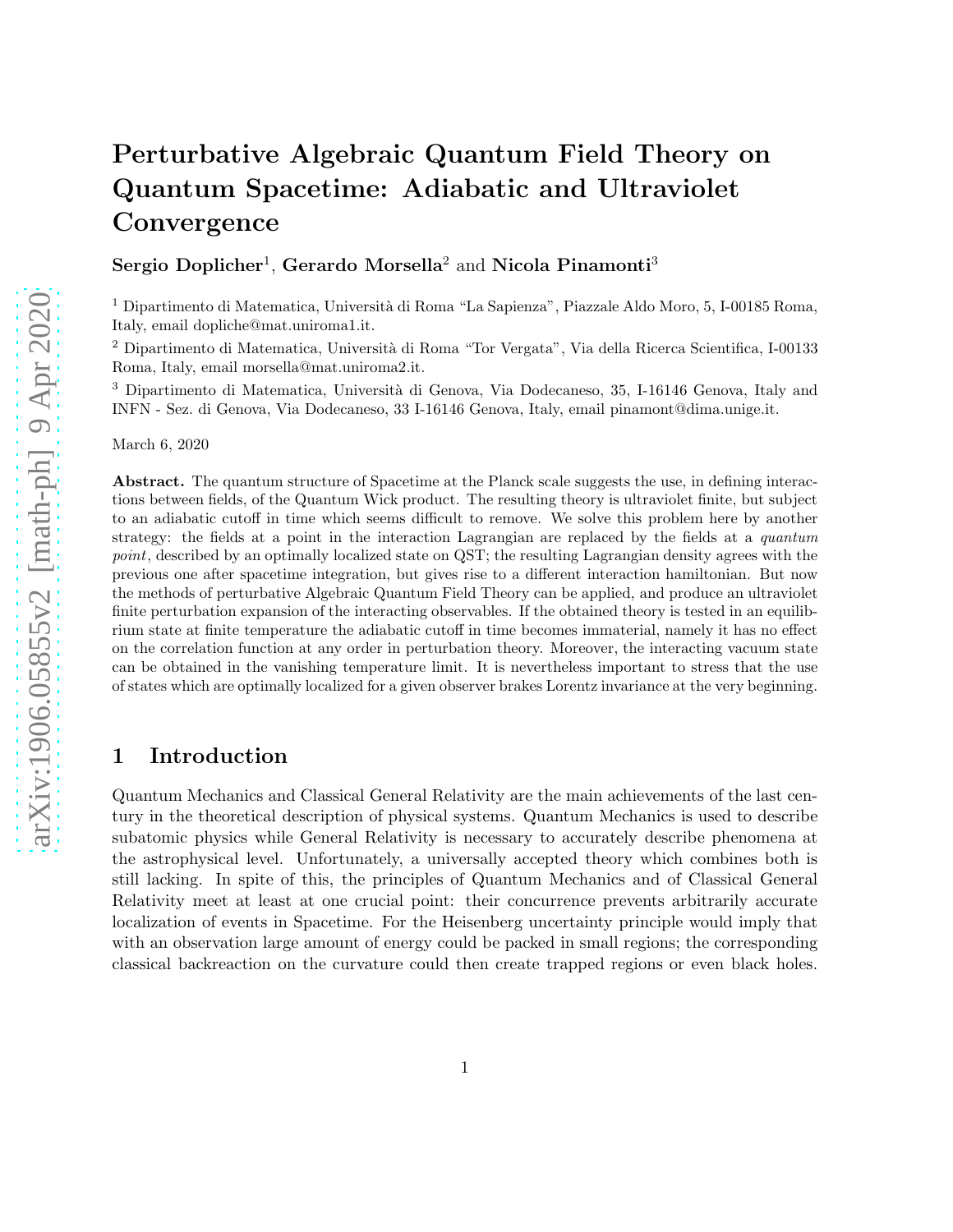This limitation on possible localization manifests itself in Spacetime Uncertainty Relations [\[15\]](#page-43-0),

$$
\Delta q_0 \cdot \sum_{j=1}^3 \Delta q_j \gtrsim \lambda^2; \sum_{1 \le j < k \le 3} \Delta q_j \Delta q_k \gtrsim \lambda^2.
$$

where  $\lambda$  is a constant of the order of the Planck length. The Spacetime Uncertainty Relations can be exactly implemented by Poincaré covariant commutation relations between the coordinates

$$
[q_{\mu}, q_{\nu}] = i\lambda^2 Q_{\mu\nu}
$$

if certain Quantum Conditions are imposed on the  $Q_{\mu\nu}$ . The simplest solution is

$$
[q^{\mu}, Q^{\nu\lambda}] = 0,
$$
  $Q_{\mu\nu}Q^{\mu\nu} = 0,$   $\left(\frac{1}{2}[q_0, \ldots, q_3]\right)^2 = I,$ 

where, under Lorentz transformations,  $Q_{\mu\nu}Q^{\mu\nu}$  is a scalar, and

$$
[q_0, \ldots, q_3] \equiv \varepsilon^{\mu\nu\lambda\rho} q_\mu q_\nu q_\lambda q_\rho = -(1/2) Q_{\mu\nu} (*Q)^{\mu\nu}
$$

is a pseudoscalar and this is the reason why the Quantum Conditions involve its square.

A model of Quantum Spacetime (QST) can thus be obtained studying the representations of these relations. In particular, their regular representations fulfill the Weyl relations

$$
e^{ih_{\mu}q^{\mu}}e^{ik_{\nu}q^{\nu}} = e^{-\frac{i}{2}\lambda^{2}h_{\mu}Q^{\mu\nu}k_{\nu}}e^{i(h+k)_{\mu}q^{\mu}}, \quad h, k \in \mathbb{R}^{4}
$$

,

which are governed by a  $C^*$ -algebra  $\mathcal E$  which is thus the desired model of QST.  $\mathcal E$  turns out to be the tensor product of the continuous functions vanishing at infinity on  $\Sigma$  and the algebra of compact operators. Here  $\Sigma$  - the joint spectrum of the  $Q_{\mu\nu}$  in a fully covariant representation - is the manifold of the real valued antisymmetric 2-tensors fulfilling the same relations as the  $Q_{\mu\nu}$  do: a homogeneous space of the proper orthochronous Lorentz group, identified with the coset space of  $SL(2,\mathbb{C})$  mod the subgroup of diagonal matrices. Each of those tensors can be taken to its rest frame, where the electric and magnetic parts e, m are parallel unit vectors, by a boost, and go back with the inverse boost, specified by a third vector, orthogonal to those unit vectors; thus  $\Sigma$  can be viewed as the tangent bundle to two copies of the unit sphere in 3 space - its base  $\Sigma_1$ . Irreducible representations select a point  $\sigma \in \Sigma$ . If  $\sigma \in \Sigma_1$ , in that representation the  $q_{\mu}$  are, up to a space rotation, the Schrödinger operators in two degrees of freedom.

In this model the mathematical generalization of points are pure states over E. Among all possible states over  $\mathcal{E}$ , we are interested in finding those which describe the best localization. These are called *Optimally localized states* and are those which minimize the quantity

$$
\Sigma_{\mu}(\Delta_{\omega}q_{\mu})^2.
$$

Its minimum value is 2 and it is reached by states concentrated on  $\Sigma_1$  which at each point coincide with the *ground state of the harmonic oscillator*. More precisely, these states are given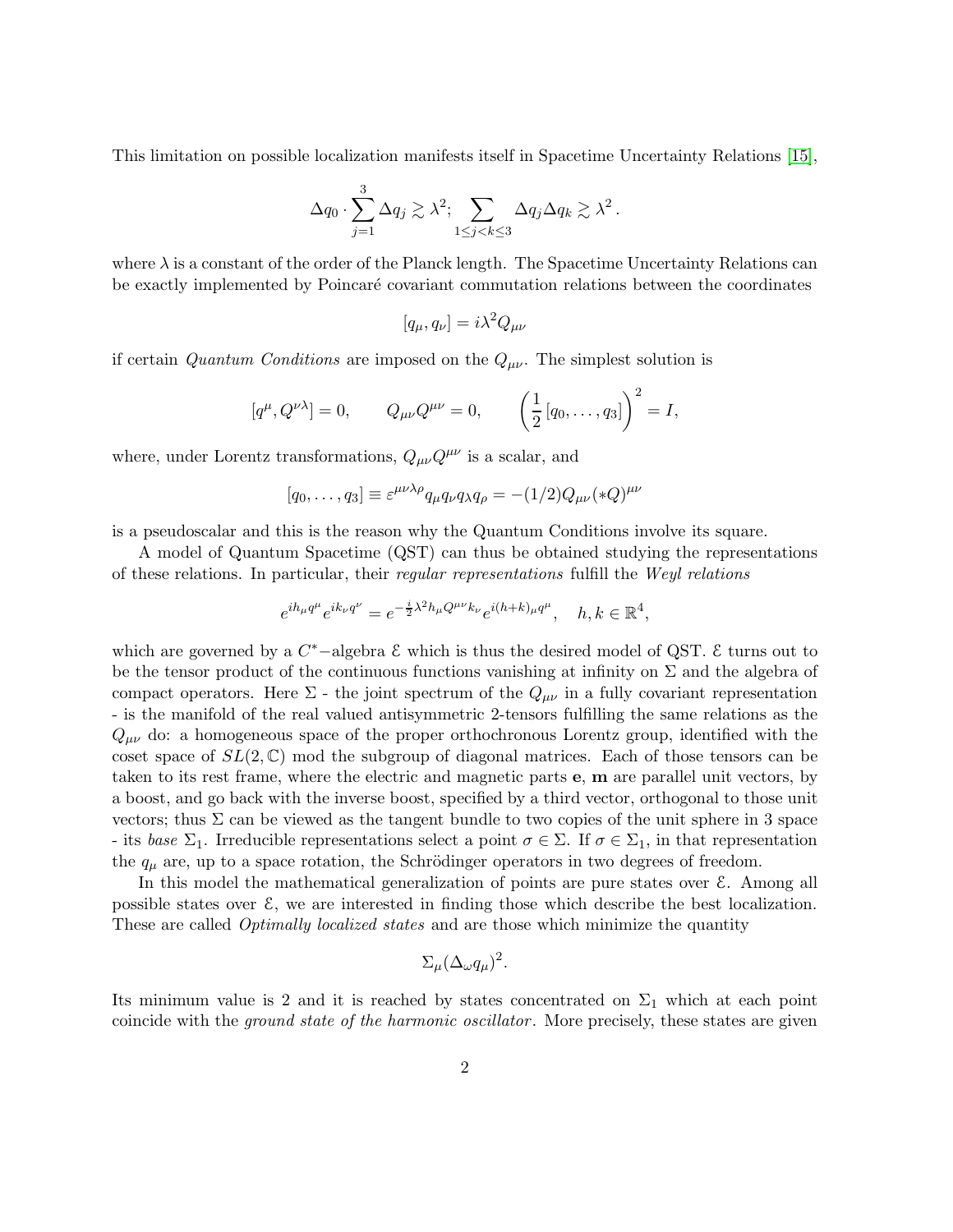by an *optimal localization map* composed with a probability measure on  $\Sigma_1$ . In particular, if f varies in  $L^1(\mathbb{R}^4)$  and g in  $\mathcal{C}_0(\Sigma)$ , the products of the evaluation on the  $q_\mu$  of the Fourier pre-transform of f and of g on the  $Q_{\mu\nu}$ 

$$
\int_{\mathbb{R}^4} dk f(k) e^{ik \cdot q} g(Q)
$$

have a dense linear span in  $\mathcal{E}$ ; states which are *optimally localized* at the point x are given by

$$
\omega_x(e^{ik_\mu q^\mu}g(Q)) = e^{ik\cdot x}e^{-\frac{\lambda^2}{2}\langle k\rangle^2} \int_{\Sigma_1} g(\sigma)d\mu(\sigma), \qquad x \in \mathbb{R}^4,
$$

where  $k \cdot x = k_{\mu} x^{\mu}$  is the usual Minkowski scalar product,  $\langle k \rangle^2 = \sum_{\mu=0}^3 k_{\mu}^2$  is the Euclidean norm square, and  $\mu$  is a regular probability measure carried by  $\Sigma_1$ . They can be viewed as the composition of  $\mu$  with the restriction of  $\mathcal E$  to  $\Sigma_1$  followed by the *optimal localization map*, a conditional expectation of that restriction onto  $\mathcal{C}(\Sigma_1)$ .

Several reasonable properties follow, in applications to Quantum Geometry in particular: the sum of the squares of the components of the forms describing distance, area, three volume and four - volume in QST are all bounded below by multiples of order one of the appropriate power of the Planck length [\[6\]](#page-43-1).

QFT can also be studied on QST. In the case of a free scalar field  $\varphi$ , we can define it on QST in analogy to the von Neumann calculus we recalled earlier on:

$$
\varphi(q):=\int_{\mathbb{R}^4} dk\,\hat{\varphi}(k)\otimes e^{ik\cdot q},
$$

where  $\varphi(q)$  is affiliated to  $\mathfrak{F} \otimes \mathcal{E}$ ,  $\mathfrak{F}$  being the algebra of fields. More generally, and more precisely, the above formula has to be interpreted as an affine map from (a suitable ∗−weakly dense subset of the) states  $\omega$  on  $\mathcal E$  into the ∗−algebra  $\mathfrak F$  of polynomials in the field operators on (commutative) Minkowski space time, given by

$$
\omega \mapsto (\mathrm{id} \otimes \omega)(\varphi(q)) = \varphi(f_\omega) = \int_{\mathbb{R}^4} dx \, \varphi(x) f_\omega(x),
$$

where the right hand side is the operator on the bosonic Fock space obtained by smearing the ordinary free scalar field with the test function  $f_\omega(x) := \int_{\mathbb{R}^4} dk \, \omega(e^{ik \cdot q}) e^{-ik \cdot x}$ , assuming that  $k \mapsto \omega(e^{ik \cdot q})$  belongs to the Schwarz space  $\mathcal{S}(\mathbb{R}^4)$ .

To introduce interactions, a possibility is to observe that the Euclidean distance between two independent events on QST cannot be smaller than the Planck length. This motivates the use, in defining interactions between fields on QST, of the Quantum Wick product, where the evaluation of field products at coinciding points is replaced by the use of a quantum diagonal map. This map evaluates on the difference variables the optimal localization map. The resulting theory is ultraviolet finite [\[4\]](#page-43-2), but needs an adiabatic cutoff in time, which seems difficult to remove. On the other hand, the resulting theory has interesting applications to Cosmology [\[13,](#page-43-3) [14,](#page-43-4) [12\]](#page-43-5) and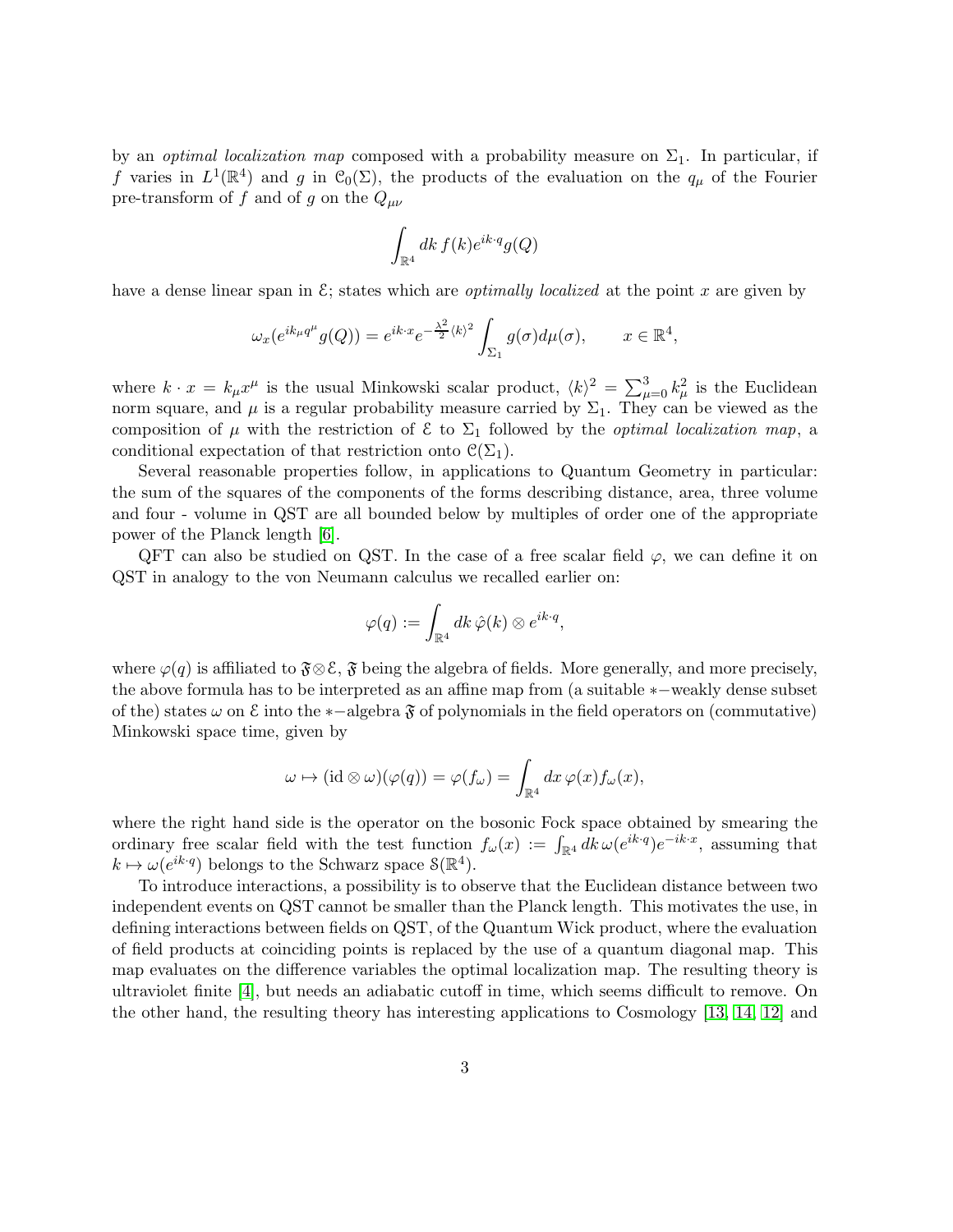generalizations to curved spacetimes are being also studied [\[13,](#page-43-3) [32,](#page-44-0) [28\]](#page-44-1). For other possibilities to define interactions, see [\[5,](#page-43-6) [33\]](#page-44-2) and the review [\[3\]](#page-43-7).

The control of the adiabatic limit is typically highly non trivial also in other approaches to QFT on noncommutative spacetime. In particular, in the much studied Euclidean framework based on the modified Feynman rules [\[19\]](#page-44-3) this difficulty is generally traced back to the phenomenon of the so-called ultraviolet-infrared mixing, first pointed out in [\[27\]](#page-44-4). Due to this feature, scalar QFT on Euclidean noncommutative spacetime is typically nonrenormalizable, with the exception of the Grosse-Wulkenhaar model [\[23\]](#page-44-5) in which however an external harmonic potential provides an effective adiabatic cutoff. Moreover, there is no analogue of the Osterwalder-Schrader theorem allowing a smooth transition between the Euclidean and the Minkowskian regimes, and a Minkowskian version of the Grosse-Wulkenhaar model is affected by strange divergencies [\[34\]](#page-45-0). On the other hand, ultraviolet-infrared mixing effects, albeit different from the ones in the Euclidean setting, have also been pointed out in QFT on Minkowskian noncommutative spacetime defined through the Hamiltonian approach [\[2\]](#page-42-0) and through the Yang-Feldman equation [\[35\]](#page-45-1). Further discussion of the adiabatic limit of QFT on QST, in the Yang-Feldman approach, can be found in [\[16,](#page-43-8) [33\]](#page-44-2).

In order to define QFT on QST without an adiabatic cutoff, it seems natural to try to employ the methods of perturbative Algebraic Quantum Field Theory (pAQFT) [\[10,](#page-43-9) [21,](#page-44-6) [22,](#page-44-7) [25,](#page-44-8) [26\]](#page-44-9) (see also the book [\[30\]](#page-44-10) for an extensive review), in which the adiabatic limit on classical spacetime can be controlled for a large class of models [\[20\]](#page-44-11). However, in doing this one has to face an immediate problem: the nonlocality present in the effective Lagrangian would imply the nonunitarity of the corresponding S matrix defined through the methods of pAQFT.

We solve this problem here by the following strategy: as a first step, the fields at a point in the interaction Lagrangian are replaced by the fields at a quantum point, described by an optimally localized state on QST. More precisely, the evaluation of the field  $\varphi$  at a quantum point of QST, which replaces the field operator  $\varphi(x)$  at a point x of the classical Minkowski space, is given by

<span id="page-3-0"></span>
$$
(\mathrm{id} \otimes \omega_x)(\varphi(q)),\tag{1.1}
$$

where  $\iota$  is the identity map on  $\mathfrak{F}$ , and  $\omega_x$  the state of  $\mathcal E$  optimally localized at x.

As discussed in Section [3,](#page-9-0) the resulting Lagrangian density agrees with the one in [\[4\]](#page-43-2) after integration over the full spacetime, namely if the adiabatic limit is considered. However, it turns out that it is still nonlocal, and then it does not yet yield a unitary S matrix. Here comes the second step of our strategy: the nonlocality of this Lagrangian can be removed in an equivalent nonlocal representation of the field algebra at the price of deforming the products in this algebra. In particular, the nonlocalities induced by the smearing of fields around the points  $x$  are now attached to the various propagators of the theory. In this way the ultraviolet singularities that the latter present at coinciding points are resolved. Hence an ultraviolet finite perturbation theory is obtained. The Feynman rules obtained in this way are slightly different from those described by Piacitelli in [\[29\]](#page-44-12), c.f. also [\[1\]](#page-42-1). Proceeding in this way, the S matrix becomes unitary. Furthermore, the obtained theory can be treated with the methods of pAQFT which we briefly review in Section [2.](#page-4-0) In particular, adapting the analysis of [\[20\]](#page-44-11), in Section [4](#page-10-0)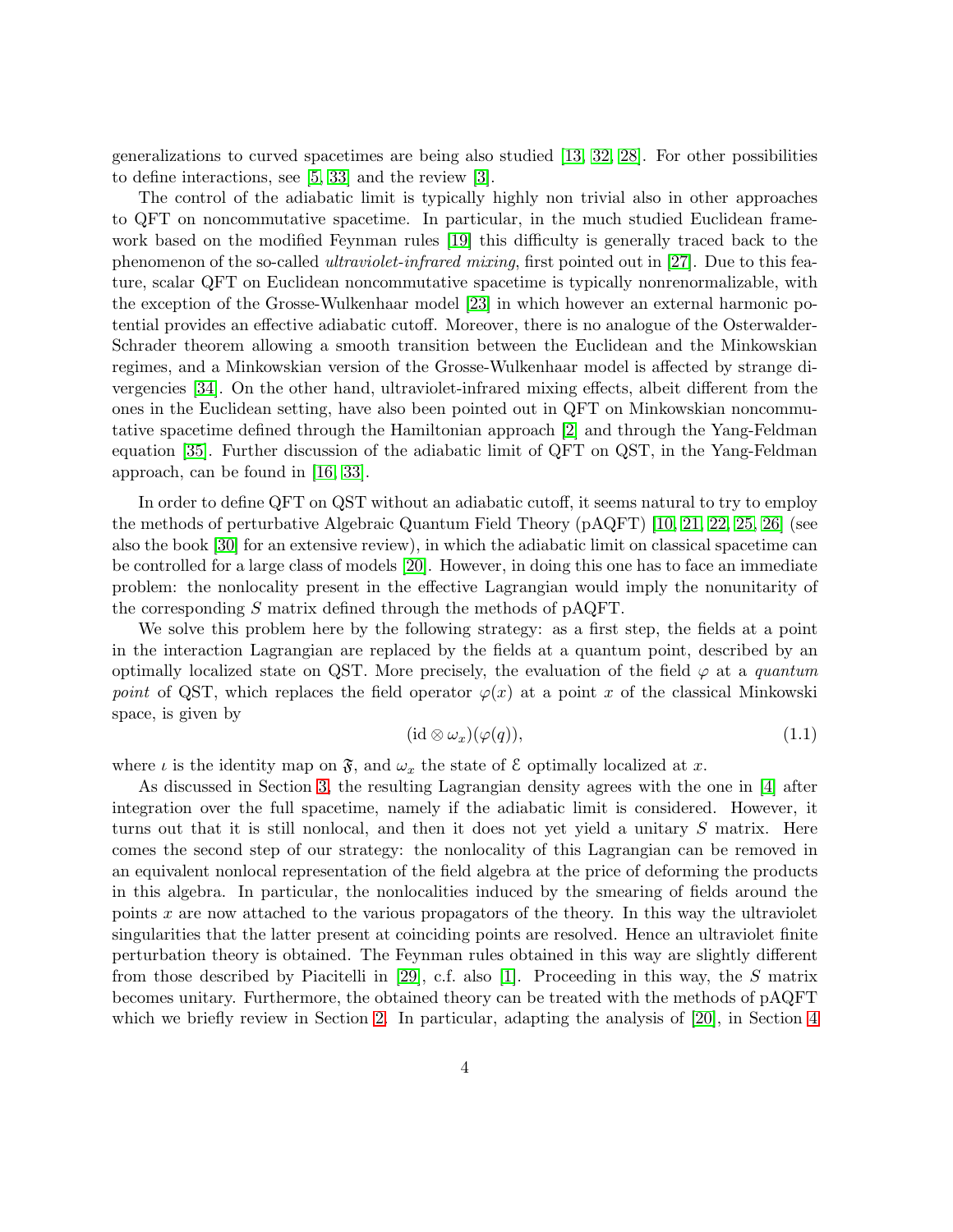we study, order by order in perturbation theory, the spatial adiabatic limit of interacting KMS states at finite temperature. Moreover, we show that this limit can be taken simultaneously with the zero temperature limit, thereby obtaining the ground state of the interacting theory.

The latter is the main result of the present work, on which more details are in order. The first crucial observation here is that, although Lorentz covariance is broken by the interaction, there is a remnant of causality in the theory, namely the independence of the interacting observables from the behavior of the infrared cutoff in the future of their localization region. Therefore we can assume that, with a fixed spatial cutoff, the temporal cutoff can be taken equal to one in the future of a given time slice. In order to proceed to the limit in which the temporal cutoff is one everywhere, it is then sufficient to translate this time slice to infinity into the past. To this end, the second main step is to show that the vacuum expectation values of the interacting observables in this limit can also be obtained as the zero temperature limit of the corresponding expectation values in an interacting KMS state. The final step is then to show that the latter limit and the limit in which the spatial adiabatic cutoff is removed can be taken together. The limit state is therefore invariant under spacetime translations, and can then be interpreted as the vacuum state of the interacting theory. This shows in particular that in the obtained theory there is no ultraviolet-infrared mixing which produces divergencies.

We have nevertheless to stress that the use of states which are optimally localized for a given observer brakes again Lorentz invariance at the very beginning.

The paper is organized as follows. In the next section we briefly review the main ideas of pAQFT. Section [3](#page-9-0) contains the derivation of the effective nonlocal Lagrangian and its comparison with previously used expressions. In Section [4](#page-10-0) we describe the perturbation theory and we construct perturbatively the S matrix and the interacting field algebra. In Section [5](#page-19-0) we construct the ground state of the interacting theory by showing that the adiabatic limit is order by order finite in the sense discussed above. We collect in the appendices some technical results. In particular, in Appendix [A](#page-33-0) we list some formulas and elementary properties of the modified propagators, in Appendix [B](#page-35-0) we discuss their decay properties in spatial and temporal directions, and in Appendix [C](#page-38-0) we prove the return to equilibrium property for the spatially cutoff KMS state of the interacting theory.

# <span id="page-4-0"></span>2 Brief review of pAQFT for scalar fields

We recall briefly the framework of pAQFT applied to discuss a self interacting scalar field theory, we refer to [\[10,](#page-43-9) [21,](#page-44-6) [22,](#page-44-7) [25,](#page-44-8) [26\]](#page-44-9) for an extended review. Although the construction we are going to describe can be performed in any globally hyperbolic spacetime, we shall here only consider a four dimensional Minkowski spacetime  $M = \mathbb{R}^4$  equipped with a metric  $\eta$  whose signature is  $(-, +, +, +)$  as the background where a scalar field propagates. The Lagrangian density for the theory we are considering is described by

$$
L = L_0 + L_I = \frac{1}{2}\partial\phi\partial\phi + \frac{1}{2}m^2\phi + L_I(\phi)
$$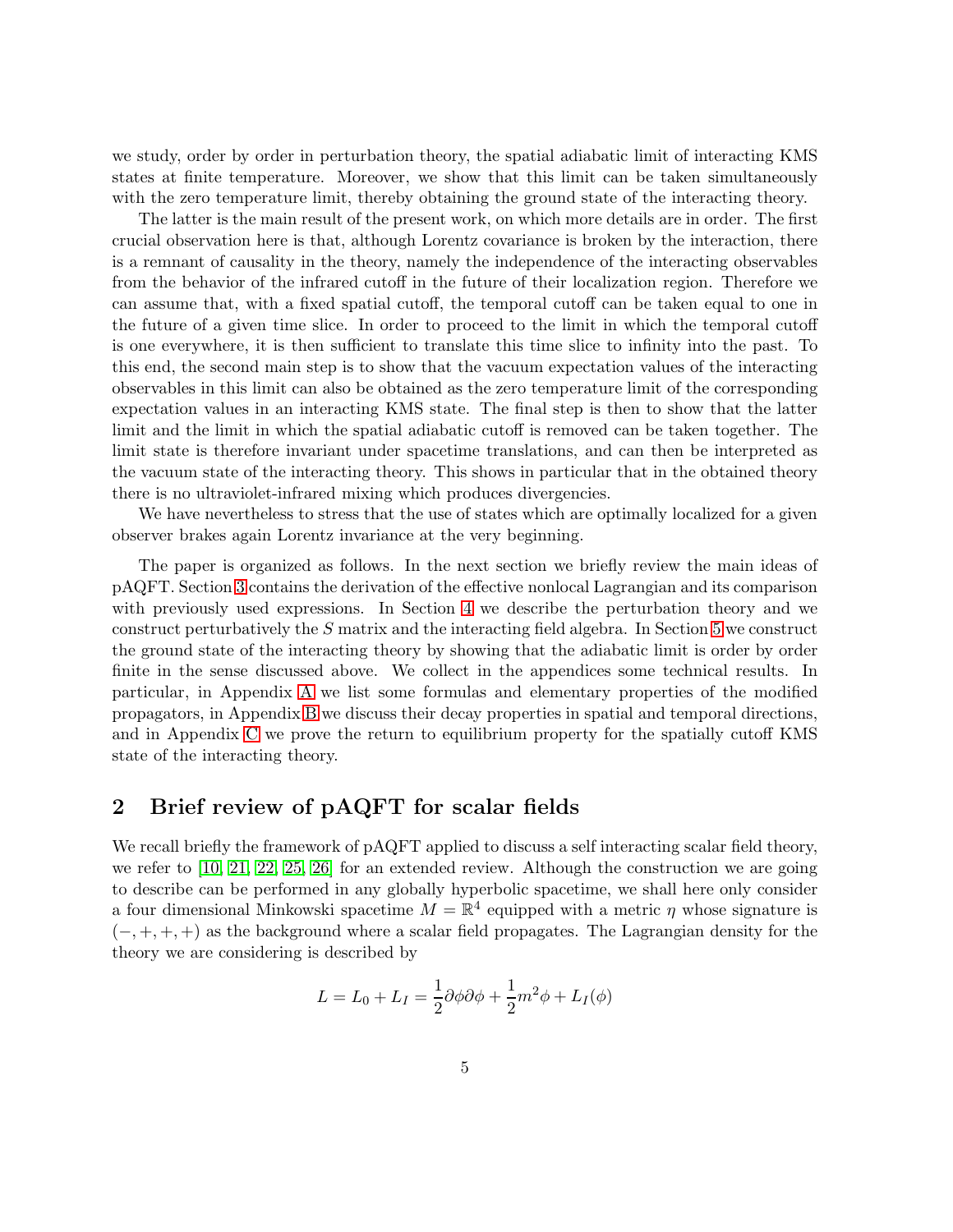where  $m > 0$  is the mass of the field and  $L<sub>I</sub>$  represents the interaction Lagrangian which is usually a local polynomial built from  $\phi$  at a point x. We shall construct the interacting theory perturbing the free theory  $L_0$  with the interaction Lagrangian  $L_I$ .

The observables of the theory are seen as functionals over smooth field configurations  $\phi \in$  $C^{\infty}(M;\mathbb{R}) \cap \mathcal{S}'(M) =: \mathbb{C}$ . For later purpose, contrary to the standard framework, we require that the field configuration  $\phi$  is a Schwartz distribution. We require furthermore, that the observables are smooth with respect to the functional derivatives and that they have compact support, namely their n−th order functional derivative exists and is a distribution of compact support. Moreover, they must be sufficiently regular to make their product well defined. In particular, we say that a smooth functional F is microcausal ( $\mu$ c), if the wave front sets of its functional derivatives are such that

$$
\mathrm{WF}(F^{(n)}(\phi)) \cap \left(\overline{V}^{+n} \cup \overline{V}^{-n}\right) = \emptyset, \qquad n \in \mathbb{N},
$$

where  $\overline{V}^{\pm}$  are the closed forward backward light cones in  $T^*M$ .

Summarizing, the field observables are defined as the set

$$
\mathcal{F} := \left\{ F : \mathcal{C} \to \mathbb{C} \, \middle| \, F^{(n)}(\phi) \in \mathcal{E}'(M^n) \, \forall \phi \in \mathcal{C}, \forall n \in \mathbb{N}, \, F \, \mu \mathcal{C} \, \right\}.
$$

Furthermore, we denote by  $\mathcal{F}_{reg}$  the set of *regular functionals*, namely

$$
\mathcal{F}_{\text{reg}} := \left\{ F \in \mathcal{F} \Big| F^{(n)}(\phi) \in C_0^{\infty}(M^n) \, \forall \phi \in \mathcal{C}, \forall n \in \mathbb{N} \right. \right\}.
$$

For later purposes, we also introduce the slightly larger space of rapidly decreasing functionals

$$
\mathcal{F}_{\mathrm{rd}} := \left\{ F : \mathcal{C} \to \mathbb{C} \left| F^{(n)}(\phi) \in \mathcal{S}(M^n) \, \forall \phi \in \mathcal{C}, \forall n \in \mathbb{N} \right. \right\}.
$$

We say that  $F \in \mathcal{F}$  is *local* if  $F^{(1)}(\phi)$  is a smooth function and if for every  $n > 1$  the n-th functional derivative of F is supported on the diagonal of  $M<sup>n</sup>$ . The subset of F formed by local functionals is denoted by  $\mathcal{F}_{loc}$  Finally a functional  $F: \mathcal{C} \to \mathbb{C}$  is said to be *polynomial* if it exists an N such that  $F^{(n)} = 0$  for all  $n > N$ . The subsets of  $\mathcal{F}, \mathcal{F}_{rd}$  and of  $\mathcal{F}_{reg}$  formed by polynomial functionals are denoted by  $\mathcal{F}^p$ ,  $\mathcal{F}^p_{\text{rd}}$  and  $\mathcal{F}^p_{\text{reg}}$  respectively. The interaction Lagrangian  $L_I$  smeared with a compactly supported smooth function  $g \in C_0^{\infty}(M)$  is an example of a local functional

<span id="page-5-0"></span>
$$
V = \int_{M} g(x)L_{I}(\phi)(x)dx.
$$
\n(2.1)

A local linear field smeared with  $f \in C_0^{\infty}(M)$  and its Wick powers are then defined as

$$
\Phi(f) := \int_M f(x)\phi(x)dx, \qquad \Phi^n(f) := \int_M f(x)\phi^n(x)dx, \qquad n \in \mathbb{N}.
$$
 (2.2)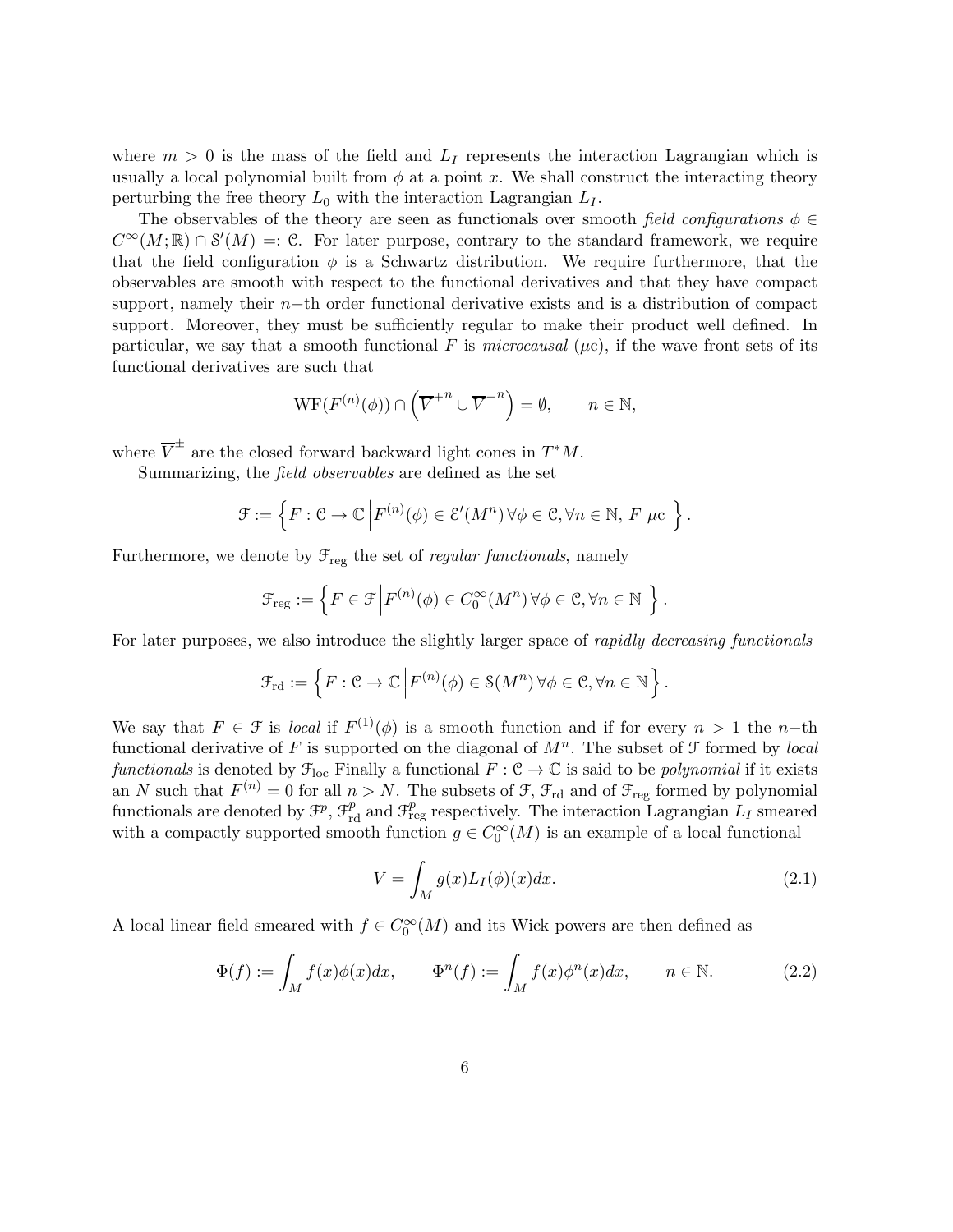#### 2.1 Algebra of free field observables

The construction of the free theory starts from the observation that the free equation of motion

<span id="page-6-0"></span>
$$
\Box \varphi - m^2 \varphi = 0 \tag{2.3}
$$

admits unique retarded and advanced fundamental solutions  $\Delta_{R/A}$ . These distributions are completely characterized by their interplay with the equations of motion and by their support property [\[7\]](#page-43-10), namely

$$
\Delta_{R/A}(\Box f - m^2 f) = f, \qquad \text{supp}(\Delta_{R/A}(f)) \subset J^{+/-}(\text{supp } f), \qquad f \in C_0^{\infty}(M),
$$

where supp  $f \subset M$  is the support of f, and  $J^{+/-}(O)$  is respectively the causal future or the causal past of the set  $O$  in  $M$ . The commutator function, also known as Pauli-Jordan propagator or causal propagator, is the retarded minus advanced fundamental solution

$$
\Delta = \Delta_R - \Delta_A
$$

and in the canonical quantization of the free theory it corresponds to the commutator of two linear fields. Hence, in the algebraic approach, the set of functionals described above are equipped with a product whose antisymmetric part is completely determined by  $\Delta$ .

More precisely, both  $\mathcal{F}^p$  and  $\mathcal{F}^p_{reg}$  form a ∗-algebra when equipped with the following involution and ⋆−product

$$
A^*(\phi) = \overline{A(\phi)}, \qquad A \in \mathcal{F}^p
$$

and

$$
A \star_H B = m \circ e^{\Gamma_H}(A \otimes B)
$$

where  $m$  is the pointwise multiplication

$$
m(A \otimes B)(\phi) = A(\phi)B(\phi), \qquad A, B \in \mathcal{F}^p
$$

and  $\Gamma_H$  is such that

$$
\Gamma_H = \int_{M^2} dx dy H(x,y) \frac{\delta}{\delta \phi(x)} \otimes \frac{\delta}{\delta \phi(y)},
$$

where  $H \in \mathcal{S}'(M^2)$  is any Hadamard function, namely a weak solution of the free equation of motion up to smooth terms whose antisymmetric part is proportional to the causal propagator ∆, which is the retarded minus advanced fundamental solutions

$$
H(x, y) - H(y, x) = i\Delta(x - y) = i\Delta_R(x - y) - i\Delta_A(x - y).
$$

Furthermore, H must satisfy the microlocal spectrum condition which means that

$$
\mathrm{WF}(H) = \{ (x_1, x_2; p_1, p_2) \in T^*M^2 \setminus \{0\} \mid (x_1, p_1) \sim (x_2, -p_2), (x_1, p_1) \in \overline{V}^+ \}.
$$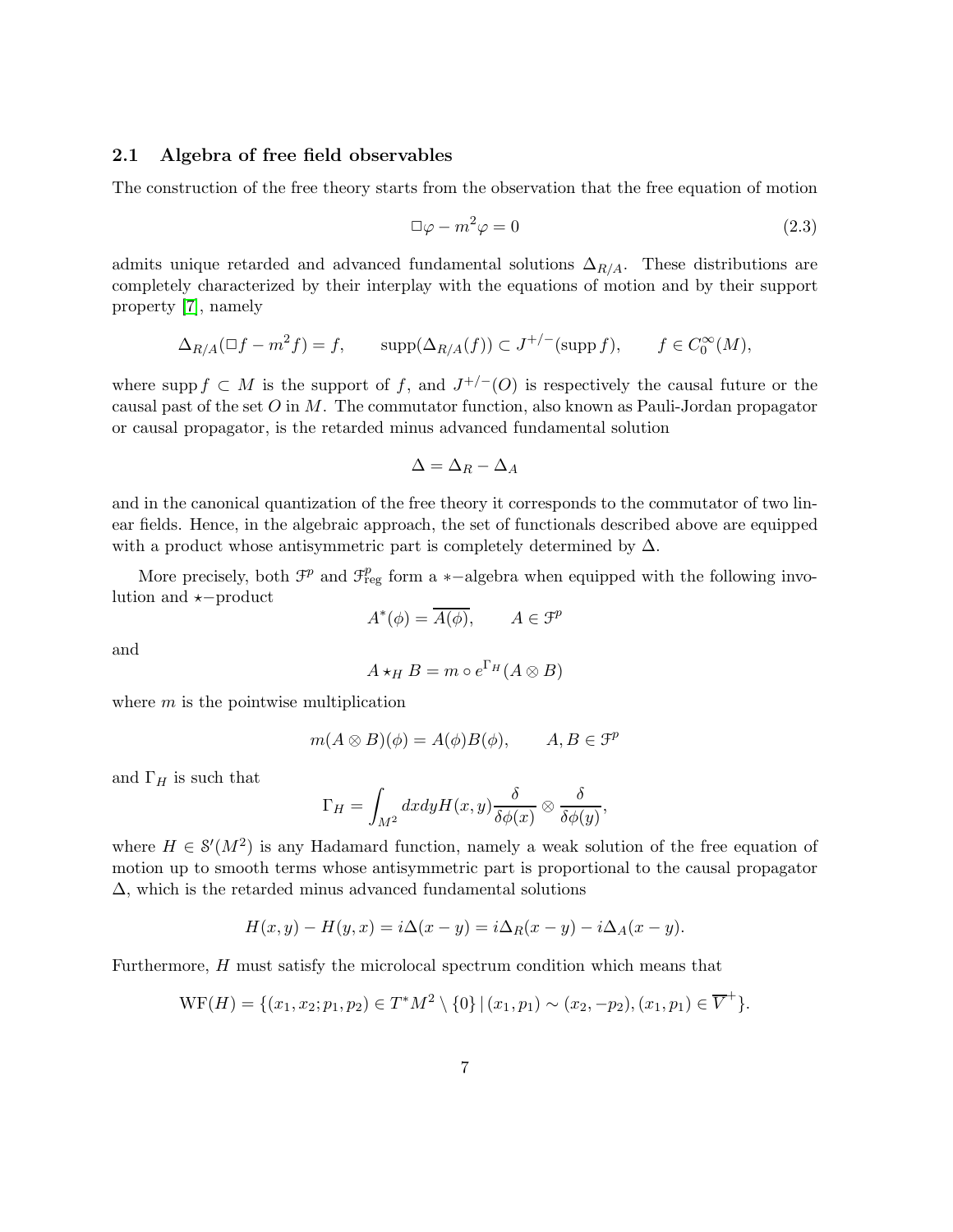where  $(x_1, p_1) \sim (x_2, -p_2)$  holds if  $x_1$  and  $x_2$  are joined by a null geodesics  $\gamma$ ,  $\eta^{-1}p_1$  is tangent to  $\gamma$  at  $x_1$  and  $-p_2$  is the parallel transport of  $p_1$  along  $\gamma$ . The last condition requires  $p_1$  to be future directed. This requirement can be weakened if we are considering regular functionals only. In that case we may use the product  $\star_{\frac{i}{2}\Delta}$  defined by  $H = \frac{i}{2}\Delta$ . We also observe that the product  $\star_{\frac{i}{2}\Delta}$  is well defined on the space  $\mathcal{F}_{rd}^{p}$  of rapidly decreasing functionals too, which then becomes a \*-algebra with the above defined involution.

Notice that  $(\mathcal{F}^p, \star_H)$  is a representation of the abstract algebra of normal ordered observables B, where the normal ordering is the one defined with respect to the Hadamard state specified by the two point function given by H. Indeed, the ∗−isomorphism which realizes the representation of B to  $(\mathcal{F}^p, \star_H)$  maps :  $\Phi^n(f)$ : H to  $\Phi^n(f)$ , and the combinatorics of Wick Theorem is summarized by the product  $\star_H$ , e.g.,

$$
\begin{aligned} : \Phi^2(f) : _H : \Phi^2(f) : _H = : \Phi^2(f) \star_H \Phi^2(g) : _H \\ & = : \Phi^2(f)\Phi^2(g) : _H + 4 \int_{M^2} dx dy : \phi(x)\phi(y) : _H f(x)g(y)H(x - y) \\ & + 2 \int_{M^2} dx dy f(x)g(y)H(x - y)^2. \end{aligned}
$$

We remark however that in general the elements of B can not be realized as functionals of the field configurations. Because of this, we prefer to consider only the algebra  $(\mathcal{F}^p, \star_H)$ .

At the same time  $(\mathcal{F}_{\text{reg}}^p, \star_{i\Delta/2})$  is isomorphic to the *Borchers-Uhlmann algebra* of free fields. In particular, the canonical commutations relations among linear fields are implemented by the product, actually

$$
[\Phi(f_1), \Phi(f_2)]_{\star_H} = \Phi(f_1) \star_H \Phi(f_2) - \Phi(f_2) \star_H \Phi(f_1) = i \Delta(f_1, f_2), \qquad f_i \in C_0^{\infty}(M).
$$

At this point it is important to stress that different choices of H in  $(\mathcal{F}^p, \star_H)$  produce isomorphic algebras, we indicate this  $*$ −isomorphism by  $\alpha_{H,H'}$ .

We furthermore notice that the restriction to polynomial functionals can be relaxed if we admit as observables formal power series in  $h$ , or if we require some bound on the higher functional derivatives of F in the topology of distribution so to make  $A \star_H B$  convergent.

#### <span id="page-7-1"></span>2.2 Interacting fields

In perturbation theory, the algebra of interacting fields with respect to a local interaction Lagrangian  $V$ , like the one given in  $(2.1)$ , is represented as a subalgebra of the algebra of formal power series whose coefficients are in F. This representation is realized by the Bogoliubov map  $R_V$ . The Bogoliubov map is given in terms of the time ordered exponential (S matrix) of V, defined by

<span id="page-7-0"></span>
$$
S(V) = \sum_{n} \frac{(-i)^n}{n!} \underbrace{T(T^{-1}(V), \dots, T^{-1}(V))}_{n}.
$$
\n(2.4)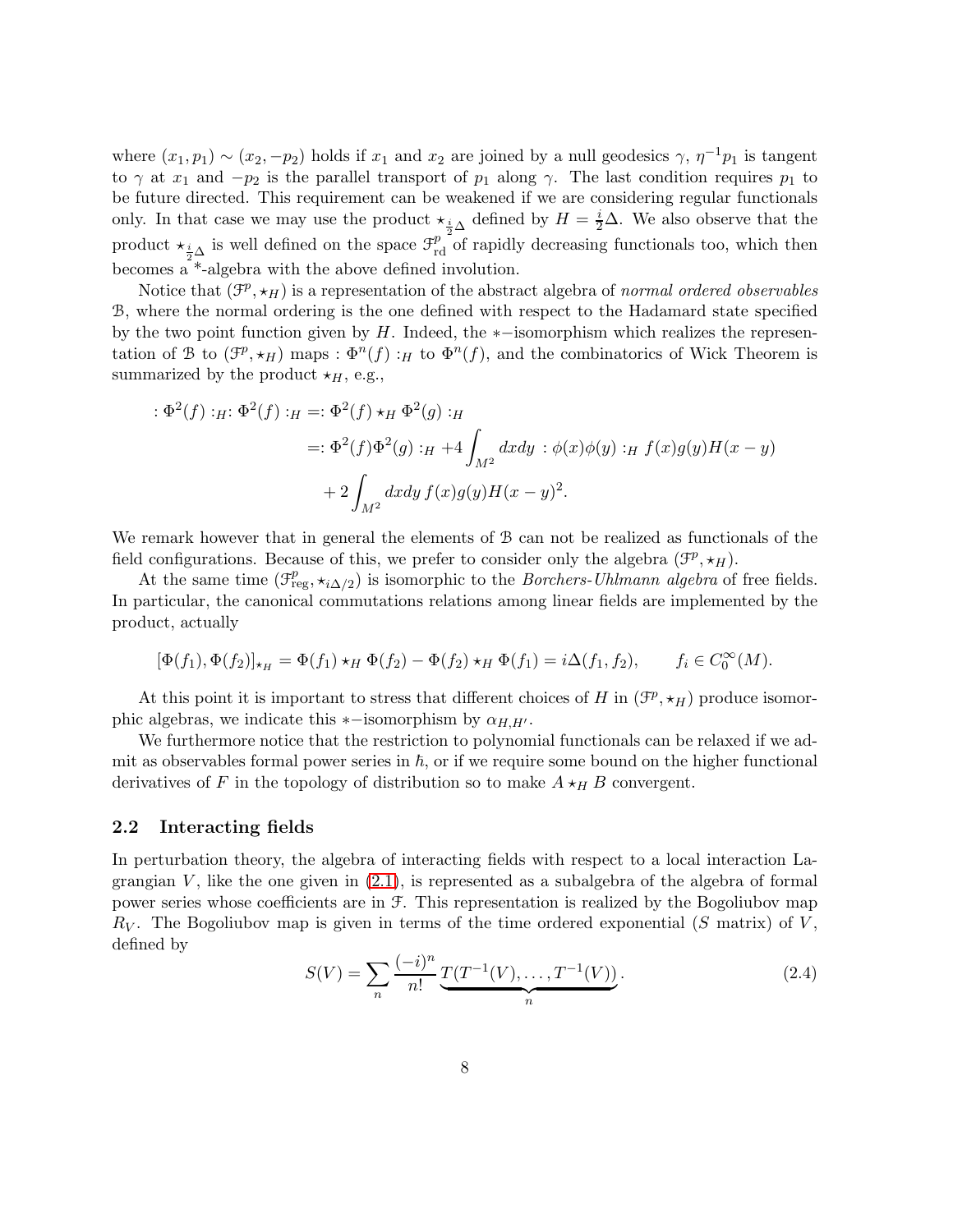As shown by Fredenhagen and Rejzner (see, e.g., [\[21\]](#page-44-6)) the time ordering map  $T$  applied to regular functionals descends from an associative bilinear product

$$
A \cdot_T B = T(T^{-1}(A), T^{-1}(B))
$$

which has to be compatible with the  $\star$  product introduced above. Hence, it holds that

$$
A \cdot_T B = M \circ e^{\Gamma_{H_F}} (A \otimes B), \qquad A, B \in \mathcal{F}_{reg},
$$

where the Feynman propagator associated to the Hadamard function  $H$  is used, actually

$$
H_F = H + i\Delta_A.^1
$$

On regular functional if the causal propagator  $\frac{i}{2}\Delta$  is used to represent the  $\star$  product, the associated time ordered product is generated by the Dirac propagator

$$
i\Delta_D = i(\Delta_A + \Delta_R).
$$

In order to give a meaning to  $(2.4)$  for a local V, the time ordering map T introduced above needs to be extended to local functionals. This extension can be performed applying a recursive procedure on the number of factors in  $T$ , in a similar way as discussed by Epstein and Glaser [\[18\]](#page-44-13). The key property that makes this possible is the *causal factorization property* which requires that

$$
T(A, B) = T(A) \star T(B)
$$

if  $J^+(\mathrm{supp}\,A) \cap \mathrm{supp}\,B = \emptyset$ . At every inductive step, the causal factorization property permits to construct  $T(V, \ldots, V)$  as a distribution over the coupling constants  $g \otimes \cdots \otimes g$  defined up to the total diagonal  $\{(x, \ldots, x) \in M^n | x \in M\}$ . The extension to the total diagonal can be done employing some scaling limit techniques similar to the procedure discussed by Steinmann [\[31\]](#page-44-14), see e.g. [\[9,](#page-43-11) [26\]](#page-44-9) for a detailed analysis of this procedure. The extension to the total diagonal is not unique, there is actually the well known renormalization freedom. This freedom can be characterized by some constants once a set of physical requirements for the time ordered products are assumed, see [\[25,](#page-44-8) [26\]](#page-44-9) for a complete list of axioms that a time ordered product should have.

Later we shall adapt the causal factorization property to take into account the noncommutative nature of Quantum Spacetime and its replacement will play a crucial role in the discussion of the adiabatic limits.

The algebra of interacting fields is thus generated, with respect to the  $\star$  product, by elements of the form

<span id="page-8-1"></span>
$$
R_V(F) = S(V)^{-1} \star (F \cdot_T S(V)), \qquad F \in \mathcal{F}_{\text{loc}}, \tag{2.5}
$$

where  $R_V$  is the *Bogolubov map*. If V is local it holds that  $S(V)^{-1} = S(V)^*$ , hence, in that case we say that the theory is unitary. This is in general not true if  $V$  is nonlocal.

<span id="page-8-0"></span><sup>1</sup>Sometimes, in the physics literature, the Feynmann propagator, with respect to the Minkowski vacuum state, is defined as  $-iH_F$ .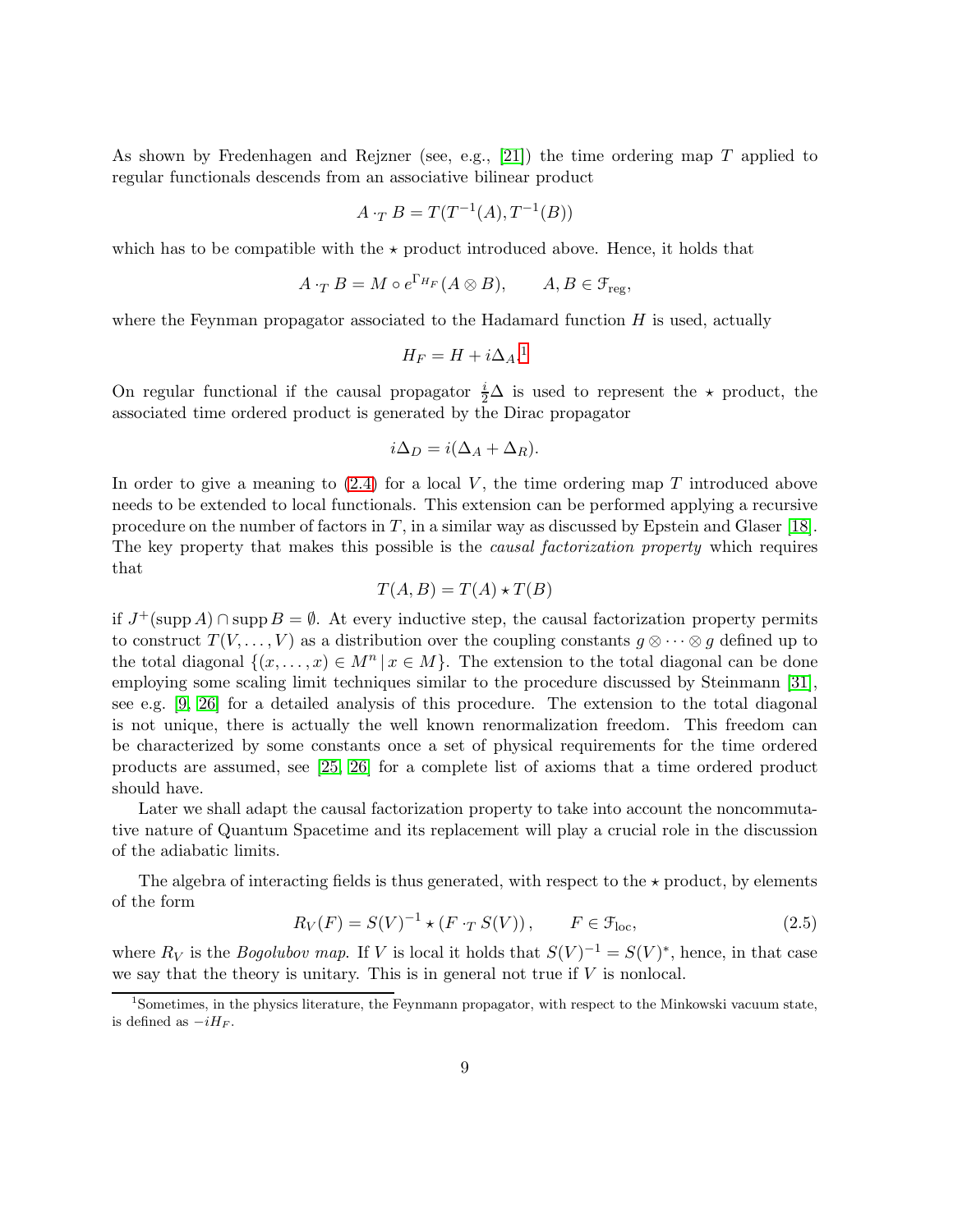# <span id="page-9-0"></span>3 The effective interaction Lagrangian obtained by the quantum Wick product

As discussed in [\[4\]](#page-43-2), a possibility to treat the interacting quantum field theory on QST is to define the interaction Lagrangian replacing the ordinary Wick product (on commutative spacetime) with the quantum Wick product :  $\cdot :_Q$ , which amounts to evaluate the optimal localization map on the difference variables of a product of fields on independent copies of QST. The resulting S matrix is then equivalent to the S matrix of a theory on classical spacetime with an effective interaction Lagrangian V which is usually nonlocal in the field.

More precisely, as shown in [\[4\]](#page-43-2) the effective interaction Lagrangian corresponding to a monomial interaction :  $\varphi^{n}(q)$  :<sub>Q</sub> has the expression

$$
L_I^{\text{eff}}(x) := \frac{(2\pi)^{2(n+1)}}{\lambda^{4(n-1)}n^2} \int dy_1 \dots dy_n r(y_1, \dots, y_n, x) : \phi(y_1) \dots \phi(y_n) ;
$$

where

$$
r(y_1,\ldots,y_n,x):=e^{-\frac{(x-y_1)^2}{2\lambda^2}}\ldots e^{-\frac{(x-y_n)^2}{2\lambda^2}}\delta\left(\frac{y_1+\cdots+y_n}{n}-x\right),
$$

and where  $\langle x \rangle^2 = (x^0)^2 + |\mathbf{x}|^2$  denotes the euclidean square and  $\delta$  denotes the four dimensional Dirac delta function. Integrating against a compactly supported smooth function  $\tilde{g} \in C_0^{\infty}(M)$ , which plays the role of an infrared regulator, and defining the time ordering with respect to the time coordinate of the "average vertex"  $x$ , one obtains an  $S$  matrix which turns out to be unitary and free of ultraviolet divergencies. On the other hand, in view of studying this theory by the methods of pAQFT, one should consider an effective interaction potential of the form

$$
W_{\text{eff}}(\phi) := \int dx \ \tilde{g}(x) L_I^{\text{eff}}(x) \tag{3.1}
$$

which is an element of  $\mathcal{F}_{rd}^p$  but is nonlocal, which implies that the associated S matrix [\(2.4\)](#page-7-0), defined through the time ordering of Sec. [2.2,](#page-7-1) is nonunitary.

In order to circumvent this problem, we observe that performing the integration over  $x$  we obtain

$$
W_{\text{eff}}(\phi) = \frac{(2\pi)^{2(n+1)}}{\lambda^{4(n-1)}n^2} \int dy_1 \dots dy_n e^{-\frac{\langle y_1 - \overline{y}\rangle^2}{2\lambda^2}} \dots e^{-\frac{\langle y_n - \overline{y}\rangle^2}{2\lambda^2}} \tilde{g}(\overline{y}) : \phi(y_1) \dots \phi(y_n) :
$$

where  $\overline{y} := \frac{1}{n} \sum_j y_j$ . Notice furthermore that

<span id="page-9-2"></span>
$$
\sum_{j} \langle y_j - \overline{y} \rangle^2 + n \langle x - \overline{y} \rangle^2 = \sum_{j} \langle y_j - x \rangle^2, \tag{3.2}
$$

hence we can simplify some of the Gaussian functions present in the previous integral. Actually, since for every  $\overline{y}$ 

<span id="page-9-1"></span>
$$
\frac{n^2}{(\sqrt{2\pi}\lambda)^4} \int dx \ e^{-\frac{n(x-\overline{y})^2}{2\lambda^2}} = 1,
$$
\n(3.3)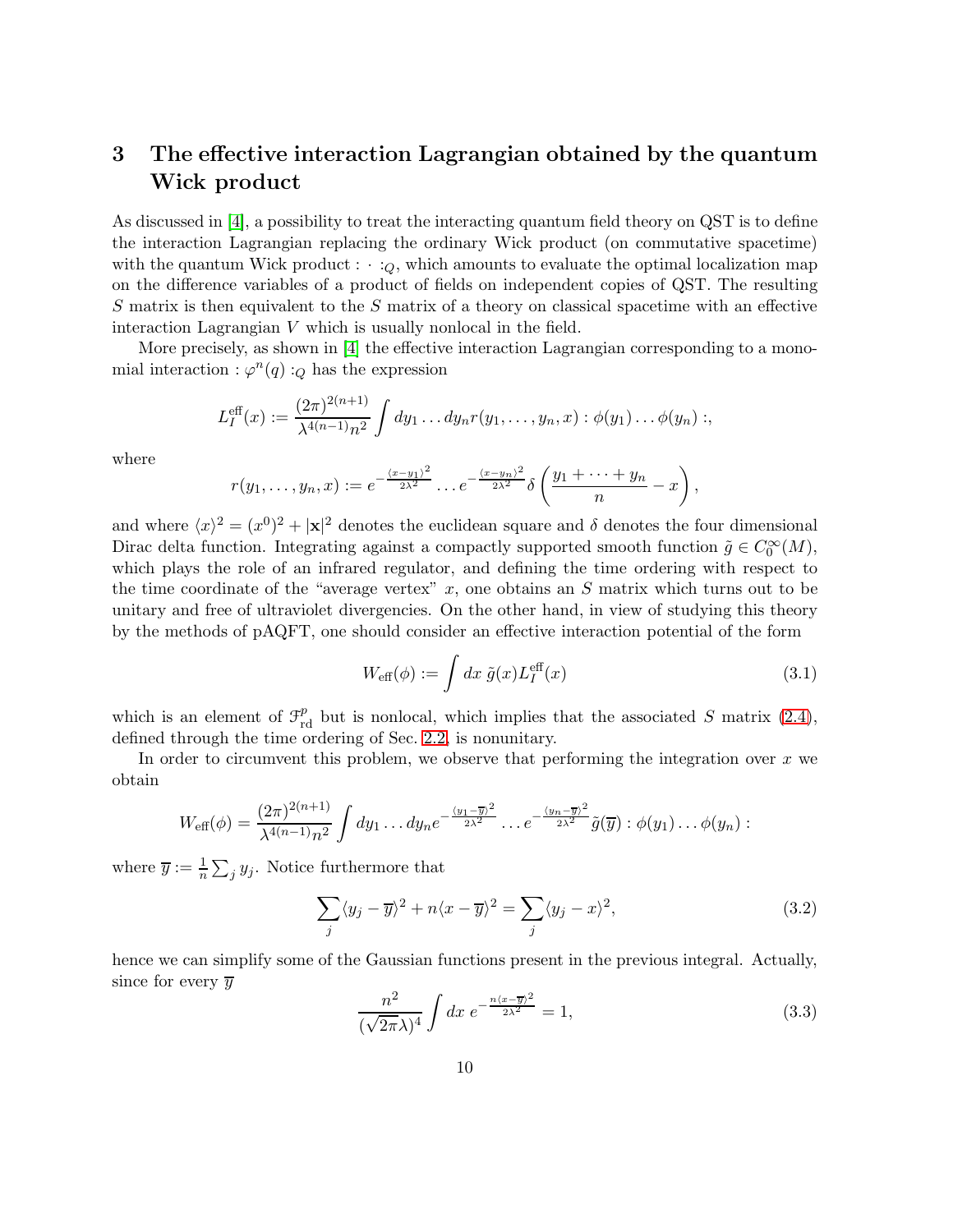we have that

$$
W_{\text{eff}}(\phi) = \left(\frac{\sqrt{2\pi}}{\lambda}\right)^{4n} \int dy_1 \dots dy_n dx \ e^{-\frac{(y_1 - x)^2}{2\lambda^2}} \dots e^{-\frac{(y_n - x)^2}{2\lambda^2}} \tilde{g}(\overline{y}) : \phi(y_1) \dots \phi(y_n) : ,
$$

where we have multiplied  $q(\bar{y})$  with the Gaussian displayed on the left hand side of the equation [\(3.3\)](#page-9-1) and we have used the identity [\(3.2\)](#page-9-2). We thus conclude that in the adiabatic limit ( $\tilde{q} \rightarrow 1$ ) the effective potential  $W_{\text{eff}}$  is formally equivalent to the limit  $g \to 1$  of the following alternative effective potential

$$
V_{\text{eff}}(\phi) = \left(\frac{\sqrt{2\pi}}{\lambda}\right)^{4n} \int dx \ g(x) \prod_{j} \left(\int dy_j \ e^{-\frac{\langle y_j - x \rangle^2}{2\lambda^2}} \phi(y_j)\right)
$$

which is another element of  $\mathcal{F}_{\text{rd}}^p$ . We are eventually interested in taking the adiabatic limit, furthermore as we shall see later, the effective potential  $V_{\text{eff}}$  give rise to a simpler interacting theory. Hence we shall discuss perturbation theory with respect to this potential. This effective potential is still nonlocal, however, as we shall see below, it is possible to modify the definition of time ordered products to obtain an S matrix which is unitary.

#### <span id="page-10-0"></span>4 Perturbative analysis of the effective interacting theory

As discussed in the previous section, we will replace, in the construction of the interacting  $\phi^n$ theory on Quantum Spacetime, the effective interaction Lagrangian which correspond to the interaction Lagrangian :  $\varphi^{n}(q)$  :<sub>Q</sub> on the QST with

<span id="page-10-1"></span>
$$
V_{\text{eff}}(\phi) = (2\pi)^{4n} \int dx \ g(x) \prod_{j} \left( \int_{M} dy_{j} G_{\lambda}(x - y_{j}) \phi(y_{j}) \right) \tag{4.1}
$$

where we have inserted an infrared regulator  $g \in C_0^{\infty}(M)$  that we shall eventually remove considering the limit  $q \to 1$ , and where

$$
G_{\lambda}(x) := \frac{e^{-\frac{\langle x \rangle^2}{2\lambda^2}}}{(\sqrt{2\pi}\lambda)^4}.
$$

We recall that a direct application of the perturbation theory discussed in Section [2.2](#page-7-1) for nonlocal interaction Lagrangian gives rise to an S matrix which is nonunitary. We shall actually see that this problem can be cured by deforming the  $\star_{\frac{i}{2}\Delta}$  product of  $\mathcal{F}_{\text{rd}}^p$ . We notice that the effective nonlocal interaction potential  $V_{\text{eff}}$  can be seen as the action of a local functional composed with the convolution of the field configuration  $\phi$  with  $G_\lambda$ . To formalize this idea, consider the map  $\iota : \mathcal{C} \to \mathcal{C}$  whose action on a field configuration  $\phi \in \mathcal{C}$  is

$$
(\iota \phi)(x) := \int_M dy \ G_\lambda(x - y) \phi(y).
$$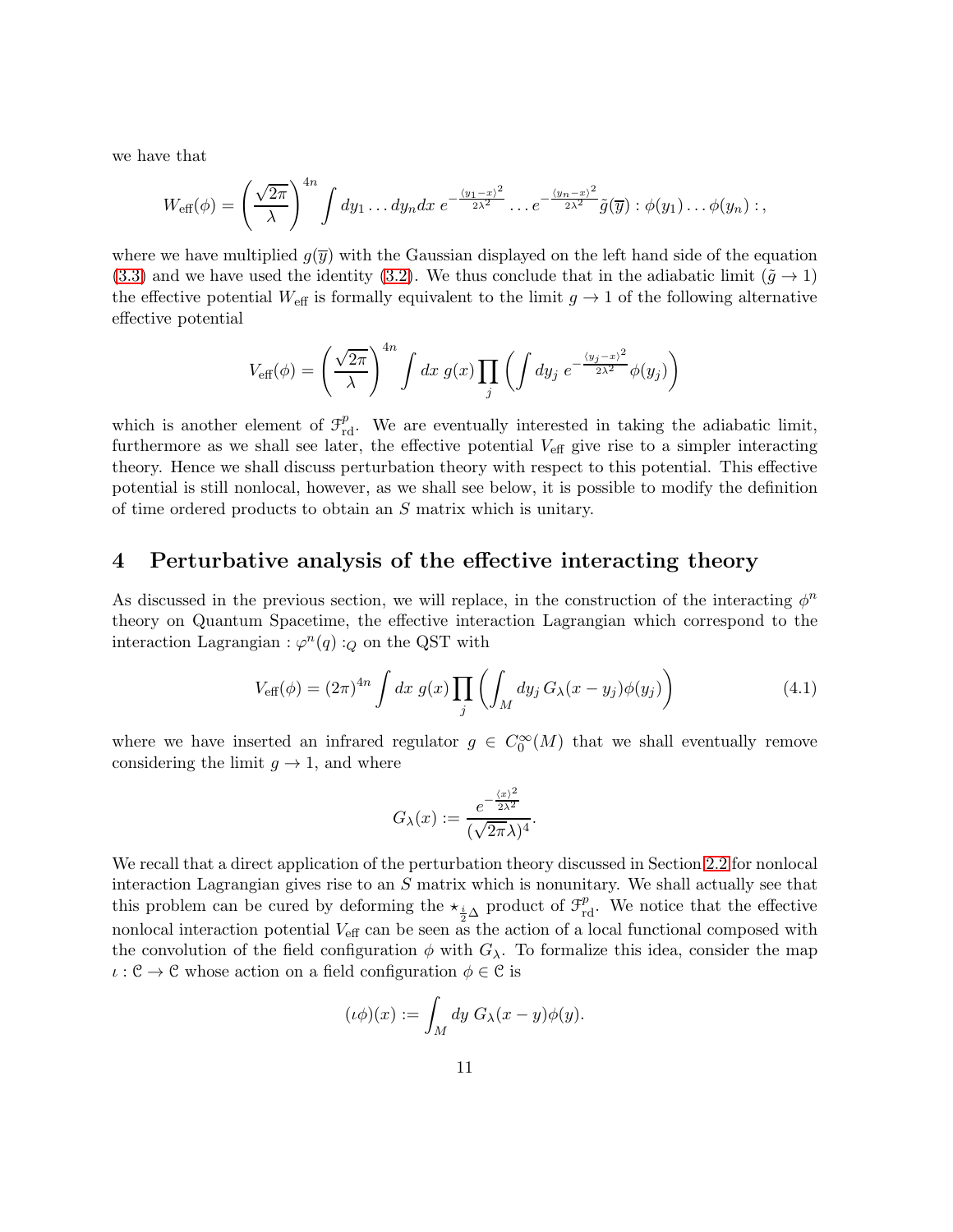Note that  $\iota\phi(x)$  can be understood as a field at a quantum point of QST, described in [\(1.1\)](#page-3-0), namely

<span id="page-11-0"></span>
$$
(\iota \varphi)(x) = \int_M dy \, G_\lambda(x - y) \varphi(y) = (\mathrm{id} \otimes \omega_x)(\varphi(q)). \tag{4.2}
$$

The pullback of  $\iota$  on field observables is denoted by  $r_{\lambda}$  and it acts on  $F \in \mathcal{F}$  as

$$
r_{\lambda}F(\phi) := F(\iota\phi).
$$

It is then easy to see that the Fourier transforms of the functional derivatives of  $r_\lambda F$  satisfy

$$
\widehat{(r_{\lambda}F)^{(n)}}(\phi)(p_1,\ldots,p_n)=\widehat{F^{(n)}(\iota\phi)}(p_1,\ldots,p_n)e^{-\lambda^2\sum_j\langle p_j\rangle^2},
$$

and therefore, by the Payley-Weiner theorem for compactly supported distributions,  $r_{\lambda}$  maps  $\mathcal F$ into  $\mathcal{F}_{\text{rd}}$ . We thus observe that

$$
V_{\text{eff}} = (2\pi)^{4n} r_{\lambda}(V_g)
$$

where  $V_g$  is the local functional

<span id="page-11-3"></span>
$$
V_g(\phi) = \int_M g(x)\phi^n(x)dx,\tag{4.3}
$$

Hence, the effective potential is the image under  $r<sub>\lambda</sub>$  of a local interaction Lagrangian. The construction of time ordered product among local functionals leads to unitary S matrices. While the S matrix constructed out of a nonlocal potential, though regular, is in general not unitary. We furthermore observe that similarly to [\(4.2\)](#page-11-0),

$$
V_{\text{eff}} = (2\pi)^{4n} \int_M dx \ g(x) \ (\text{id} \otimes \omega_x)(\varphi(q))^n.
$$

For this reason we evaluate the change in the algebraic product of  $(\mathcal{F}^p_{\text{reg}}, \star_{i \Delta/2})$  under the action of  $r_{\lambda}$ , so to see  $r_{\lambda}$  as a ∗-homomorphism. Then we can write the Bogoliubov map and thus its perturbative expansion before applying  $r_{\lambda}$ . We start by observing that

<span id="page-11-1"></span>
$$
r_{\lambda}F_1 \star_{i\Delta/2} r_{\lambda}F_2 = r_{\lambda}(F_1 \star_{i\Delta_{\lambda}/2} F_2), \qquad F_i \in \mathcal{F}_{\text{reg}}^p,
$$
\n(4.4)

where the modified causal propagator  $\Delta_{\lambda}$  is such that

<span id="page-11-2"></span>
$$
\Delta_{\lambda}(x) := \int_{M^2} dy dz \, G_{\lambda}(x - y) \Delta(y - z) G_{\lambda}(z) \qquad \Leftrightarrow \qquad \hat{\Delta}_{\lambda}(p) = e^{-\lambda^2 \langle p \rangle^2} \hat{\Delta}(p), \tag{4.5}
$$

which entails  $\Delta_{\lambda} \in C^{\infty}(M) \cap \mathcal{S}'(M)$ . Notice that commutator of fields at different quantum points on QST is such that

$$
[(\mathrm{id} \otimes \omega_x)(\varphi(q)), (\mathrm{id} \otimes \omega_y)(\varphi(q))] = i\Delta_{\lambda}(x-y).
$$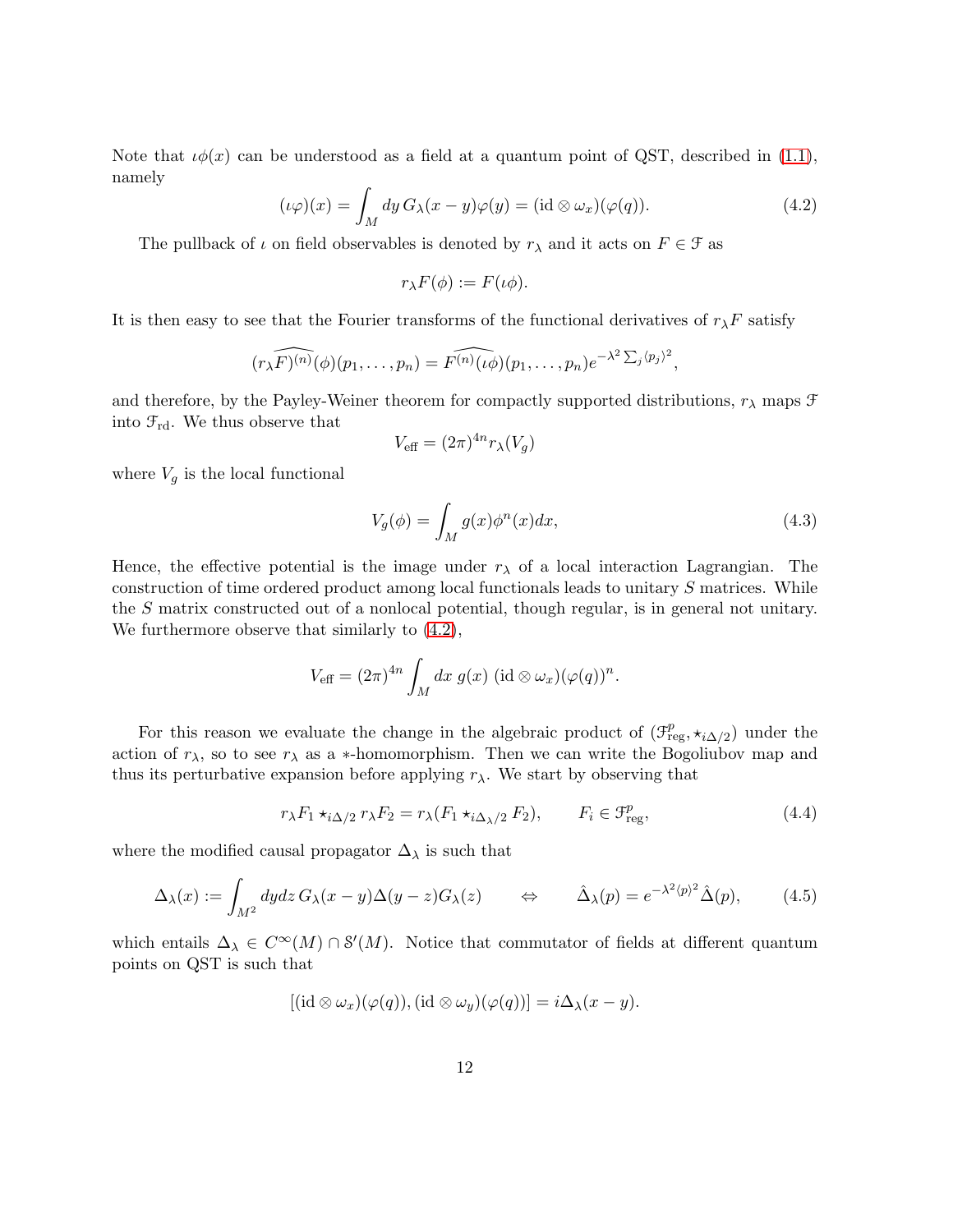We furthermore observe that since the product  $\star_{\frac{i}{2}\Delta}$  is well defined on  $\mathcal{F}^p_{\text{rd}}$ , Equation [\(4.4\)](#page-11-1) can be used to extend the product  $\star_{\frac{i}{2}\Delta_\lambda}$  to  $\mathcal{F}^p$ . Moreover, the involution commutes with  $r_\lambda$ , namely  $r_{\lambda}(F^*) = (r_{\lambda}F)^*$  for every  $F \in \tilde{\mathcal{F}}^p$ . For these reasons  $r_{\lambda}$  can be seen as a \*-homomorphism

$$
r_{\lambda}: (\mathcal{F}^p, \star_{i\Delta_{\lambda}/2}) \to (\mathcal{F}^p_{\mathrm{rd}}, \star_{i\Delta/2}).
$$

We may thus study the perturbation theory in  $(\mathcal{F}^p, \star_{\frac{i}{2}\Delta_\lambda})$  before applying  $r_\lambda$  so that the interaction Lagrangian is local. We shall eventually obtain the effective algebra which might be smaller than  $\mathcal{F}_{\text{rd}}^p$  applying at the very end  $r_{\lambda}$  (if necessary).

At this point we notice that if we want to use the  $\star$  product constructed with the vacuum two-point function  $\Delta_{+}$ , so to consider the extended algebra of Wick polynomials, a similar transformation holds, namely

$$
r_{\lambda}: (\mathcal{F}^p, \star_{\Delta_{+,\lambda}}) \to (\mathcal{F}^p_{\mathrm{rd}}, \star_{\Delta_+}),
$$

where, similarly to [\(4.5\)](#page-11-2)

<span id="page-12-2"></span>
$$
\Delta_{+,\lambda}(x) := \int_{M^2} dy dz \, G_{\lambda}(x-y) \Delta_+(y-z) G_{\lambda}(z) \qquad \Leftrightarrow \qquad \hat{\Delta}_{+,\lambda}(p) = e^{-\lambda^2 \langle p \rangle^2} \hat{\Delta}_+(p). \tag{4.6}
$$

We furthermore remark that as usual

$$
\Delta_{+,\lambda}(x-y) - \Delta_{+,\lambda}(y-x) = i\Delta_{\lambda}(x-y).
$$

Some basic properties of the functions  $\Delta_{\lambda}$  and  $\Delta_{+,\lambda}$  are stated in Prop. [A.1](#page-34-0) in Appendix [A.](#page-33-0)

Thanks to the fact that  $r_{\lambda}$  is a ∗-homomorphism, we may construct the perturbative series, and hence the time ordering and the Bogoliubov map, directly in  $(\mathcal{F}^p, \star_{\Delta_{+, \lambda}})$ . Notice that, since in  $(\mathcal{F}^p, \star_{\Delta_{+, \lambda}})$  the effective potential is described by a local functional, no problem with unitarity should appear if the time ordering with respect to  $\Delta_{+\lambda}$  or  $i\Delta_{\lambda}/2$  is considered. Furthermore, due to the presence of the modified propagators, no ultraviolet singularities arises in the definition of the time ordering product. To prove this in detail we construct the time ordered (Feynman) propagators with respect to  $\Delta_{+,\lambda}$  which is defined as

<span id="page-12-1"></span>
$$
\Delta_{F,\lambda}(x-y) := \theta(x^0 - y^0)\Delta_{+,\lambda}(x-y) + \theta(y^0 - x^0)\Delta_{+,\lambda}(y-x). \tag{4.7}
$$

We may thus introduce also the advanced, retarded and Dirac modified propagators as

$$
\Delta_{A,\lambda} := -i \left( \Delta_{F,\lambda} - \Delta_{+,\lambda} \right)
$$

$$
\Delta_{R,\lambda} := \Delta_{A,\lambda} + \Delta_{\lambda}
$$

$$
\Delta_{D,\lambda} := \frac{i}{2} \left( \Delta_{A,\lambda} + \Delta_{R,\lambda} \right)
$$

<span id="page-12-0"></span>**Proposition 4.1.** The Feynmann propagator on Quantum Spacetime  $\Delta_{F,\lambda}$  is a continuous bounded function. Furthermore,

$$
(\Box - m^2) \Delta_{F,\lambda}(x) = -i2\sqrt{2\pi} \lambda \delta(x^0) G_{2\lambda}(x) e^{-\lambda^2 m^2}.
$$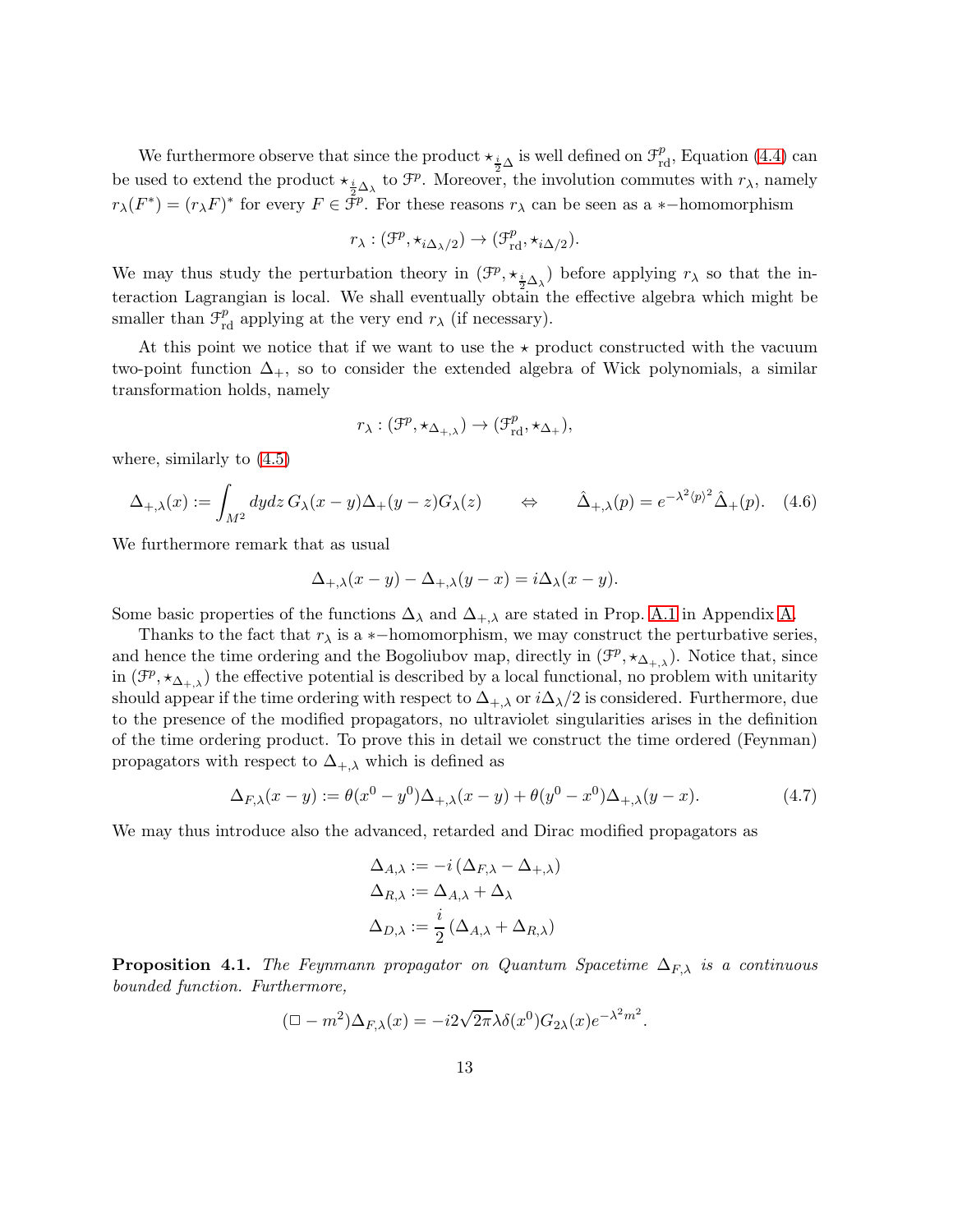*Proof.* From the definition of  $\Delta_{F,\lambda}$ , we have that

$$
\Delta_{F,\lambda}(x) = \theta(x^0)\Delta_{+,\lambda}(x) + \theta(-x^0)\Delta_{+,\lambda}(-x) = \Delta_{+,\lambda}(x) + i\theta(-x^0)\Delta_{\lambda}(-x)
$$
  
=  $\Delta_{+,\lambda}(-x) + i\theta(x^0)\Delta_{\lambda}(x)$ .

From Proposition [A.1](#page-34-0) we have that both  $\Delta_{+,\lambda}$  and  $\Delta_{\lambda}$  are smooth functions, furthermore from Eq. [\(A.3\)](#page-33-1),

<span id="page-13-0"></span>
$$
\Delta_{\lambda}(0, \mathbf{x}) = \frac{1}{(2\pi)^3} \int_{\mathbb{R}^3} d\mathbf{p} \frac{\sin(\mathbf{x} \cdot \mathbf{p})}{\omega(\mathbf{p})} e^{-\lambda(|\mathbf{p}|^2 + \omega(\mathbf{p})^2)} = 0
$$
\n(4.8)

by parity, hence  $\Delta_{F,\lambda}$  is a continuous function. The  $L^{\infty}$  norm of  $\Delta_{F,\lambda}$  is controlled by the  $\|\Delta_{+,\lambda}\|_{\infty}$  which has been proved to be finite in Proposition [A.1.](#page-34-0) To conclude the proof we notice that

$$
(\Box - m^2) \Delta_{F,\lambda}(x) = i(\Box - m^2) \theta(x^0) \Delta_{\lambda}(x) = -i\delta(x^0) \partial_{x^0} \Delta_{\lambda}(0, \mathbf{x}),
$$

where we used the fact that  $\delta(x^0)\Delta_\lambda(x) = 0$  and  $(\Box - m^2)\Delta_\lambda = 0$ . Finally we compute

$$
\partial_{x^0} \Delta_{\lambda}(0, \mathbf{x}) = \frac{1}{(2\pi)^3} \int_{\mathbb{R}^3} e^{-\lambda^2 (\omega(\mathbf{p})^2 + |\mathbf{p}|^2)} \cos(\mathbf{p} \cdot \mathbf{x}) d\mathbf{p} =
$$

$$
= \frac{1}{(2\pi)^3} \left(\frac{1}{\lambda} \sqrt{\frac{\pi}{2}}\right)^3 e^{-\frac{|\mathbf{x}|^2}{8\lambda^2}} e^{-\lambda^2 m^2} = 2\sqrt{2\pi} \lambda G_{2\lambda}(0, \mathbf{x}) e^{-\lambda^2 m^2}
$$

which entails the formula in the statement.

Notice that causality and Lorentz invariance are broken by the modification introduced above, however we have that

$$
\operatorname{supp} \Delta_{A,\lambda} \subset \{(t, \mathbf{x}) \in M \mid t \le 0\},
$$
  

$$
\operatorname{supp} \Delta_{R,\lambda} \subset \{(t, \mathbf{x}) \in M \mid t \ge 0\}.
$$

**Proposition 4.2.** The distribution  $\Delta_{A,\lambda}\Delta_{R,\lambda}$  vanishes identically.

*Proof.* Because of the support property of both  $\Delta_{A,\lambda}$  and  $\Delta_{R,\lambda}$ , the support of  $\Delta_{A,\lambda}\Delta_{R,\lambda}$  is contained in  ${(0, x)}$ , however, as shown in [\(4.8\)](#page-13-0),  $\Delta_{\lambda}(0, x) = 0$ . Proposition [A.1](#page-34-0) assures that  $\Delta_{\lambda}$  is a smooth function, hence the definition of  $\Delta_{A/R,\lambda}$  as  $\theta(\pm x^0)\Delta_{\lambda}(x)$  implies the thesis.

From now on, to simplify the notation we set  $\star_{\lambda} := \star_{\Delta_{+,\lambda}}$ , and we consider the theory  $\mathcal{A}(O)$ ,  $O \subset M$  open, whose elements are finite sums of multilocal functionals

<span id="page-13-1"></span>
$$
A(\phi) = \int_{M^{\ell}} dx_1 \dots dx_{\ell} f(x_1, \dots, x_{\ell}) \phi(x_1)^{n_1} \dots \phi(x_{\ell})^{n_{\ell}}, \tag{4.9}
$$

where  $f \in C_0(O^{\ell}), \ell = 1, ..., N$ . Thanks to the fact that  $\Delta_{+,\lambda} \in C^{\infty}(M)$ , it is easy to see that  $\mathcal{A}(O)$  is a subalgebra of  $(\mathcal{F}^p, \star_\lambda)$ . We also set  $\mathcal{A}_{loc}(O) := \mathcal{A}(O) \cap \mathcal{F}_{loc}$ , whose elements are clearly linear combinations of Wick monomials without derivatives  $\Phi^{n}(f)$  with  $f \in C_0^{\infty}(O)$ . We shall

 $\Box$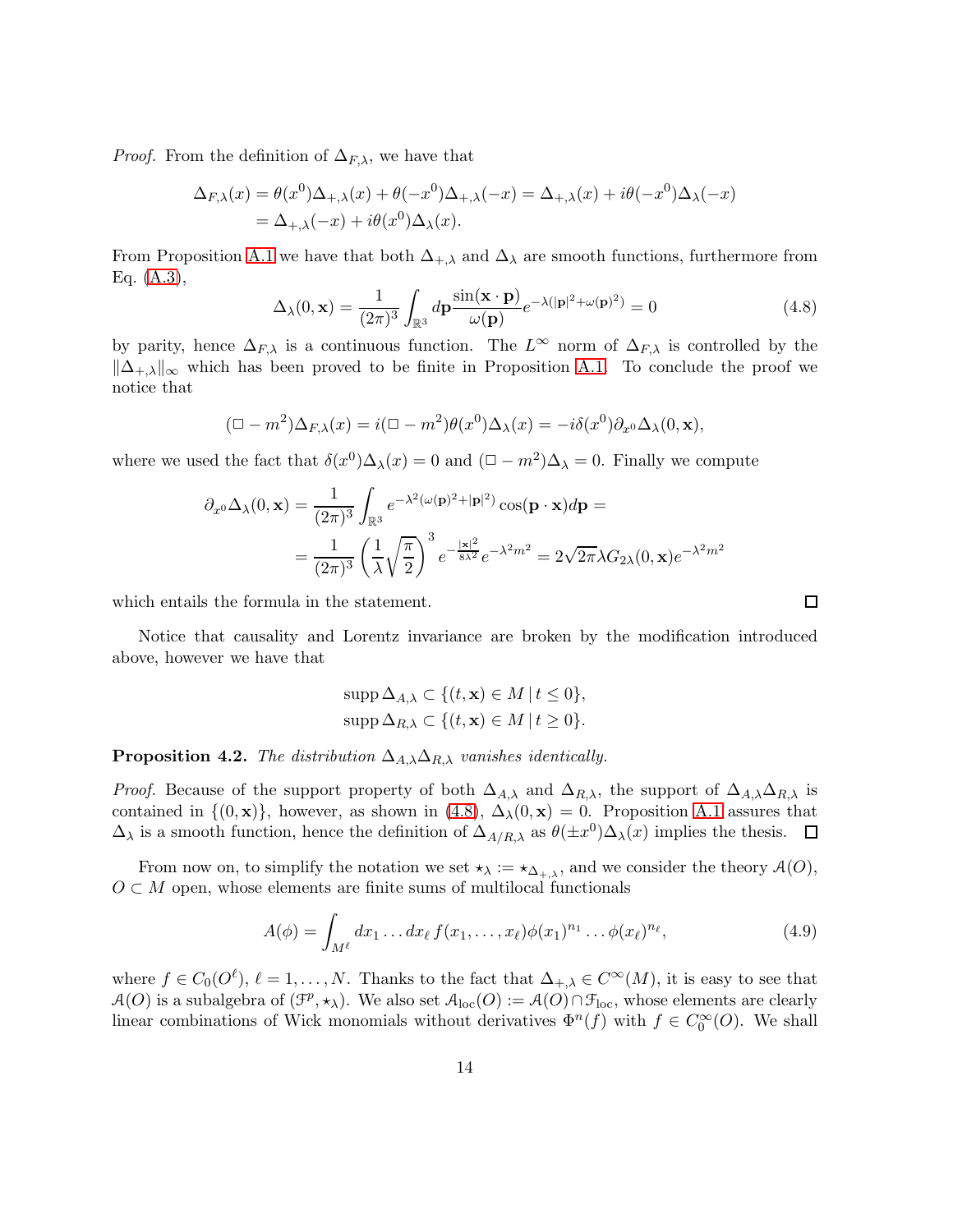also use the notation  $A = A(M)$ . Notice that  $\Phi^{n}(f) \in A$  are considered to be normal ordered with respect to the two point function  $\Delta_{+,\lambda}$ .

The time ordered product  $T_{\lambda} := T_{\Delta_{F,\lambda}}$  with respect to  $\star_{\lambda}$  is thus the bilinear map  $T_{\lambda}$ :  $A \times A \rightarrow A$  defined as

$$
F_1 \cdot_{T_\lambda} F_2 = m \circ e^{\Gamma_{i\Delta_{F,\lambda}}}(F_1 \otimes F_2), \qquad F_i \in \mathcal{A}
$$

where as seen in Prop. [A.2](#page-34-1) in Appendix [A](#page-33-0)

<span id="page-14-0"></span>
$$
\hat{\Delta}_{F,\lambda}(p) = \frac{-i}{(2\pi)^4} \frac{1}{p^2 + m^2 - i\epsilon} e^{-\lambda^2 (2|\mathbf{p}|^2 + m^2)}.
$$
\n(4.10)

The fact that  $\cdot_{T_{\lambda}}$  is well defined on A is an immediate consequence of the continuity of  $\Delta_{F,\lambda}$ stated in Prop. [4.1,](#page-12-0) and since  $\Delta_{F,\lambda}(x) = \Delta_{F,\lambda}(-x)$ ,  $\cdot_{T_{\lambda}}$  is commutative. We remark that the analogue of Eq. [\(4.4\)](#page-11-1) does not hold if one replaces  $\star_{i\Delta/2}$  with  $\cdot_T$  and  $\star_{i\Delta/2}$  with  $\cdot_{T_\lambda}$ , i.e., the theory we are considering is not equivalent to a theory on classical spacetime with the nonlocal interaction [\(4.1\)](#page-10-1). Moreover, contrary to theories on classical spacetime, the products  $\phi(x_1) \cdot_{T_{\lambda}} \cdots \cdot_{T_{\lambda}} \phi(x_n)$  are well defined for all  $x_1, \ldots, x_n \in M$  (also coinciding). In other words, the factor  $e^{-\lambda(2|\mathbf{p}|^2+m^2)}$  plays the role of an ultraviolet regulator, so that no ambiguities remains in the definition of the time ordered product. We also observe explicitly that because of the presence of  $\theta$ -functions in Eq. [\(4.7\)](#page-12-1) it is clear that in order to extend  $\cdot_{T_{\lambda}}$  to functionals depending on timelike derivatives of  $\phi$  a renormalization would be needed. However, as we are only interested in defining the S matrix for an interaction given by a Wick polynomial, and in applying the Bogoliubov map to functionals in A, we will refrain from discussing this point further.

The S matrix is then defined as the formal power series (in the "coupling constant"  $g(0)$ ) with coefficients in A given by the  $T_{\lambda}$ -ordered exponential of the interaction  $V_g$  in [\(4.3\)](#page-11-3), which is an element of A:

$$
S(V_g) = \sum_{k=0}^{+\infty} \frac{(-i)^k}{k!} V_g \cdot_{T_\lambda} V_g \cdot_{T_\lambda} \cdots_{T_\lambda} V_g
$$
  
= 
$$
\sum_{k=0}^{+\infty} \frac{(-i)^k}{k!} \int_{M^n} dx_1 \dots dx_k g(x_1) \dots g(x_k) (\phi(x_1)^n \cdot_{T_\lambda} \cdots_{T_\lambda} \phi(x_k)^n),
$$

and we see from the last expression that the k-th order term can be written as a sum over Feynman graphs with k n-valent vertices labelled by  $x_1, \ldots, x_k$ , without tadpoles, in such a way that to each internal line connecting vertices  $x_j$  and  $x_\ell$  there corresponds a factor  $\Delta_{F,\lambda}(x_j - x_\ell)$ , to each external line connected to the vertex  $x_i$  there corresponds a factor  $\phi(x_i)$  and to each vertex  $x_{\ell}$  a factor  $(-i) \int_M dx_{\ell} g(x_{\ell}).$  In particular we note that this reproduces the usual S matrix in the  $\lambda \to 0$  limit, in which  $\Delta_{F,\lambda}$  reduces to the ordinary Feynman propagator.

More generally we can define, by the same formula,  $S(A)$  for an arbitrary  $A \in \mathcal{A}$  as a formal power series with coefficients in A. Of course, the products  $\star_{\lambda}$  and  $\cdot_{T_{\lambda}}$  can be extended to the formal power series in the interaction in the obvious way. From now on, for simplicity, we will often refrain from specifying each time if the functionals we are considering are elements of A or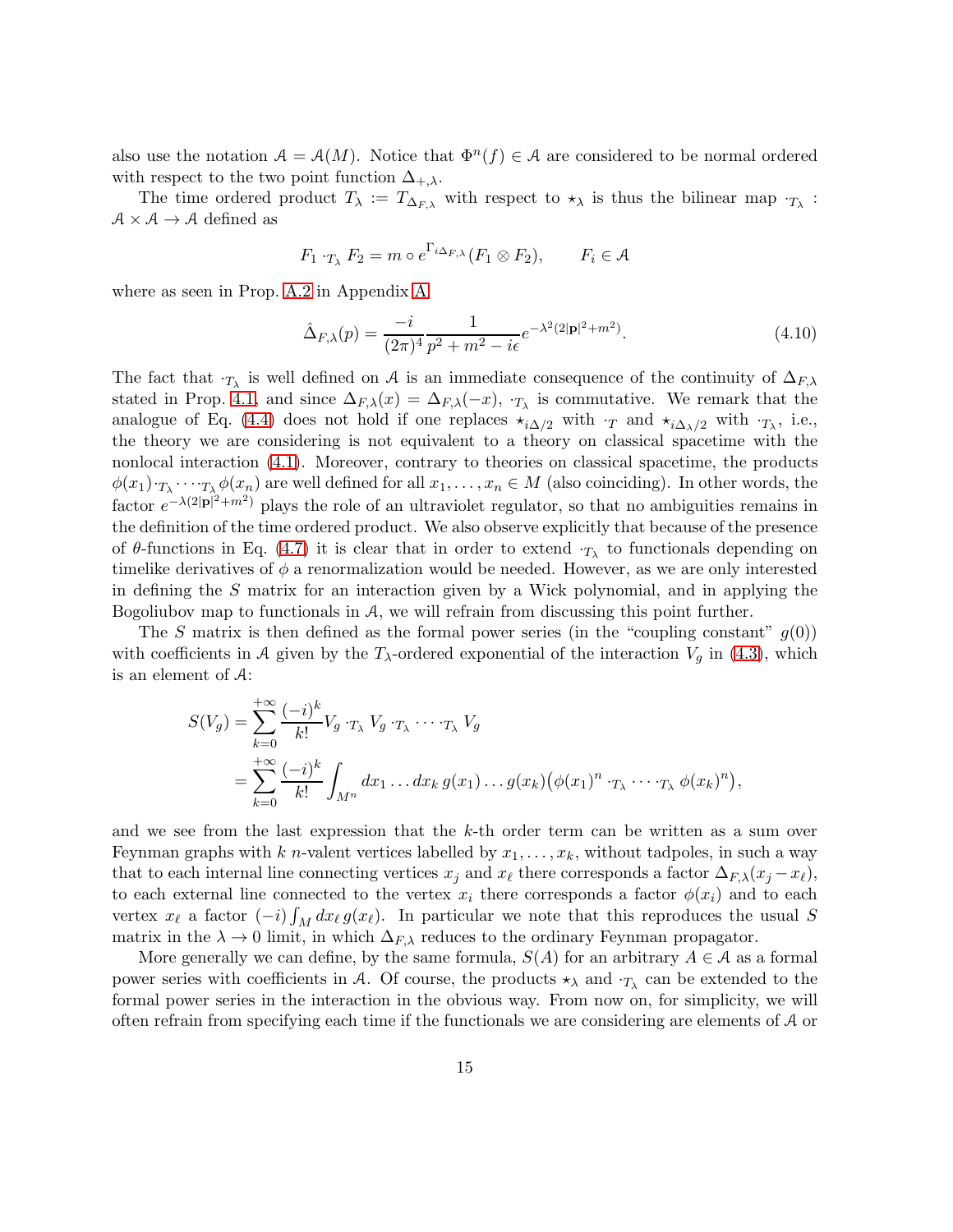are formal power series with coefficients in  $A$ , and we will therefore use the symbol  $A$  to denote both algebras.

Although Lorentz invariance and thus the ordinary causality properties are broken in the theory we are now considering, we observe that a remnant of causality is still valid. In particular the following temporal factorization property holds for the time ordered products. Given closed sets  $C_1, C_2 \subset M$ , we write  $C_1 \gtrsim C_2$  if there exists a Cauchy surface  $\Sigma_{\tau} = \{x \in M | t(x) = \tau\}$ (where  $t: M \to \mathbb{R}$  is such that  $t(x) = x^0$ ) such that  $C_1 \subset J^+\Sigma_\tau$  and  $C_2 \subset J^-\Sigma_\tau$ . Then, for  $A, B \in \mathcal{A}$  we write  $A \gtrsim B$  if supp  $A \gtrsim \text{supp } B$ . With this notation, if  $A_i \gtrsim B_j$  for every i, j then

<span id="page-15-0"></span>
$$
A_1 \cdot_{T_{\lambda}} \cdots \cdot_{T_{\lambda}} A_k \cdot_{T_{\lambda}} B_1 \cdot_{T_{\lambda}} \cdots \cdot_{T_{\lambda}} B_l = (A_1 \cdot_{T_{\lambda}} \cdots \cdot_{T_{\lambda}} A_k) \star_{\lambda} (B_1 \cdot_{T_{\lambda}} \cdots \cdot_{T_{\lambda}} B_l). \tag{4.11}
$$

The previous temporal factorization property implies a similar factorization property of the S matrix. We have actually the following proposition.

<span id="page-15-1"></span>**Proposition 4.3.** For any  $A, B, C \in \mathcal{A}$  such that  $B \in \mathcal{A}_{loc}$  and  $A \gtrsim C$  there holds

$$
S(A + B + C) = S(A + B) \star_{\lambda} S(B)^{-1} \star_{\lambda} S(B + C).
$$

*Proof.* If  $A \geq C$  the commutativity and the temporal factorization property [\(4.11\)](#page-15-0) of the time ordered products  $\cdot_{T_{\lambda}}$  imply that

$$
S(A+C) = \sum_{k=0}^{+\infty} \frac{(-i)^k}{k!} (A+C)^{\tau_{\lambda} k} = \sum_{k=0}^{+\infty} \sum_{j=0}^{k} \frac{(-i)^k}{j!(k-j)!} A^{\tau_{\lambda} j} {\cdot}_{T_{\lambda}} C^{\tau_{\lambda} (k-j)}
$$
  
= 
$$
\sum_{k=0}^{+\infty} \sum_{j=0}^{k} \frac{(-i)^k}{j!(k-j)!} A^{\tau_{\lambda} j} {\cdot}_{\lambda} C^{\tau_{\lambda} (k-j)} = S(A) {\cdot}_{\lambda} S(C).
$$

Since  $A \gtrsim C$ , a Cauchy surface  $\Sigma_{\tau}$  exists such that  $\text{supp}(A) \subset J^+\Sigma_{\tau}$  and  $\text{supp}(C) \subset J^-\Sigma_{\tau}$ . Now given  $\epsilon > 0$ , we fix functions  $\chi_{\pm}, \chi_r \in C^\infty(\mathbb{R})$  such that  $\chi_+ + \chi_r + \chi_- = 1$ , supp  $\chi_{\pm} \subset \{t \in$  $\mathbb{R} \mid \pm (t - \tau) > 0$ } and supp  $\chi_r \subset (\tau - \epsilon, \tau + \epsilon)$ . Then if

$$
B(\phi) = \sum_{s=0}^{N} \int_{M} dx \, g_{s}(x) \phi(x)^{s},
$$

we define

$$
B_{\pm}(\phi) = \sum_{s=0}^{N} \int_{M} dx \, g_{s}(x) \chi_{\pm}(x^{0}) \phi(x)^{s}, \qquad B_{r}(\phi) = \sum_{s=0}^{N} \int_{M} dx \, g_{s}(x) \chi_{r}(x^{0}) \phi(x)^{s},
$$

so that  $B = B_+ + B_r + B_-$  with supp  $B_{\pm} \subset J^{\pm} \Sigma_{\tau}$  and supp  $B_r \subset \Sigma_{\tau,\epsilon}$ , where  $\Sigma_{\tau,\epsilon} = \{x \in$  $M | t(x) \in (\tau - \epsilon, \tau + \epsilon)$  is an  $\epsilon$ -neighbourhood of  $\Sigma_{\tau}$ . Therefore,  $A + B_+ \gtrsim B_- + C$  and thus, if  $B_{\epsilon} := B_+ + B_-,$ 

$$
S(A + B_{\epsilon} + C) = S(A + B_{+} + B_{-} + C) = S(A + B_{+}) \star_{\lambda} S(B_{-} + C).
$$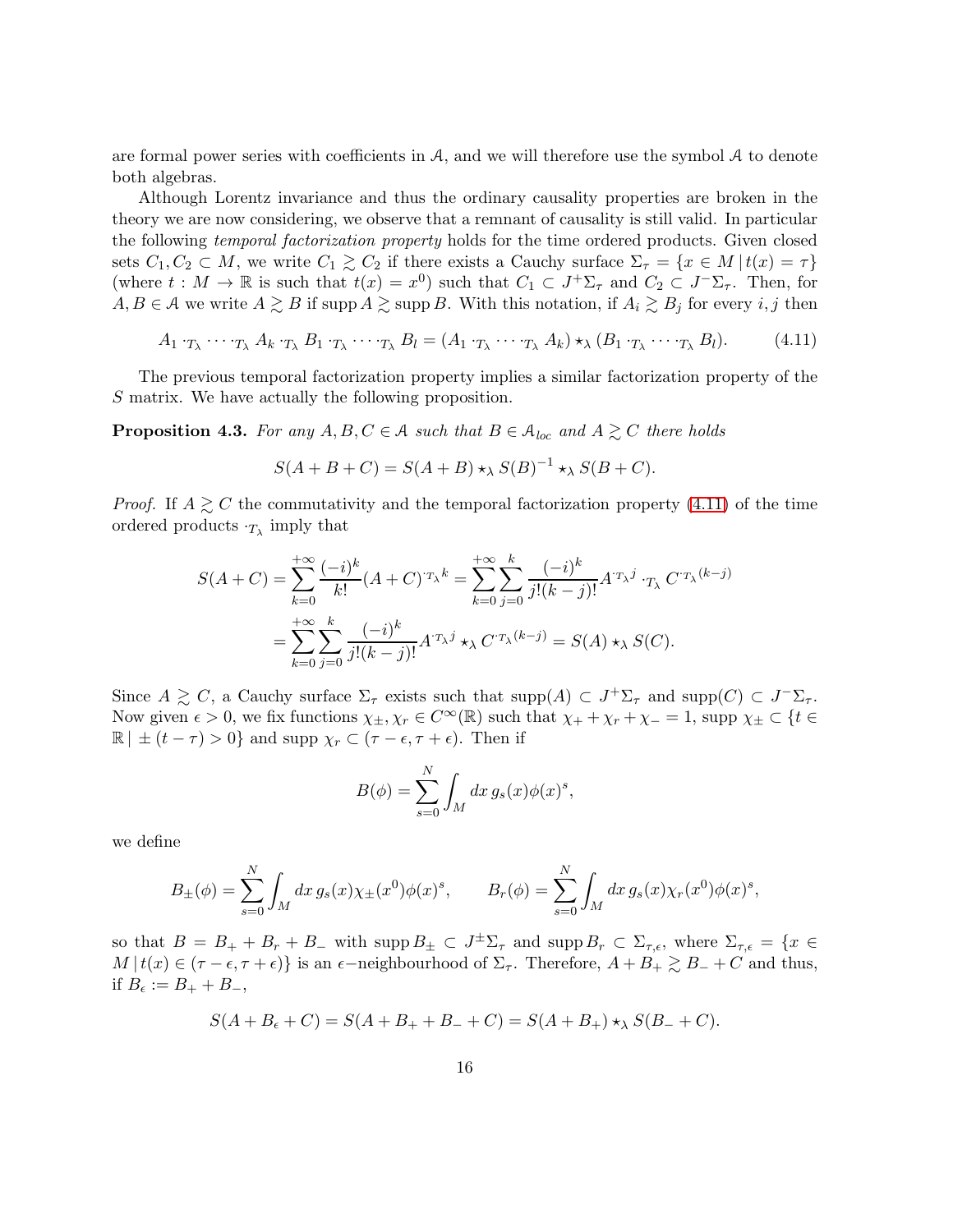We now restore the missing parts of  $B_{\epsilon}$  obtaining

$$
S(A + B_{\epsilon} + C) = S(A + B_{+}) \star_{\lambda} S(B_{-}) \star_{\lambda} S(B_{-})^{-1} \star_{\lambda} S(B_{+})^{-1} \star_{\lambda} S(B_{+}) \star_{\lambda} S(B_{-} + C)
$$
  
= 
$$
S(A + B_{\epsilon}) \star_{\lambda} S(B_{\epsilon})^{-1} \star_{\lambda} S(B_{\epsilon} + C).
$$

To conclude the proof we take the limit  $\epsilon \to 0$  of the previous relation. To this end, assume that A is given by a finite sum of elements of the form [\(4.9\)](#page-13-1), and introduce the shorthand notations  $X := (x_1, \ldots, x_\ell) \in M^\ell$ ,  $N := (n_1, \ldots, n_\ell) \in \mathbb{N}^\ell$ ,  $\Phi^{(N)}(X) := \prod_{i=1}^\ell \phi(x_i)^{n_i}$ . Then the k-th order of  $S(A + B_{\epsilon})$  is a finite linear combination of terms of the form

$$
\int_{M^{\sum_h \ell_h + k - j}} dX_1 \dots dX_j dy_1 \dots dy_{k-j} \prod_{h=1}^k f_{\ell_h}(X_h) \prod_{i=1}^{k-j} g_{s_i}(y_i) \chi_{\epsilon}(y_i^0) \times
$$
  

$$
\Phi^{(N_1)}(X_1) \cdot_{T_{\lambda}} \cdots \cdot_{T_{\lambda}} \Phi^{(N_k)}(X_k) \cdot_{T_{\lambda}} \phi(y_1)^{s_1} \cdot_{T_{\lambda}} \cdots \cdot_{T_{\lambda}} \phi(y_{k-j})^{s_{k-j}},
$$

where  $\chi_{\epsilon} = \chi_{+} + \chi_{-} = 1 - \chi_{r}$ . Therefore, since  $\chi_{\epsilon}(t) \to 1$  for all  $t \in \mathbb{R}$  as  $\epsilon \to 0$ , since all the functions  $f_{\ell}$ ,  $g_s$  have compact support, and since the propagators  $\Delta_{F,\lambda}$  appearing in the  $\cdot_{T_{\lambda}}$  products are bounded, one sees that for each fixed  $\phi \in \mathcal{C}$  the above integral converges, as  $\epsilon \to 0$ , to the corresponding term in the expression of  $S(A + B)$  by the dominated convergence theorem. A similar argument applies to  $S(B_{\epsilon}), S(A+B_{\epsilon}+C)$  and  $S(B_{\epsilon}+C)$ , thus concluding the proof.  $\Box$ 

We notice that both the free and interacting versions of the *Time slice axiom* [\[11\]](#page-43-12) hold also for these theories. The proof of this fact can be done in an analogous way as in [\[11,](#page-43-12) Thm. 2 and Sec. 3. We recall that according to this axiom  $(\mathcal{F}^p(\Sigma_{0,\epsilon}),\star_\lambda)$ , is isomorphic to  $(\mathcal{F}^p,\star_\lambda)$  up to elements vanishing on shell. Here  $\mathcal{F}^p(\Sigma_{0,\epsilon})$  denotes the set of elements of  $\mathcal{F}^p$  supported on  $\Sigma_{0,\epsilon}$ which is an  $\epsilon$ −neighbourhood of the Cauchy surface at  $t = 0$ .

To illustrate the basic idea of the time slice axiom in the case of free theories consider the solution of the free equation of motion given by the convolution  $\psi_f = \Delta_{\lambda} * f$ , where f is a compactly supported smooth function. According to the time slice axiom it is possible to find a compactly supported smooth function g supported in  $\Sigma_{0,\epsilon}$  such that  $\psi_f = \psi_g$ . Without loosing generality, we prove this fact assuming that supp $f \subset \{(t, \mathbf{x}) | t < -\epsilon\}$ . Now, to construct the function g associated to f we use a smooth function  $\xi : \mathbb{R} \to [0,1]$  such that  $\xi(t) = 0$  for  $t > \epsilon$ and  $\xi(t) = 1$  for  $t < -\epsilon$ . With this function at hand, we define  $h := \xi \Delta_R * f$  where  $\Delta_R$  is the standard retarded fundamental solution associated to the differential operator  $\Box - m^2$ . Notice that h is a compactly supported smooth function and it can be used to construct  $q$  with the desired properties as  $g := f - (\Box - m^2)h$ . Actually it is clear that  $\Delta_{\lambda} * (\Box - m^2)h = 0$  and

$$
(\Box - m^2)h = \xi(\Box - m^2)\Delta_R * f + \ddot{\xi}\Delta_R * f + 2\dot{\xi}\partial_t\Delta_R * f = f + \ddot{\xi}\Delta_R * f + 2\dot{\xi}\partial_t\Delta_R * f,
$$

hence the support of g is contained in the region where  $\xi$  is not constant, namely in  $\Sigma_{0,\epsilon}$ . With similar arguments it is now possible to prove that a linear field smeared with  $f$  is equal to a field smeared with  $q$  up to another element which vanishes on shell. More generally, every element of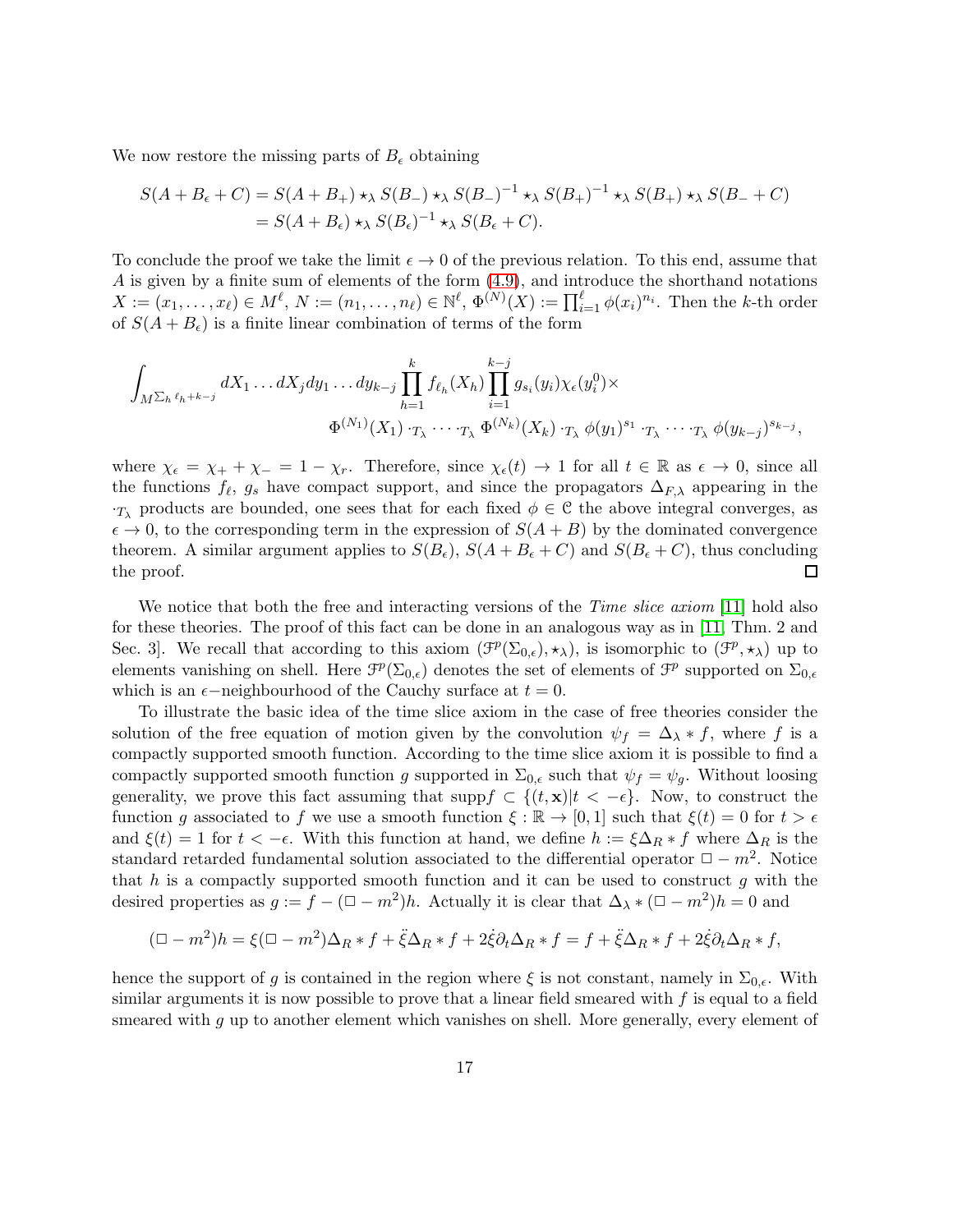$\mathcal{F}^p$  can be written as an element of  $\mathcal{F}^p$  supported on  $\Sigma_{0,\epsilon}$  plus an element of the ideal generated by the free equation of motion. For this reason in the construction of the interacting vacuum state performed in Sec. [5,](#page-19-0) we shall only consider observables which are in  $\mathcal{A}(\Sigma_{0,\epsilon})$ . The state we will construct will not explicitly depend on  $\epsilon$  and will be invariant under time translations. Knowing it on  $\mathcal{A}(\Sigma_{0,\epsilon})$  we will be able to extend it to  $\mathcal{A}(M)$  by time translation invariance.

It is interesting to notice that, thanks to the locality of  $V_g$ , the S matrix thus defined is unitary.

**Proposition 4.4.** For  $V_q$  as in [\(4.3\)](#page-11-3) there holds

$$
S(V_g) \star_\lambda S(V_g)^* = 1 = S(V_g)^* \star_\lambda S(V_g)
$$

to all orders in perturbation theory.

*Proof.* Given points  $x_1, \ldots, x_k \in M$  and using the notations  $X := \{x_1, \ldots, x_k\}, T^k_\lambda(X) :=$  $\phi(x_1)^n \cdot_{T_\lambda} \cdots \cdot_{T_\lambda} \phi(x_k)^n$ , we define recursively functionals

<span id="page-17-0"></span>
$$
\bar{T}_{\lambda}^{k}(X) := -\sum_{\substack{Y \subset X \\ |Y| > 0}} (-1)^{|Y|} T_{\lambda}^{|Y|}(Y) \star_{\lambda} \bar{T}_{\lambda}^{|X \setminus Y|}(X \setminus Y). \tag{4.12}
$$

and  $T_{\lambda}^0 = 1$ . One sees immediately, by induction, that  $\bar{T}_{\lambda}^k$  is symmetric in its arguments, so it is actually only a function of the unordered points  $X$ . If we define then, as a formal series with coefficients in A,

$$
\tilde{S}(V_g) := \sum_{k=0}^{+\infty} \frac{i^k}{k!} \int_{M^k} dx_1 \dots dx_k g(x_1) \dots g(x_k) \overline{T}_{\lambda}^k(x_1, \dots, x_k),
$$

we compute, using [\(4.12\)](#page-17-0), that  $S(V_g) \star_\lambda \tilde{S}(V_g) = 1$ . Moreover, from (4.12) one verifies, again by induction, that

$$
\bar{T}_{\lambda}^{k}(X) := -\sum_{\substack{Y \subset X \\ |Y| < k}} (-1)^{|X \setminus Y|} \bar{T}_{\lambda}^{|Y|}(Y) \star_{\lambda} T_{\lambda}^{|X \setminus Y|}(X \setminus Y),
$$

and this in turn implies  $\tilde{S}(V_g) \star_{\lambda} S(V_g) = 1$ , i.e.,  $\tilde{S}(V_g) = S(V_g)^{-1}$ . If now the coupling function  $g \in C_0^{\infty}(M)$  is of the form  $g = g_1 + g_2$  with supp  $g_2 \gtrsim$  supp  $g_1$ , from Proposition [4.3](#page-15-1) we get  $S(V_g)^{-1} = S(V_{g_1})^{-1} \star_{\lambda} S(V_{g_2})^{-1}$  so that, identifying the corresponding orders,

$$
\frac{i^k}{k!} \int_{M^k} dx_1 \dots dx_k (g_1(x_1) + g_2(x_1)) \dots (g_1(x_k) + g_2(x_k)) \overline{T}_{\lambda}^k(x_1, \dots, x_k)
$$
\n
$$
= \sum_{j=0}^k \frac{i^k}{j!(k-j)!} \int_{M^j} dx_1 \dots dx_j \int_{M^{k-j}} dx_{j+1} \dots dx_k g_1(x_1) \dots g_1(x_j) g_2(x_{j+1}) \dots g_2(x_k) \times \overline{T}_{\lambda}^j(x_1, \dots, x_j) \cdot \lambda \overline{T}_{\lambda}^{k-j}(x_{j+1}, \dots, x_k).
$$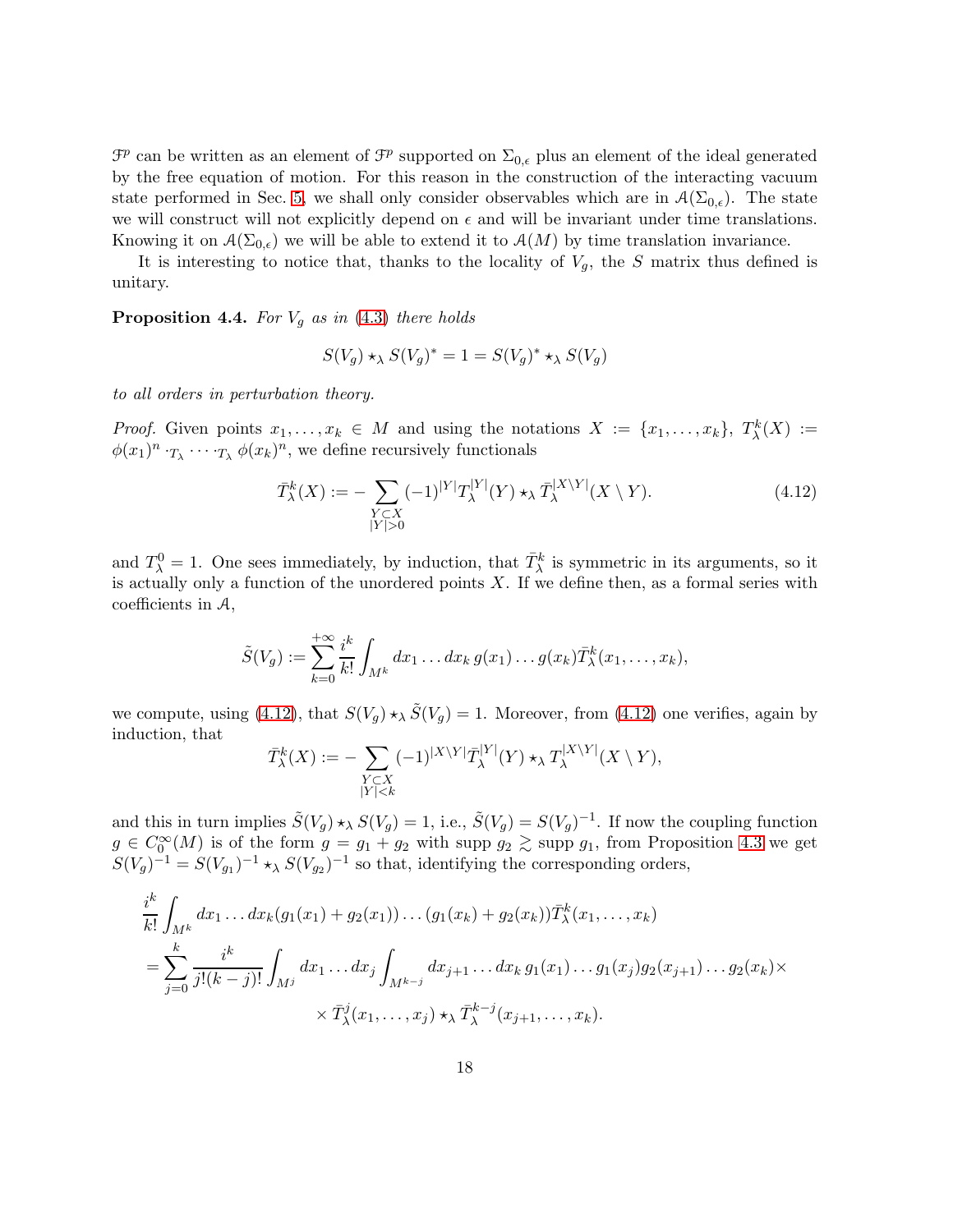Grouping now, in the left hand side, the terms in  $\prod_{h=1}^{k} (g_1(x_h) + g_2(x_h))$  according to the number j of  $g_1$ 's, changing variables and taking into account the symmetry of  $\bar{T}^k_{\lambda}$ , we conclude that the  $\bar{T}^k_\lambda$  are anti-chronological products, namely

$$
\bar{T}_{\lambda}^{k}(x_{1},\ldots,x_{k})=\bar{T}_{\lambda}^{j}(x_{1},\ldots,x_{j})\star_{\lambda}\bar{T}_{\lambda}^{k-j}(x_{j+1},\ldots,x_{k})
$$

if  $\{x_{j+1},...,x_k\} \gtrsim \{x_1,...,x_j\}$ . Therefore, if in particular  $x_{j_1}^0 \le x_{j_2}^0 \le ... \le x_{j_n}^0$ ,

$$
\overline{T}_{\lambda}^{n}(x_{1},...,x_{n}) = \overline{T}_{\lambda}^{1}(x_{j_{1}}) \star_{\lambda} \cdots \star_{\lambda} \overline{T}_{\lambda}^{n}(x_{j_{n}}) = \phi(x_{j_{1}})^{n} \star_{\lambda} \cdots \star_{\lambda} \phi(x_{j_{n}})^{n}
$$

$$
= [\phi(x_{1})^{n} \cdot_{T_{\lambda}} \cdots \cdot_{T_{\lambda}} \phi(x_{n})^{n}]^{*},
$$

which entails  $S(V_g)^{-1} = S(V_g)^*$ .

Summarizing, we see that in this approach the  $S$  matrix, with a fixed infrared cutoff, is unitary and automatically ultraviolet finite, without the need of renormalization, as a consequence of the boundedness of the modified Feynman propagator  $\Delta_{F,\lambda}$ . It is worth observing that the proof of ultraviolet finiteness is here much easier than the corresponding one in [\[4\]](#page-43-2). It is also interesting to compare [\(4.10\)](#page-14-0) with the propagator obtained by defining QFT on QST through the Filk rules [\[19\]](#page-44-3):

$$
\frac{ie^{-\lambda^2\langle p \rangle^2}}{p^2 + m^2 - i\epsilon}
$$

which results in a nonunitary S matrix.

We also notice that the nice properties satisfied by  $\Delta_{+,\lambda}$  and  $\Delta_{F,\lambda}$  stated in Proposition [A.1](#page-34-0) and [4.1](#page-12-0) imply that no divergences occur in terms like

$$
(V_g \star_\lambda V_g) \cdot_{T_\lambda} V_g
$$

and thus the Bogoliubov map  $(2.5)$  can be applied to every element of A and not only to time ordered products of local functionals.

Furthermore, in this case, the Bogoliubov map can also be inverted in the sense of perturbation theory. Actually, since  $S(V_g) \cdot_{T_\lambda} S(-V_g) = 1$ , for  $A, B \in \mathcal{A}$  it holds that

$$
R_{V_g}(A) = S(V_g)^{-1} \star_{\lambda} (S(V_g) \cdot_{T_{\lambda}} A) = B \quad \Leftrightarrow \quad A = S(-V_g) \cdot_{T_{\lambda}} (S(V_g) \star B) = R_{V_g}^{-1}(B).
$$

Contrary to the ordinary case, we have thus access to the interacting product in A defined as

$$
F_1 \star_{\lambda, V_g} F_2 = R_{V_g}^{-1} \left( R_{V_g}(F_1) \star_{\lambda} R_{V_g}(F_2) \right), \qquad F_i \in \mathcal{A}
$$

In this way we obtain that the Bogoliubov map is a ∗−automorphisms of algebras

$$
R_{V_g}: (\mathcal{A}, \star_\lambda) \to (\mathcal{A}, \star_{\lambda, V_g}).
$$

This implies in particular that results of [\[24\]](#page-44-15) can be applied.

We put on record here the following result on the structure of the perturbative expansion of the Bogoliubov map, which we will use later on.

 $\Box$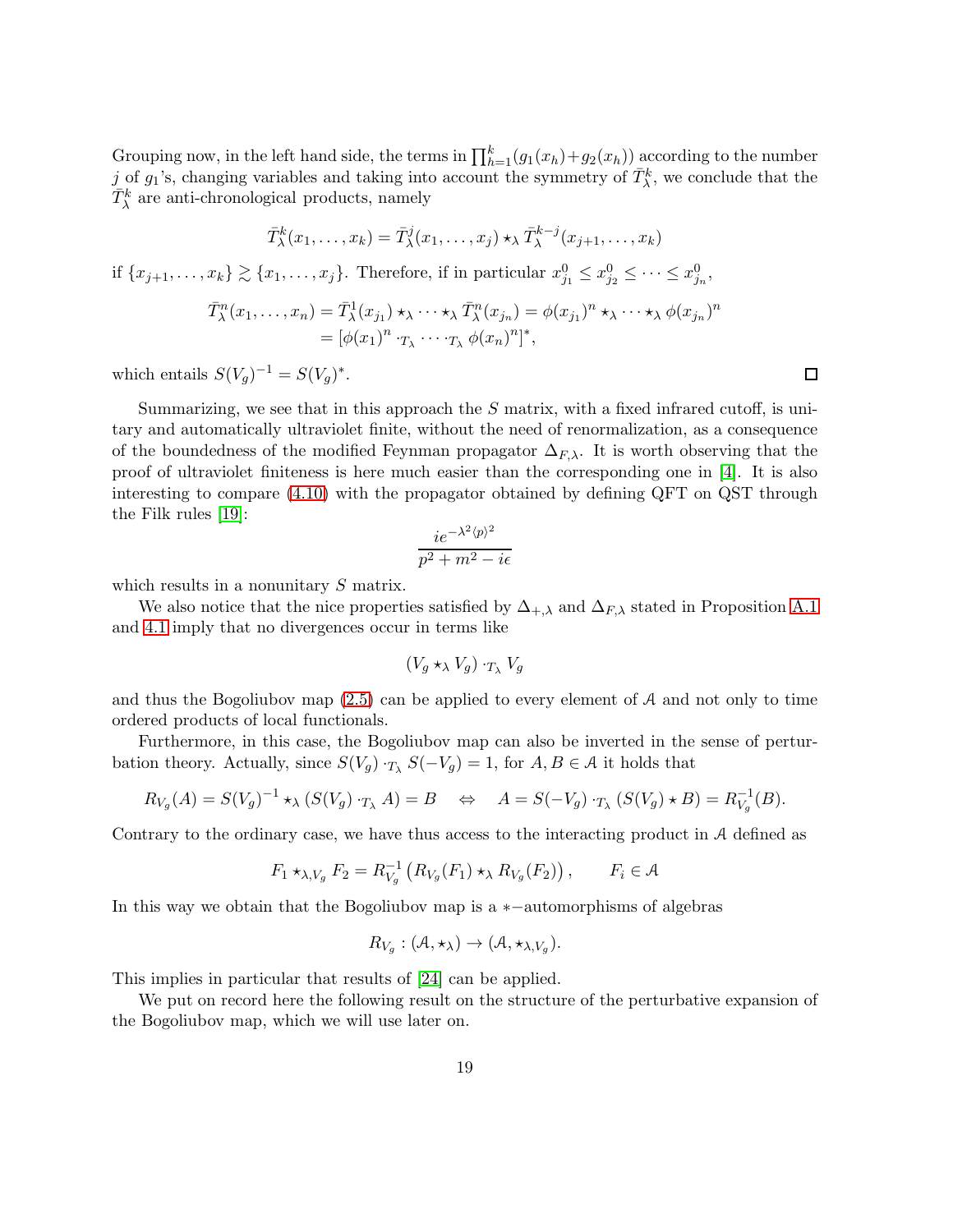<span id="page-19-2"></span>**Proposition 4.5.** Let  $A \in \mathcal{A}$  be of the form [\(4.9\)](#page-13-1). Then the k-th perturbative order of  $R_{V_g}(A)$ is a finite linear combination of terms of the form

$$
\int_{M^{k+\ell}} dx_1 \dots dx_k dy_1 \dots dy_\ell \prod_{j=1}^k g(x_j) f(y_1, \dots, y_\ell) \times \prod_{l \in E(G)} \Delta_l(z_{r(l)} - z_{s(l)}) \Phi(x_1, \dots, x_k, y_1, \dots, y_\ell), \quad (4.13)
$$

where: G is a graph with vertices  $V(G)$  satisfying  $\{1,\ldots,k\} \subset V(G) \subset \{1,\ldots,k+\ell\}$  and such that each of its connected components contains a vertex in the set  $\{k+1,\ldots,k+\ell\}$ ;  $\Delta_l$  can be either  $\Delta_{F,\lambda}$  or  $\Delta_{+,\lambda}$ ;  $(z_1,\ldots,z_{k+\ell})=(x_1,\ldots,y_\ell);$   $r,s:E(G)\to V(G)$  are the range and source maps of the graph G; and  $\Phi$  is a monomial in the fields  $\phi(x_1), \ldots, \phi(y_\ell)$ .

*Proof.* Assume that  $A_p$  is a formal power series with lowest order p, whose coefficients can be written as finite linear combinations of terms of the form  $(4.13)$  (with  $k \geq p$ ). Then

<span id="page-19-1"></span>
$$
R_{V_g}(A_p) = S(V_g)^{-1} \star_{\lambda} (S(V_g) \cdot_{T_{\lambda}} A_p)
$$
  
=  $S(V_g)^{-1} \star_{\lambda} S(V_g) \star_{\lambda} A_p + S(V_g)^{-1} \star_{\lambda} (S(V_g) \cdot_{T_{\lambda}} A_p - S(V_g) \star_{\lambda} A_k)$   
=  $A_p + R_{V_g}(A_{p+1}),$ 

where  $A_{p+1} := \sum_{r=1}^{+\infty} S(-V_g) \cdot_{T_{\lambda}} \langle S(V_g)^{(r)}, (\Delta_{F,\lambda}^{\otimes r} - \Delta_{+,\lambda}^{\otimes r}) A_p^{(r)} \rangle$ . Then since  $S(V_g)' = S(V_g) \cdot_{T_{\lambda}} V_g'$ , one has that for  $r \ge 1$ ,  $S(V_g)^{(r)} = S(V_g) \cdot_{T_\lambda} W_r$  where  $W_r$  is a  $\cdot_{T_\lambda}$ -polynomial in  $V'_g, \ldots, V_g^{(r)}$  of order at least one. Hence  $A_{p+1} = \sum_{r=1}^{+\infty} \langle W_r, (\Delta_{F,\lambda}^{\otimes r} - \Delta_{+,\lambda}^{\otimes r}) A_p^{(r)} \rangle$  is again a formal power series with lowest order  $p + 1$ , whose coefficients can be written as finite linear combinations of terms of the form [\(4.13\)](#page-19-1) with  $k \geq p+1$ . Applying now the above decomposition recursively starting from  $A_0 := A$ , one gets  $R_{V_g}(A) = \sum_{p=0}^{+\infty} A_p$  where the sum is finite order by order, and thus we obtain the claim.  $\Box$ 

#### <span id="page-19-0"></span>5 Adiabatic limits

In this Section we analyze the adiabatic limits of the theory discussed above. We shall here consider an interaction Lagrangian  $V_g \in \mathcal{A}_{loc}$  of the form [\(4.3\)](#page-11-3) and we want to study the limit where  $g \to 1$  of expectation values of observables in a state. In particular, we restrict our attention to observables supported in

$$
\Sigma_{0,\epsilon} := \{ x \in M | t(x) \in (-\epsilon, \epsilon) \}.
$$

Then on the algebra  $A(\Sigma_{0,\epsilon})$  the temporal factorization property stated in Proposition [4.3](#page-15-1) implies that we might restrict the cutoff of the interaction. To make this precise, we introduce the relative S matrix

$$
S_{V_g}(A) := S(V_g)^{-1} \star_{\lambda} S(V_g + A), \qquad A \in \mathcal{A}.
$$

We observe now that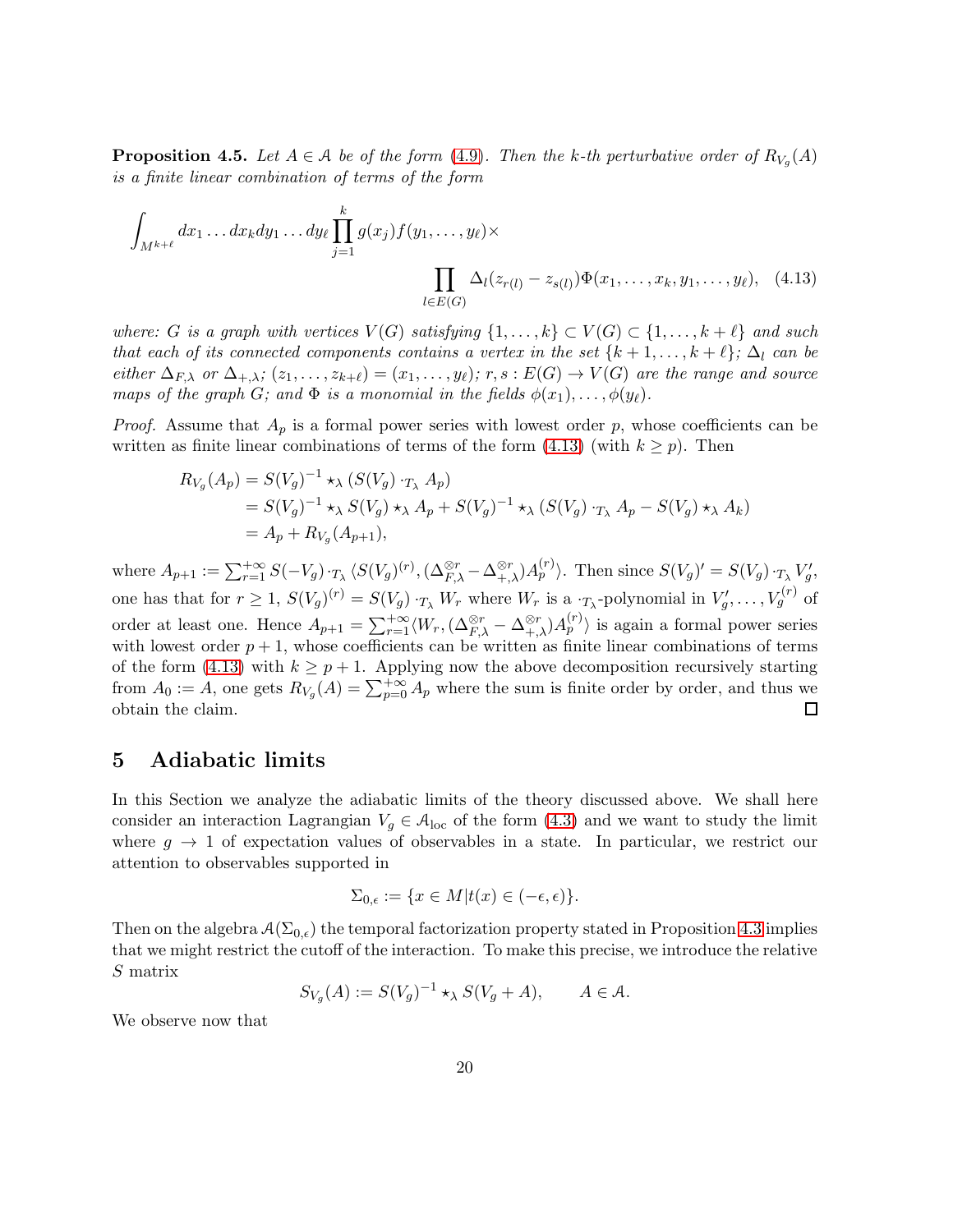<span id="page-20-2"></span>**Proposition 5.1.** Given  $A \in \mathcal{A}(\Sigma_{0,\epsilon})$  and two compactly supported smooth functions g, g', we have that if supp  $(g - g') \subset J^+(\Sigma_\epsilon)$  then

<span id="page-20-0"></span>
$$
S_{V_g}(A) = S_{V_{g'}}(A),\tag{5.1}
$$

and if supp  $(g - g') \subset J^-(\Sigma_{-\epsilon})$  then

<span id="page-20-1"></span>
$$
S_{V_g}(A) = W_{g,g'}^{-1} \star_{\lambda} S_{V_{g'}}(A) \star_{\lambda} W_{g,g'},
$$
\n
$$
(5.2)
$$

where  $W_{g,g'} = S(V_{g'})^{-1} \star_{\lambda} S(V_g)$  is (formally) a unitary element of A.

*Proof.* The interaction Lagrangian  $V_q$  is linear in g:

$$
V_g = V_{g'} + V_{g-g'}.
$$

Then, if supp  $(g - g') \subset J^+(\Sigma_\epsilon)$  it holds that  $V_{g-g'} \gtrsim A$ . In view of Proposition [4.3](#page-15-1) we have that

$$
S(V_g + A) = S(V_{g-g'} + V_{g'} + A) = S(V_{g-g'} + V_{g'}) \star_{\lambda} S(V_{g'})^{-1} \star_{\lambda} S(V_{g'} + A)
$$

This implies [\(5.1\)](#page-20-0). If now supp  $(g - g') \subset J^-(\Sigma_{-\epsilon})$  it holds that  $A \gtrsim V_{g-g'}$  hence Proposition [4.3](#page-15-1) implies that

$$
S(V_g + A) = S(A + V_{g'} + V_{g-g'}) = S(V_{g'} + A) \star_{\lambda} S(V_{g'})^{-1} \star_{\lambda} S(V_{g'} + V_{g-g'}) = S(V_{g'} + A) \star_{\lambda} W_{g,g'}
$$
  
This implies (5.2) thus concluding the proof.

This proposition allows us to specialize the form of the cutoff g as  $g(t, \mathbf{x}) = \chi(t)h(\mathbf{x})$  where  $\chi \in C_0^{\infty}(\mathbb{R})$  is a time cutoff and  $h \in C_0^{\infty}(\Sigma_0)$  a spatial cutoff. With this choice, the interaction potential will be denoted by

$$
V_{\chi,h} = \int_M \chi(t)h(\mathbf{x})\phi^n(x)dx.
$$

Actually, there holds clearly, as formal power series,

$$
R_{V_g}(A) = i \left. \frac{d}{ds} S_{V_g}(sA) \right|_{s=0},
$$

and therefore, in the procedure of taking the adiabatic limit for elements of the form  $R_{V_{\nu,h}}(A)$ with  $A \in \mathcal{A}(\Sigma_{0,\epsilon})$ , Proposition [5.1](#page-20-2) implies that the form of  $\chi$  in  $(\epsilon, +\infty)$  is irrelevant. Furthermore, if we modify  $\chi$  in  $(-\infty, -\epsilon)$  we obtain the same object up to the adjoint action of a unitary element that will not affect the existence of the adiabatic limit (see the remark following Corollary [5.3\)](#page-22-0). For this reason we shall fix  $\chi$  to be a smooth function equal to 1 on ( $-\epsilon, \epsilon$ ) and supported on  $(-2\epsilon, 2\epsilon)$  once and for all and we shall care only about the limit where  $h \to 1$ . This choice will be useful to control the convergence of the adiabatic limit up to unitary equivalence.

We now introduce the free vacuum state  $\omega_{\lambda}$  on  $(\mathcal{A}, \star_{\lambda})$ , given by evaluation at  $\phi = 0$ , namely

$$
\omega_{\lambda}(F) := F(0).
$$

We want to show that the evaluation of  $\omega_\lambda \circ R_{V_{\chi,h}}$  on  $\mathcal{A}(O)$ , where  $O \subset \Sigma_{0,\epsilon}$  is a bounded region, converges in the limit  $h \to 1$ .

We have actually the following theorem.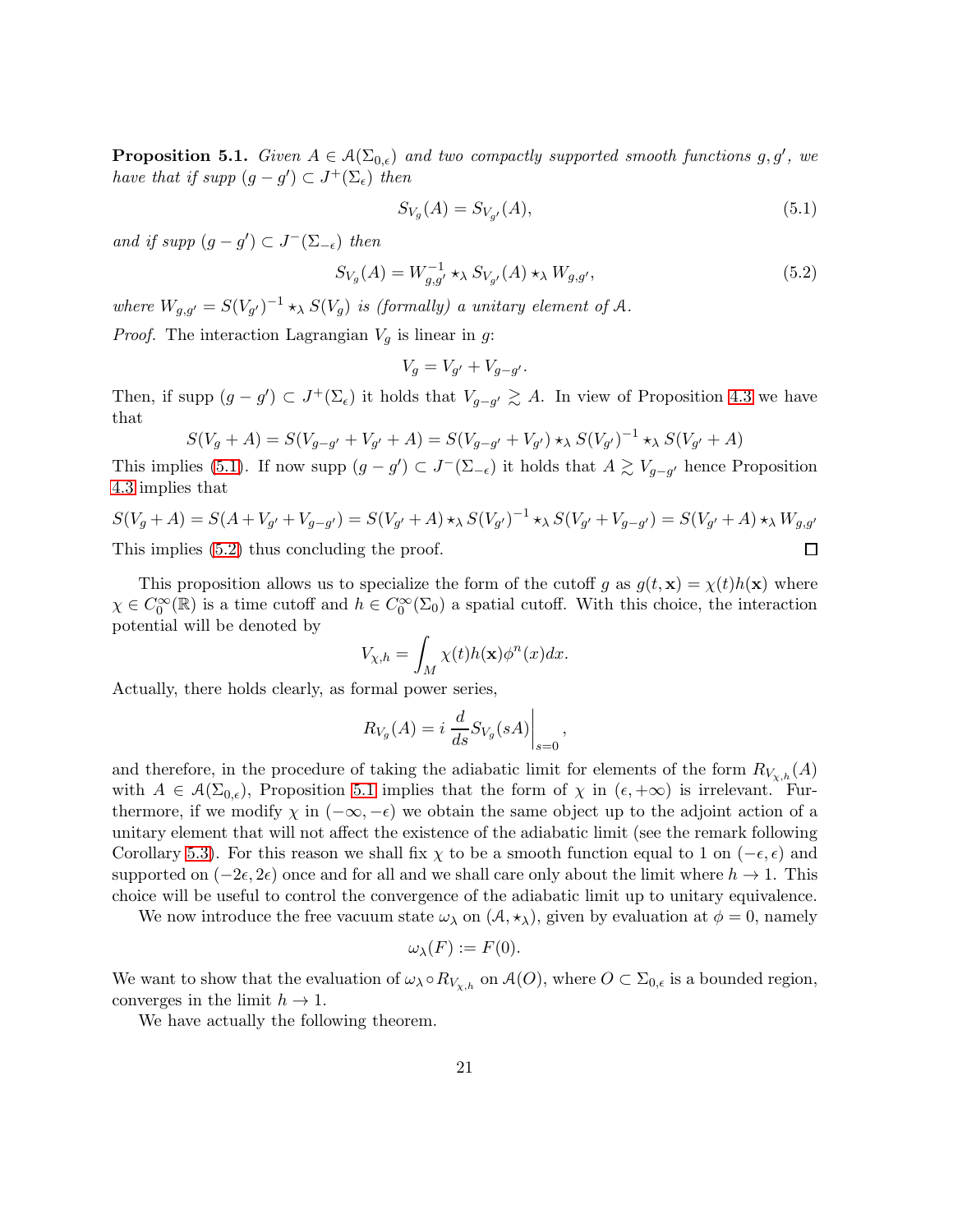<span id="page-21-0"></span>**Theorem 5.2.** Let A be an element of  $A(O)$  where  $O \subset \Sigma_{0,\epsilon}$  is a bounded open set. Denoting by  $R_{V_{\chi,h}}(A)^{[k]}$  the k-th order in the coupling constant of the formal power series defining  $R_{V_{\chi,h}}(A),$ the limit

$$
\omega_{\lambda}^{[k]}(A) := \lim_{h \to 1} \omega_{\lambda} \left( R_{V_{\chi,h}}(A)^{[k]} \right)
$$

is finite for all  $k \in \mathbb{N}$ .

*Proof.* Since  $R_{V_{\chi,h}}(A)$  is linear in A, without loosing generality we assume that

$$
A(\phi) = \int_{M^{\ell}} dy_1 \dots dy_{\ell} f(y_1, \dots, y_{\ell}) \phi^{n_1}(y_1) \dots \phi^{n_{\ell}}(y_{\ell}),
$$

where f is a compactly supported continuous function whose support is in  $O^{\ell} \subset \Sigma_{0,\epsilon}^{\ell}$ . By Prop. [4.5](#page-19-2) we can now expand

$$
\omega_{\lambda}\left(R_{V_{\chi,h}}(A)^{[k]}\right) = \int_{M^{k+\ell}} dx_1 \dots dx_k dy_1 \dots dy_{\ell} \chi(x_1^0) h(\mathbf{x}_1) \dots \chi(x_k^0) h(\mathbf{x}_k) \times
$$

$$
D_{\lambda}(x_1, \dots, x_k, y_1, \dots, y_{\ell}) f(y_1, \dots, y_{\ell})
$$

where  $D_\lambda$  is a combination of propagators  $\Delta_{F,\lambda}$ ,  $\Delta_{+\lambda}$  which is actually a continuous function as discussed in Proposition [A.1](#page-34-0) and Proposition [4.1,](#page-12-0) and where the integral extends over a compact set, because of the support properties of  $\chi$ , h, f. Moreover  $D_{\lambda}$  can be written in the standard way as a finite sum of contributions labelled by graphs with  $k + \ell$  vertices labelled by the points in the collection

$$
Z := (z_1, \dots, z_{k+\ell}) = (x_1, \dots, x_k, y_1, \dots, y_{\ell}) =: (X, Y) \in \Sigma_{0, 2\epsilon}^k \times O^{\ell} \subset M^{k+\ell},
$$

each pair of vertices being joined by a line labelled by either  $\Delta_{F,\lambda}$  or  $\Delta_{+,\lambda}$ , and only graphs such that each of their connected components contains at least one vertex  $y_j$  appear. We denote by G the set of such graphs. Consider now the contribution  $D_{\lambda,G}(X,Y)$  to  $D_{\lambda}(X,Y)$  labelled by  $G \in \mathcal{G}$ . In order to establish the required statement, it is sufficient, by the dominated convergence theorem and the uniform boundedness of  $\chi$ , h, f, to prove that  $D_{\lambda,G}(X, Y)$  is absolutely integrable on  $\Sigma_{0,2\epsilon}^k \times O^{\ell}$ .

To this end, we first notice that we just need to care about the integration over the space components  $(X, Y) \in \Sigma_0^{k+\ell}$  of  $(X, Y)$ , because the integration in the time components is restricted to the compact set  $[-2\epsilon, 2\epsilon]^k \times [-\epsilon, \epsilon]^{\ell}$ . Then, thanks to the estimates given in Proposition [B.1](#page-35-1) in Appendix [B](#page-35-0) we have that

$$
|D_{\lambda,G}(X,Y)| \leq \gamma_G(\mathbf{X},\mathbf{Y})
$$

uniformly in the time components, where

$$
\gamma_G(\mathbf{X}, \mathbf{Y}) = \prod_{l \in E(G)} C^{|E(G)|} e^{-m|\mathbf{z}_{s(l)} - \mathbf{z}_{r(l)}|}.
$$

with  $E(G)$  denoting the set of edges in G and, for every  $l \in E(G)$ , with  $s(l)$  and  $r(l)$  denoting its source and range. In order to show that  $\gamma_G$  is integrable we start by observing that since G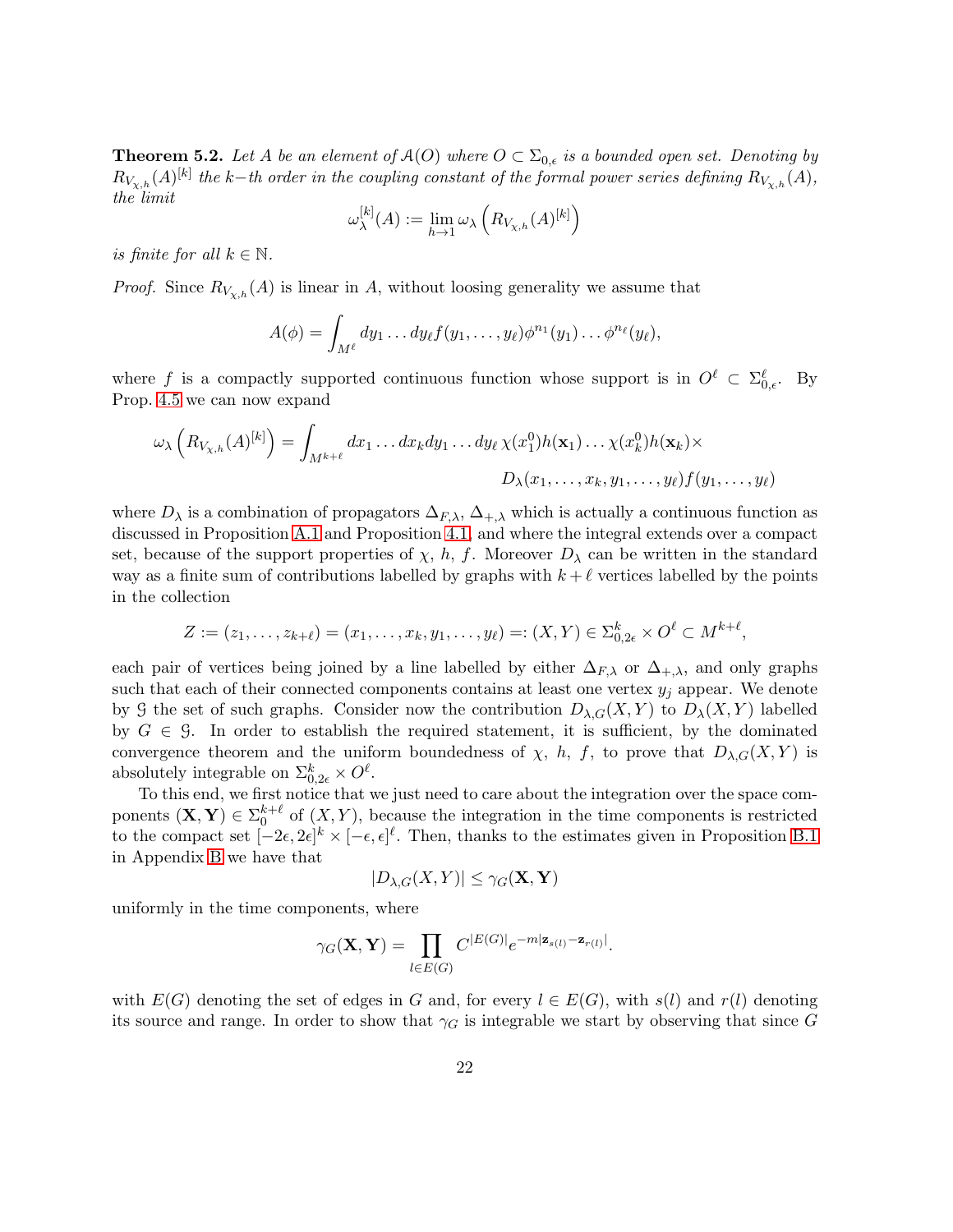is a union of connected components, each of which contains at least one vertex labelled by some  $y_i$ , it possesses at least one subgraph G' which is a disjoint union of rooted trees, with roots in some of the points Y and connecting all the elements of  $X$ , and then

$$
\gamma_G \leq C^e \gamma_{G'},
$$

where  $e = |E(G)| - |E(G')|$ . To prove that  $\gamma_{G'}$  is integrable we use the following recursive procedure. Let  $L_x$ ,  $L_y$  be the set of leaves of G' labelled by elements of  $X$ ,  $Y$  respectively, and let  $\Lambda \subset \Sigma_0$  be a compact set containing the projection of  $O \subset M$ . Since

$$
\int_{\mathbb{R}^3} e^{-m|\mathbf{x}-\mathbf{z}|} d\mathbf{x} = \frac{8\pi}{m^3} \qquad \forall \mathbf{z} \in \mathbb{R}^3,
$$

we can estimate

$$
\int_{\mathbb{R}^{3|L_x|}} \prod_{\mathbf{x}_j \in L_x} d\mathbf{x}_j \int_{\Lambda^{|L_y|}} \prod_{\mathbf{y}_h \in L_y} d\mathbf{y}_h \, \gamma_{G'}(\mathbf{X}, \mathbf{Y}) \leq C^{|L_x| + |L_y|} \left(\frac{8\pi}{m^3}\right)^{|L_x|} |\Lambda|^{|L_y|} \gamma_{G''}(\mathbf{X}'', \mathbf{Y}''),
$$

where  $G''$  is the union of rooted trees obtained by pruning the leafs of  $G'$ , and  $({\bf X}'',{\bf Y}'')$  the labels of its vertices. We can now iterate the same procedure until the graph is reduced to the set of roots of  $G'$ , which are integrated on  $\Lambda$ .  $\Box$ 

The state obtained so far after the limit  $h \to 1$  depends on  $\chi$ , hence, it is in particular not invariant under time translation and thus cannot be the vacuum of the interacting theory. To address this problem, we start observing that states constructed by different  $\chi$  can obtained up to formal unitary equivalence. Actually, the result of Theorem [5.2](#page-21-0) can be easily extended to prove the existence of the adiabatic limit for suitable families of states on  $(\mathcal{A}, \star_{\lambda})$  indexed by the spatial cutoff function  $h$ . To make this precise, we introduce the states

<span id="page-22-1"></span>
$$
\omega_{\lambda}^{B}(A) := \frac{\omega_{\lambda}(B^* \star_{\lambda} A \star_{\lambda} B)}{\omega_{\lambda}(B^* \star_{\lambda} B)}, \qquad A \in \mathcal{A}, \tag{5.3}
$$

for  $B \in \mathcal{A}$ . Moreover, for a function  $f : M^k \to \mathbb{C}$  we define its temporal support as the union of the supports of the functions  $t \in \mathbb{R} \mapsto f(t, \mathbf{x}_1, \dots, t, \mathbf{x}_k)$  as  $(\mathbf{x}_1, \dots, \mathbf{x}_k) \in \Sigma_0^k$ .

<span id="page-22-0"></span>Corollary 5.3. Assume that  $B_h \in \mathcal{A}$  is a finite sum of functionals of the form

$$
\int_{M^s} dw_1 \dots dw_s b(w_1, \dots, w_s) h(\mathbf{w}_1) \dots h(\mathbf{w}_s) \phi(w_1)^{r_1} \dots \phi(w_s)^{r_s}
$$

with b a bounded continuous function on M constructed with propagators  $\Delta_{+\lambda}$  or  $\Delta_{F\lambda}$  in such a way that they are related with the edges of a connected graph with s vertices, with compact temporal support, and assume that

$$
supp h \subset supp h' \quad \Rightarrow \quad \omega_{\lambda}(B_h^* \star_{\lambda} B_h) \leq \omega_{\lambda}(B_{h'}^* \star_{\lambda} B_{h'}).
$$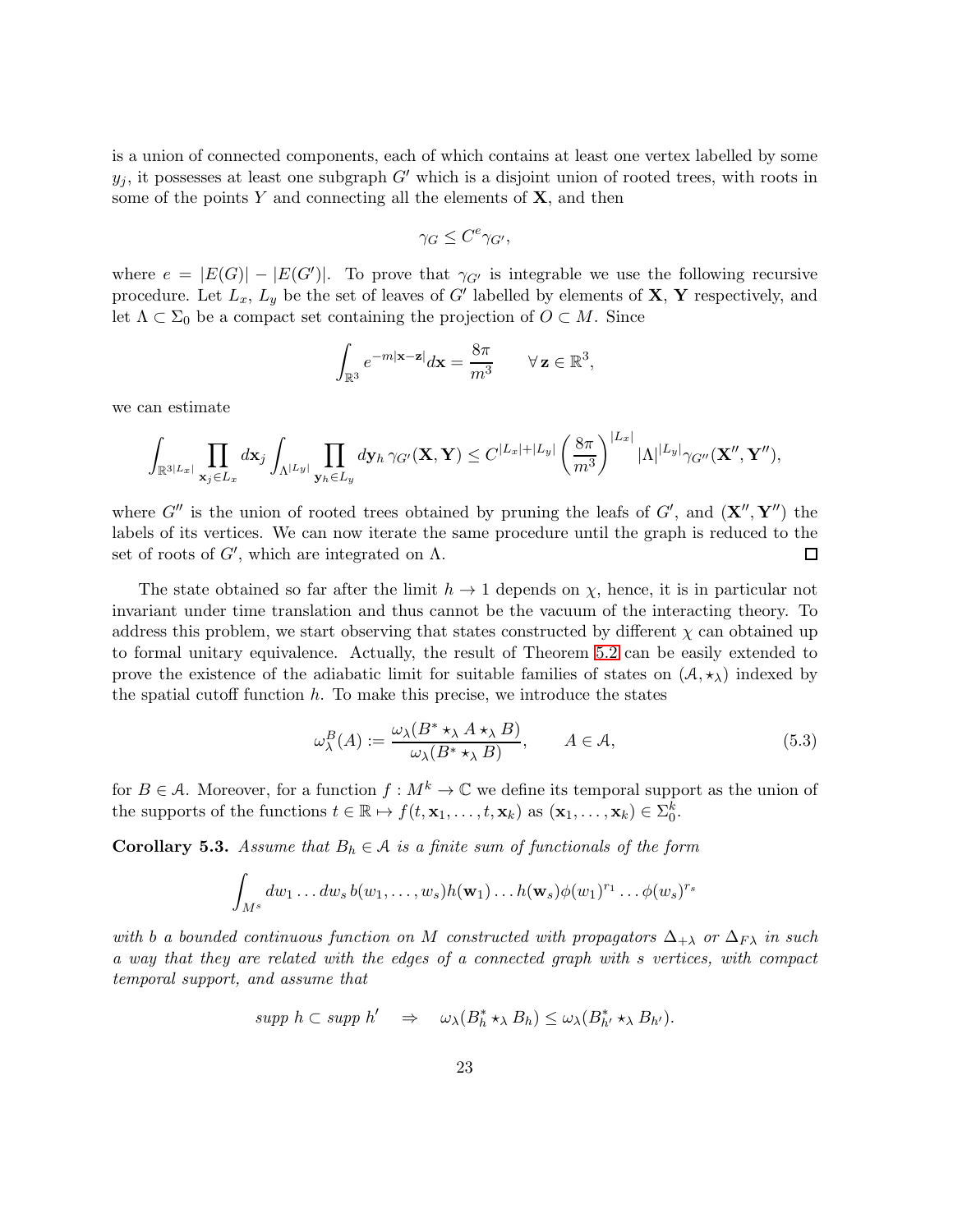Then for any  $A \in \mathcal{A}(O)$  with  $O \subset \Sigma_{0,\epsilon}$  a bounded open set, the limit

$$
\lim_{h \to 1} \omega_{\lambda}^{B_h}(R_{V_{\chi,h}}(A)^{[k]})
$$

is finite for all  $k \in \mathbb{N}$ .

Proof. Considering the diagrammatic expansion, similar to the one discussed in the proof of Theorem [5.2](#page-21-0) we have that  $\omega_{\lambda}(B_h^* \star_{\lambda} R_{V_{\chi,h}}(A)^{[k]} \star_{\lambda} B_h)$  is the sum of a "disconnected" term  $\omega_{\lambda}(B_h^* \star_{\lambda} B_h) \omega_{\lambda}(R_{V_{\chi,h}}(A)^{[k]})$ , coming from the graphs in which the vertices pertaining to B and B∗ are only connected among themselves, and a "connected" term, which is a sum of integrals like

$$
\int_{M^{k+\ell+s+s'}} dX dY dW dW' \overline{b'(W')} b(W) f(Y) \prod_{j=1}^k \chi(x_j^0) h(\mathbf{x}_j) \prod_{i=1}^s h(\mathbf{w}_i) \prod_{p=1}^{s'} h(\mathbf{w}'_p) \tilde{D}_{\lambda}(X,Y,W,W'),
$$

where  $W = (w_1, \ldots, w_s)$ ,  $W' = (w'_1, \ldots, w'_{s'})$  and where  $\tilde{D}_{\lambda}$  is a sum of connected graphs with vertices labelled by  $(X, Y, W, W')$  and lines labelled by either  $\Delta_{F,\lambda}$  or  $\Delta_{+,\lambda}$ . It is then clear that the limit  $h \to 1$  of the latter integral exists by the same recursive argument used in the proof of Theorem [5.2.](#page-21-0) One then gets the desired statement taking into account the existence in  $(0, +\infty]$ <br>of  $\lim_{h\to 1} \omega_{\lambda}(B_{h}^{*} \star_{\lambda} B_{h})$  by monotonicity. of  $\lim_{h\to 1}\omega_{\lambda}(B_h^*\star_{\lambda} B_h)$  by monotonicity.

The previous result entails in particular that if we change that temporal cutoff function  $\chi$ to a  $\chi' \in C_0^{\infty}(\mathbb{R})$  such that supp  $\chi' \subset (-\infty, 2\epsilon)$  and supp  $(\chi - \chi') \subset (-\infty, -\epsilon)$ , for  $A \in \mathcal{A}(O)$ with  $O \subset \Sigma_{0,\epsilon}$  bounded there exists

$$
\lim_{h \to 1} \omega_{\lambda}(R_{V_{\chi',h}}(A)) = \lim_{h \to 1} \omega_{\lambda}^{W_{g',g}}(R_{V_{\chi,h}}(A)),
$$

with  $W_{g',g}$  the unitary element defined in Proposition [5.1](#page-20-2) for  $g(t, \mathbf{x}) = \chi(t)h(\mathbf{x})$  and  $g'(t, \mathbf{x}) =$  $\chi'(t)h(\mathbf{x})$ , which clearly satisfies the hypotheses of the Corollary.

As discussed above, the state obtained considering the limit  $h \to 1$  in Theorem [5.2](#page-21-0) is defined on  $\mathcal{A}(\Sigma_{0,\epsilon})$  depends on  $\chi$  and in particular it is not invariant under time translations. For this reason it cannot be the ground state of the theory. We discuss how to modify it in order to get a vacuum of the interacting theory. We shall in particular translate back in time the region where interaction is switched on. In the limit where the interaction starts at past infinity we obtain the vacuum of the theory which is a state defined on  $A(M)$  and it is invariant under time translation. Unfortunately, the direct analysis of this limit is not available. Nevertheless, it turns out to be easier to compute it in states which are invariant under the interacting time evolution. For this reason, we shall analyze this limit for interacting equilibrium states at finite temperature and we will then compute the limit where the inverse temperature  $\beta$  tends to infinity.

The construction of equilibrium states at finite temperature for interacting fields in the adiabatic limit has been recently proposed by Fredenhagen and Lindner [\[20\]](#page-44-11). The main idea of the latter paper is to adapt to the framework of pAQFT the construction, by Araki, of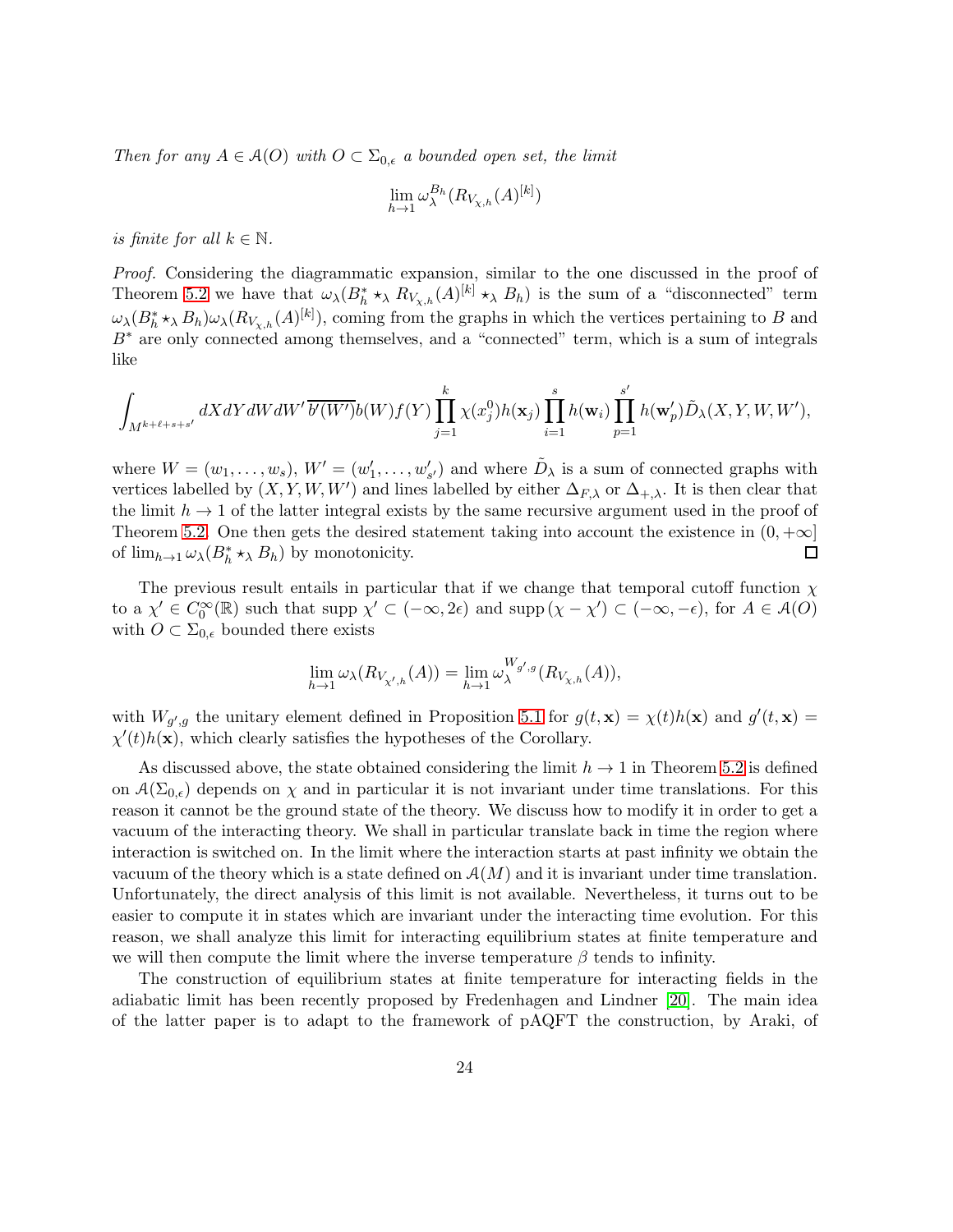KMS states of a C\*-dynamical system in which the dynamics is obtained by perturbing the generator of a given reference (free) dynamics by an element of the C\*-algebra (the interaction hamiltonian). In this way, Fredenhagen and Lindner obtain KMS states for the perturbative interacting theory in the presence of an adiabatic cutoff of the form  $g(t, \mathbf{x}) = \chi(t)h(\mathbf{x})$ , where  $\chi$ is unity on a fixed time slice. These are then shown to be independent of the form of  $\chi$  thanks to the causal factorization property of the S matrix and to the KMS condition. Finally the existence of the adiabatic limit  $h \to 1$  can be reduced to suitable clustering properties of the free KMS state.

In order to adapt the above ideas to the present framework, we start by observing that in view of the temporal factorization property stated in Proposition [4.3](#page-15-1) and thanks to Proposition [5.1,](#page-20-2) as soon as the interacting field A is supported in  $\mathcal{O} \subset \Sigma_{0,\epsilon}$  we can modify  $\chi$  in the future of  $\Sigma_{\epsilon}$  without altering the expectation value of  $R_{V_{\chi,h}}(A)$ . Hence, we assume now to have  $\chi=1$ in the interval  $[-\epsilon, T]$  for some large  $T > \epsilon$  and  $\chi = 0$  outside  $(-2\epsilon, T + \epsilon)$ . Notice that, in this way,  $R_{V_{\chi,h}}(A)$  is actually independent of T for  $A \in \mathcal{A}(\Sigma_{0,\epsilon})$ , so we may think that, morally,  $\chi = 1$  in the future of  $\Sigma_{-\epsilon}$  and  $\chi = 0$  in the past of  $\Sigma_{-2\epsilon}$ , even if for such a  $\chi$  the interaction  $V_{\chi,h} = \int_M dx \chi(t)h(\mathbf{x})\phi(x)^n$  is not a well defined element of A because the integral may not converge for some  $\phi \in \mathcal{C}$ . In particular,  $R_{V_{\chi,h}}(A) \in \mathcal{A}(\Sigma_{0,2\epsilon})$  for  $A \in \mathcal{A}(\Sigma_{0,\epsilon})$ . In the following, when it does not cause confusion, we will often use the simplified notation V for  $V_{\chi,h}$ .

To obtain a time invariant state we have to perform a time translation to minus infinity of the cutoff function  $\chi$ . To make this point precise, we have to discuss the form of the free and interacting time translation. Let  $A \in \mathcal{A}$  by any field observable, we write  $A_t[\phi] = A[\phi_t]$  where  $\phi_t(x) = \phi(x + te_0)$ . The free time evolution, given by

$$
\alpha_t(A) := A_t, \qquad t \in \mathbb{R},
$$

defines a group of ∗−automorphisms of the algebra of observables thanks to the translation invariance of  $\Delta_{+,\lambda}$ . On the other hand, the interacting time evolution  $\alpha_t^V$  is defined by

$$
\alpha_t^V(R_V(A)) := R_V(A_t), \qquad t \in \mathbb{R}.
$$

The relationship between the free and interacting time evolution can be expressed as follows.

**Proposition 5.4.** There exists unitary elements  $U(t) \in \mathcal{A}$ ,  $t \in \mathbb{R}$ , such that

$$
\alpha_t^V(R_V(A)) = U(t) \star_\lambda \alpha_t(R_V(A)) \star_\lambda U(t)^*, \qquad t \in \mathbb{R}.
$$

Moreover,  $t \mapsto U(t)$  is a cocycle under the free time evolution:

$$
U(t+s)=U(t)\star_{\lambda} \alpha_t U(s), \qquad t,s\in \mathbb{R}
$$

*Proof.* Since V is not invariant under time translations because of the cutoff  $\chi$ , we have that

$$
\alpha_t^V(R_V(A)) = R_V(A_t) = i \left. \frac{d}{ds} S_V(sA_t) \right|_{s=0}
$$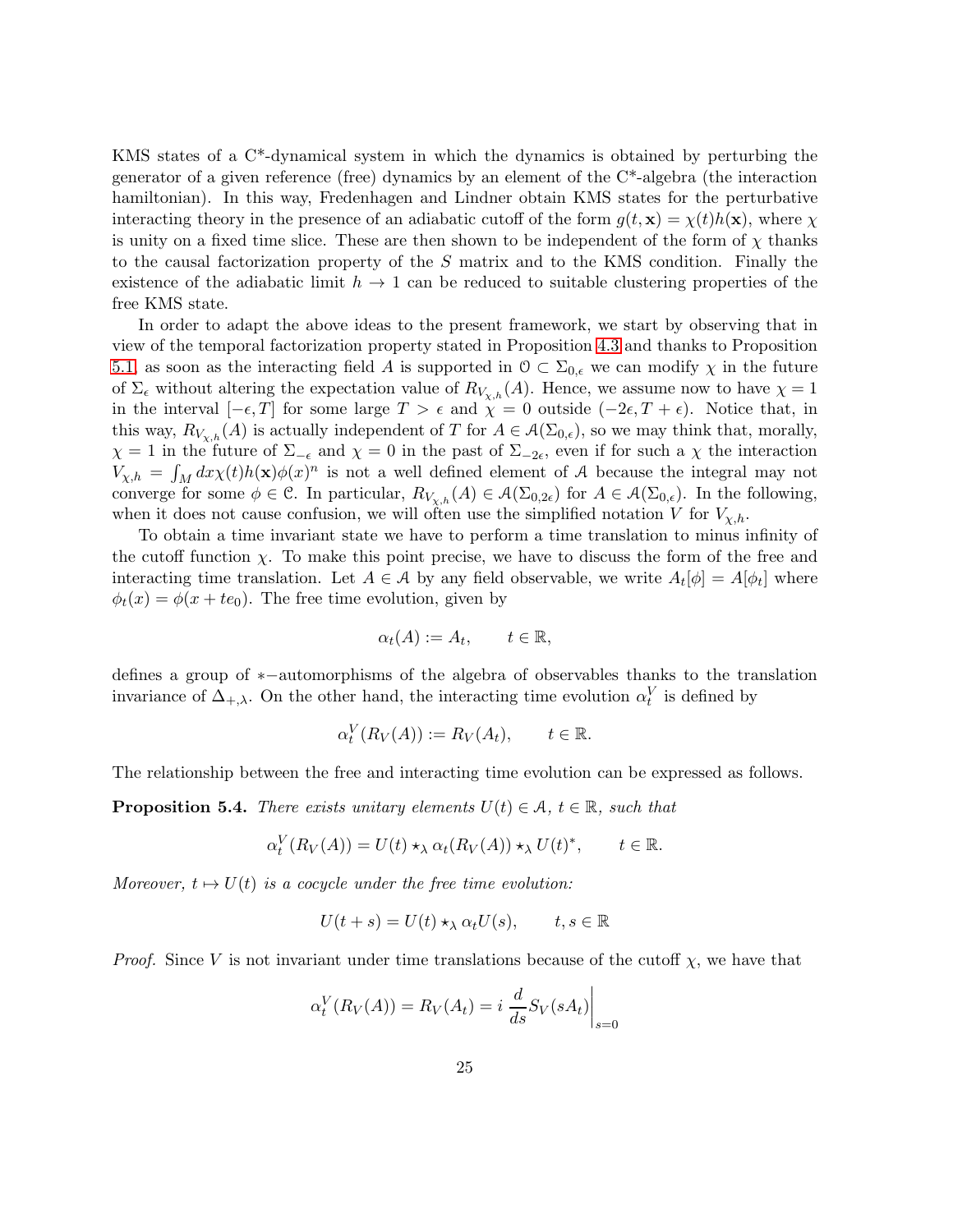and choosing now  $T > t - \epsilon$  so large that  $A \in \mathcal{A}((-\epsilon, T - t) \times \Sigma_0)$ , we can write  $V - V_t =$  $V_t^+ + V_t^-$  with  $V_t^{\pm}$  defined by the temporal cutoffs  $s \mapsto [\chi(s) - \chi(s-t)]\theta(\pm s)$ ; this implies  $\sup p V_t^+ \gtrsim \sup p A_t \gtrsim \sup p V_t^-$  and therefore by the temporal factorization property given in Proposition [4.3,](#page-15-1)

$$
S_V(sA_t) = S(V)^{-1} \star_{\lambda} S(V + sA_t) = S(V)^{-1} \star_{\lambda} S(V_t + sA_t + V - V_t)
$$
  
=  $S(V)^{-1} \star_{\lambda} S(V_t + sA_t + V_t^+ + V_t^-)$   
=  $S(V)^{-1} \star_{\lambda} S(V_t^+ + V_t) \star_{\lambda} S(V_t)^{-1} \star_{\lambda} S(sA_t + V_t^- + V_t)$   
=  $S(V)^{-1} \star_{\lambda} S(V_t^+ + V_t) \star_{\lambda} S(V_t)^{-1} \star_{\lambda} S(V_t + sA_t) \star_{\lambda} S(V_t)^{-1} \star_{\lambda} S(V_t^- + V_t)$   
=  $S(V)^{-1} \star_{\lambda} S(V_t^+ + V_t) \star_{\lambda} \alpha_t (S_V(sA)) \star_{\lambda} S(V_t)^{-1} \star_{\lambda} S(V_t^- + V_t)$ 

where in the fourth equality we used the fact that  $sA_t + V_t^-$  is supported in the past of  $V_t^+$ , in the fifth equality the fact that  $V_t^-$  is supported in the past of  $A_t$  and in the last equality the translation invariance of the Feynman propagator  $\Delta_{F,\lambda}$ . Moreover we observe that, again by temporal factorization,

$$
S(V - V_t^-) \star_{\lambda} S(V_t)^{-1} \star_{\lambda} S(V_t^- + V_t) = S(V_t + V_t^+) \star_{\lambda} S(V_t)^{-1} \star_{\lambda} S(V_t^- + V_t)
$$
  
=  $S(V_t^+ + V_t + V_t^-) = S(V)$ 

and therefore

$$
S_V(sA_t) = S(V)^{-1} \star_{\lambda} S(V - V_t^-) \star_{\lambda} \alpha_t(S_V(sA)) \star_{\lambda} [S(V)^{-1} \star_{\lambda} S(V - V_t^-)]^{-1}.
$$

Now taking the derivative with respect to s at  $s = 0$  and using the fact that  $S(V)$  is unitary for any local interaction Lagrangian V, we obtain the statement with  $U(t) = S(V)^* \star_{\lambda} S(V - V_t^{-})$ .

Moreover, it is also easy to see, again by temporal factorization, that  $U(t)$  defined in the previous proposition is independent of  $T > t - \epsilon$ . Since  $V_t^+ \to 0$  as  $T \to +\infty$ , this means that we may also think of  $U(t)$  as  $S(V)^{-1} \star_{\lambda} S(V_t)$ , with a temporal cutoff such that  $\chi = 1$  in the future of  $\Sigma_{-\epsilon}$ .

To construct the vacuum of the interacting theory, we keep for now h of compact support and we consider the limit

$$
\lim_{t \to \infty} \omega_{\lambda}(\alpha_t^V R_V(A)) = \lim_{t \to \infty} \omega_{\lambda}(U(t) \star \alpha_t R_V(A) \star U(t)^*)
$$
  
= 
$$
\lim_{t \to \infty} \omega_{\lambda}(U(-t)^* \star R_V(A) \star U(-t))
$$
  
= 
$$
\lim_{t \to \infty} \omega_{\lambda}^{U(-t)}(R_V(A))
$$

where we have used the invariance under the free time translations of  $\omega_{\lambda}$  and the definition [\(5.3\)](#page-22-1).

In order to show that the above limit actually exists, as a first step we observe that the following expansion of  $\omega_{\lambda}^{U(t)}$  $\lambda^{\nu(\nu)}$  holds

<span id="page-25-0"></span>
$$
\omega_{\lambda}^{U(-t)}(A) = \sum_{n\geq 0} i^n \int_{tS_n} dT \,\omega_{\lambda} \left( [K_{-t_1}[K_{-t_2}\dots[K_{-t_n}, A] \dots]] \right) \tag{5.4}
$$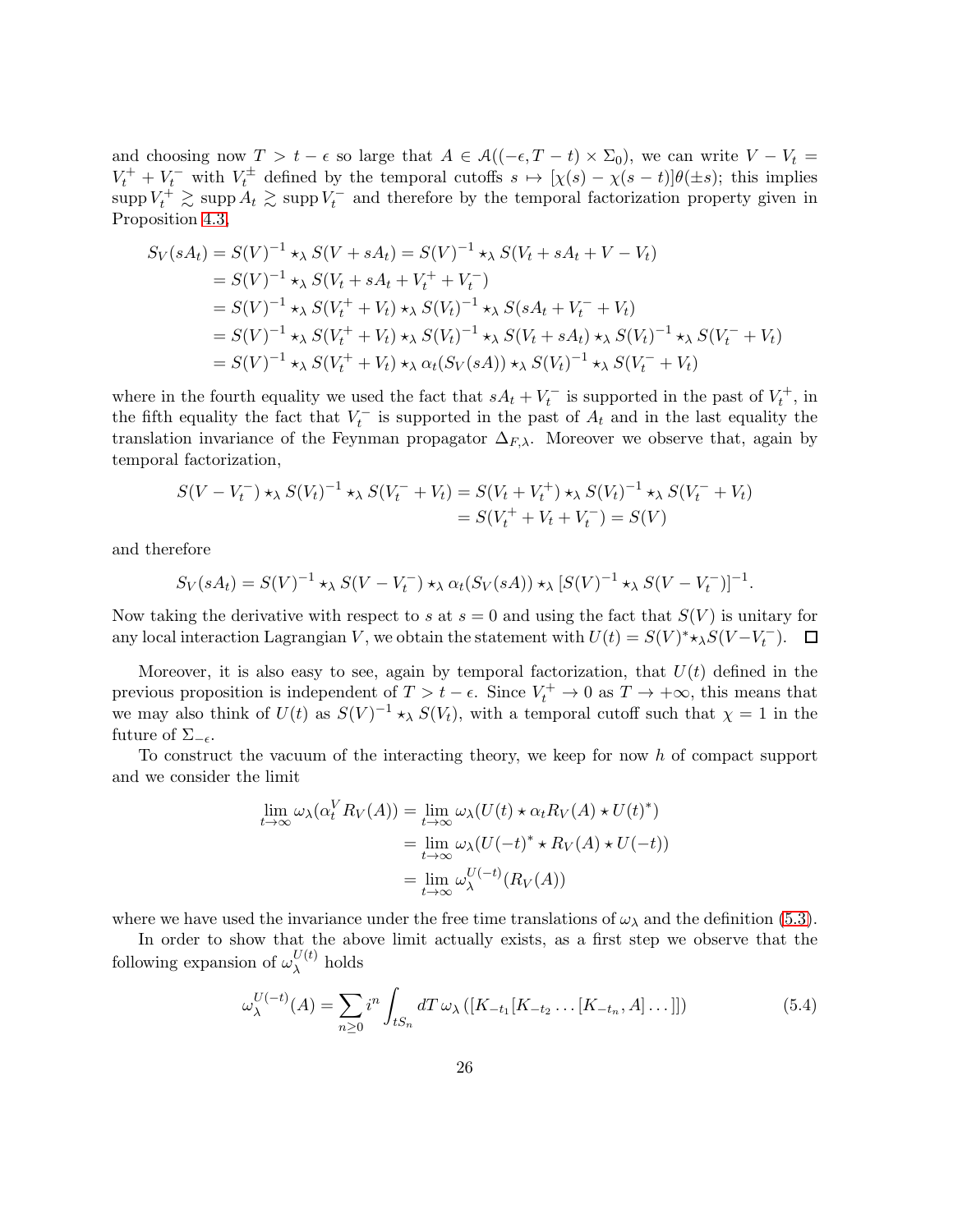where  $T = (t_1, \ldots, t_n)$  and the domain of integration  $tS_n$  is such that  $0 < t_n < \cdots < t_1 < t$ . Furthermore, K is the generator of the cocycle  $U(t)$  and  $K_t = \alpha_t(K)$ . As shown in [\[20\]](#page-44-11) in a similar context, we have that

$$
K = -i \left. \frac{d}{dt} U(t) \right|_{t=0}, \qquad K = R_V \dot{V},
$$

where  $\dot{V} := V_{\dot{\chi}^-,h}$  with  $\dot{\chi}^-(s) := \dot{\chi}(s)\theta(-s)$ . Hence,  $\dot{V}$  is supported in the past of  $\Sigma_{0,\epsilon}$  because  $\dot{\chi}^-$  is supported in the interval  $(-2\epsilon, -\epsilon)$ ; also, K is supported in  $\Sigma_{0,2\epsilon}$ .

A further essential ingredient are the connected correlation functions of  $\omega_{\lambda}$ , defined recursively by

$$
\omega_{\lambda}^{c}(A_1 \otimes \cdots \otimes A_n) := \omega_{\lambda}(A_1 \star_{\lambda} \cdots \star_{\lambda} A_n) - \sum_{P} \prod_{I \in P} \omega_{\lambda}^{c}(\otimes_{i \in I} A_i), \qquad A_1, \ldots, A_n \in \mathcal{A},
$$

where the sum runs over all partitions P of the set  $\{1, 2, \ldots, n\}$  into at least two nonvoid subsets. The analiticity properties of  $\Delta_{+\lambda}$  stated in Proposition [B.1](#page-35-1) imply that the function  $(t_1,\ldots,t_n)\mapsto\omega_\lambda^c(\alpha_{t_1}A_1\otimes\cdots\otimes\alpha_{t_n}A_{t_n})$  can be analitically continued to  $\text{Im}(t_1)<\cdots<\text{Im}(t_n)$ .

To control the limit  $h \to 1$  it is useful to exploit the interplay of the expansion [\(5.4\)](#page-25-0) with a similar expansion which holds in the domain of imaginary times for interacting KMS states, see e.g. Theorem 2 in [\[8\]](#page-43-13) or Proposition 3 in [\[20\]](#page-44-11).

To present this connection we observe that a KMS state on A at inverse temperature  $\beta$  with respect to free time translations  $\alpha_t$  can be defined by

<span id="page-26-1"></span>
$$
\omega_{\lambda,\beta}(A) := \omega_{\lambda}(e^{\frac{1}{2}\int dxdy[\Delta_{\beta,\lambda}(x-y) - \Delta_{+,\lambda}(x-y)]\frac{\delta^2}{\delta\phi(x)\delta\phi(y)}A}, \qquad A \in \mathcal{A}, \tag{5.5}
$$

with the two-point function

<span id="page-26-0"></span>
$$
\Delta_{\beta,\lambda}(t,\mathbf{x}) := \frac{e^{-\lambda^2 m^2}}{(2\pi)^3} \int_{\mathbb{R}^3} \frac{e^{-2\lambda^2 |\mathbf{p}|^2} e^{i \mathbf{p} \mathbf{x}}}{2\sqrt{|\mathbf{p}|^2 + m^2}} \left( \frac{e^{-it\sqrt{|\mathbf{p}|^2 + m^2}}}{1 - e^{-\beta\sqrt{|\mathbf{p}|^2 + m^2}}} - \frac{e^{it\sqrt{|\mathbf{p}|^2 + m^2}}}{1 - e^{\beta\sqrt{|\mathbf{p}|^2 + m^2}}} \right) d\mathbf{p}.
$$
 (5.6)

Whenever  $h$  is of compact support, a KMS state for the interacting theory is obtained modifying  $\omega_{\lambda,\beta}$  in the following way. Following [\[20\]](#page-44-11), we observe that the function  $t \mapsto \omega_{\beta,\lambda}^{U(-t)}(A)$ , for  $A \in \mathcal{A}$ , expanded as in [\(5.4\)](#page-25-0), can be extended to a bounded continuous function on  $\text{Im } t \in \left[-\frac{\beta}{2}\right]$  $\frac{\beta}{2}$ , 0] which is analytic for Im  $t \in \left(-\frac{\beta}{2}\right)$  $(\frac{\beta}{2}, 0]$ . The functional over A obtained for Im  $t = -\frac{\beta}{2}$  $\frac{\beta}{2}$  and denoted by  $\omega_{\beta,\lambda}^{U(i\frac{\beta}{2})}$  is a KMS state at inverse temperature  $\beta$  with respect to  $\alpha_t^V$ . Notice that this state can be formally written as

<span id="page-26-2"></span>
$$
\omega_{\beta,\lambda}^{U(i\frac{\beta}{2})}(A) = \frac{\omega_{\beta,\lambda}(U(i\frac{\beta}{2})^* \star_{\lambda} A \star_{\lambda} U(i\frac{\beta}{2}))}{\omega_{\beta,\lambda}(U(i\frac{\beta}{2})^* \star_{\lambda} U(i\frac{\beta}{2}))}
$$
(5.7)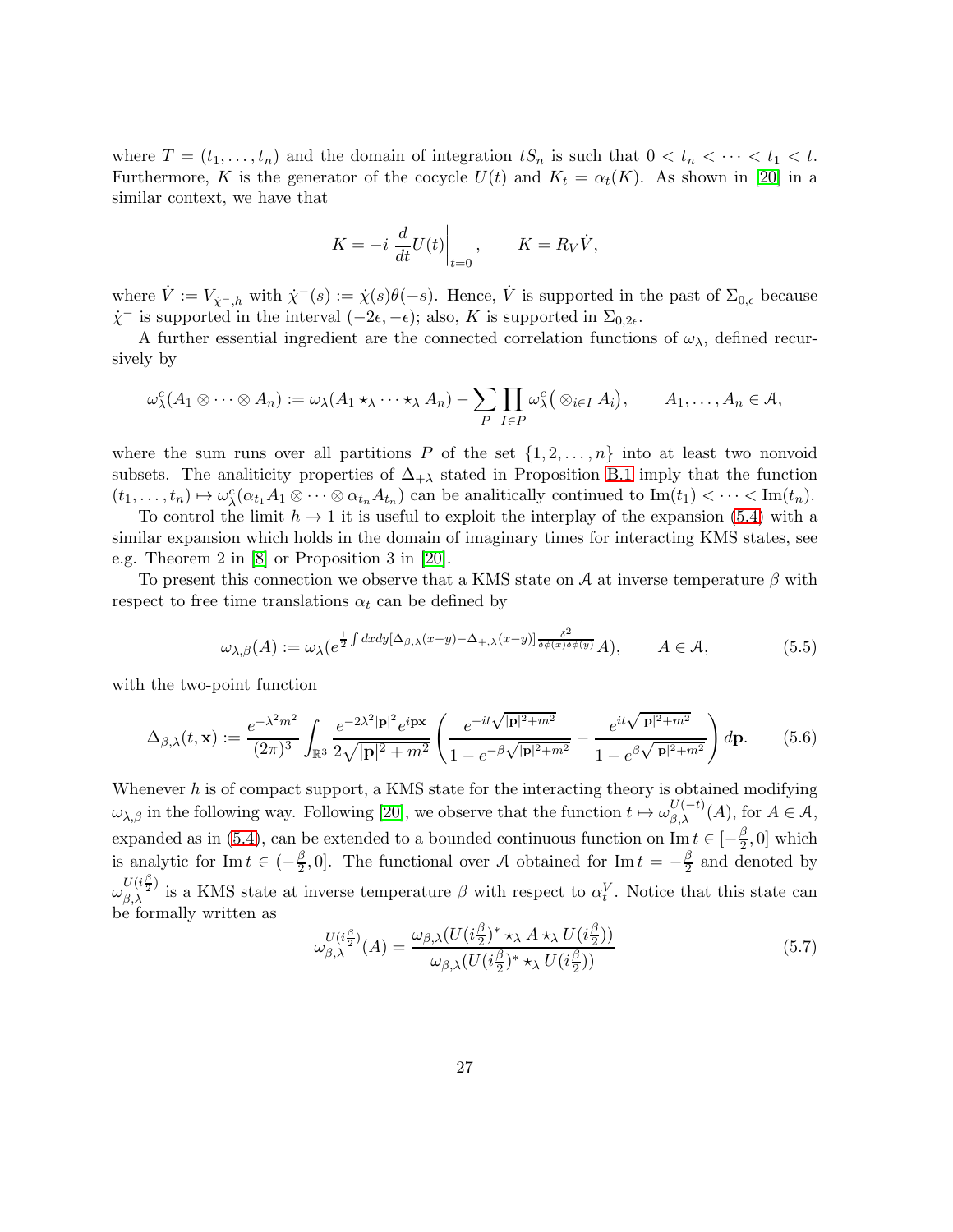and it is actually expanded as follows<sup>[2](#page-27-0)</sup>

$$
\omega_{\beta,\lambda}^{U(i\frac{\beta}{2})}(A) =
$$
  
\n
$$
\sum_{n_1,n_2=0}^{+\infty} (-1)^{n_1+n_2} \int_{\frac{\beta}{2}S_{n_1}} dU \int_{\frac{\beta}{2}S_{n_2}} dV \omega_{\beta,\lambda}^c(K_{iu_{n_1}-i\frac{\beta}{2}} \otimes \cdots \otimes K_{iu_1-i\frac{\beta}{2}} \otimes A \otimes K_{iv_{n_2}} \otimes \cdots \otimes K_{iv_1}).
$$
\n(5.8)

The following proposition gives the connection of the limit  $\beta \to \infty$  of  $\omega_{\beta,\lambda}^{U(i\frac{\beta}{2})}$  with the limit  $t \to \infty$  of  $\omega_{\lambda}^{U(-t)}$ .

<span id="page-27-5"></span>**Proposition 5.5.** Whenever h in  $V_{\chi,h}$  is of compact support, it holds that

<span id="page-27-4"></span><span id="page-27-1"></span>
$$
\lim_{t \to \infty} \omega_{\lambda}^{U(-t)}(R_{V_{\chi,h}}(A)) = \lim_{\beta \to \infty} \omega_{\lambda,\beta}^{U(i\frac{\beta}{2})}(R_{V_{\chi,h}}(A)),
$$
\n(5.9)

meaning that both limits exist and coincide.

Proof. We start by observing that by Prop. [B.2](#page-36-0) in Appendix [B,](#page-35-0) there holds that, when evaluated on functionals in A,  $\lim_{\beta\to\infty} \omega_{\lambda,\beta} = \omega_{\lambda}$ , which entails, for  $t > 0$ ,

<span id="page-27-3"></span>
$$
\lim_{\beta \to \infty} \omega_{\beta,\lambda}^{U(-t)}(A) = \omega_{\lambda}^{U(-t)}(A), \qquad A \in \mathcal{A}.
$$
\n(5.10)

We now prove that we can take the limit for  $t \to \infty$  of the previous equation and that the order in which the limits  $t \to \infty$  and  $\beta \to \infty$  of  $\omega_{\beta,\lambda}^{U(-t)}(A)$  are taken does not influence the result. In order to do this we show that the above limit is uniform in  $t > 0$  by comparing the expansions [\(5.4\)](#page-25-0) for  $\omega_{\beta,\lambda}^{U(-t)}(A)$  and  $\omega_{\lambda}^{U(-t)}(A)$  and estimating the difference term by term using again the bounds on the decay of the propagators in the time direction given in Prop. [B.2.](#page-36-0) To begin with, we observe that, arguing as in the first part of the proof of Proposition [C.1,](#page-39-0) and using the notations introduced there, the *n*-th order of the expansion [\(5.4\)](#page-25-0) relative to  $\omega_{\beta,\lambda}^{U(-t)}(A)$ can be written as a finite linear combination of terms of the form

<span id="page-27-2"></span>
$$
\int_{tS_n} dT M \bigg( \prod_{l \in E(G)} \Gamma_{s(l),r(l)} \bigg) \left( \tilde{K}_{-t_1} \otimes \tilde{K}_{-t_2} \cdots \otimes \tilde{K}_{-t_n} \otimes \tilde{A} \right) \tag{5.11}
$$

where G is a connected graph with  $n+1$  vertices in correspondence with  $\{\tilde{K}_{-t_1}, \ldots, \tilde{K}_{-t_n}, \tilde{A}\}$ and, as discussed in the proof of Proposition [C.1](#page-39-0)  $\tilde{A} := e^{\frac{1}{2}\int dx dy (\Delta_{\beta,\lambda}(x-y) - \Delta_{+,\lambda}(x-y)) \frac{\delta^2}{\delta \phi(x)\delta \phi(y)}} A$ .

<span id="page-27-0"></span><sup>&</sup>lt;sup>2</sup>In the paper [\[20\]](#page-44-11) and in particular in Proposition 4 the KMS condition is used to rewrite  $\omega_{\beta,\lambda}(U(i\frac{\beta}{2})^* \star_{\lambda} A \star_{\lambda} A)$  $U(i\frac{\beta}{2}) = \omega_{\beta,\lambda}(A\star_{\lambda}U(i\beta))$  where the equality holds for the expansions of the form [\(5.8\)](#page-27-1) computed on both sides. Here we are considering  $\omega_{\beta,\lambda}^{U(i\frac{\beta}{2})}$  because its expansion [\(5.8\)](#page-27-1) gives a well defined state also in the limit  $\beta \to \infty$ .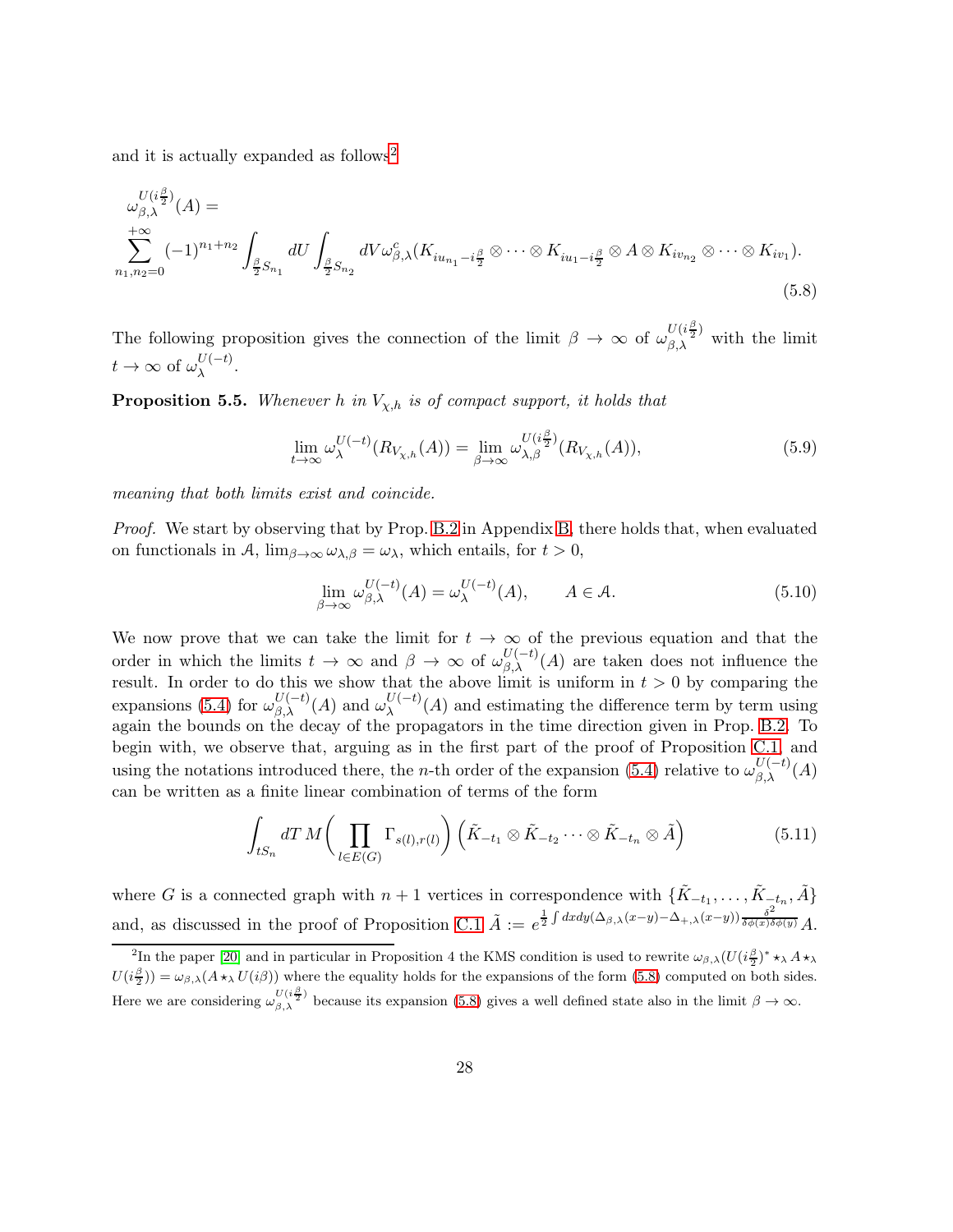A similar expansion holds of course also for  $\omega_{\lambda}^{U(-t)}(A)$ , with  $\tilde{K}_{-t_j}$ ,  $\tilde{A}$  and  $\Gamma$  replaced by  $K_{-t_j}$ , A and

$$
\Gamma_{\Delta_{+,\lambda}} = \int_{M^2} dx dy \, \Delta_{+,\lambda}(x-y) \frac{\delta}{\delta \phi(x)} \otimes \frac{\delta}{\delta \phi(y)}
$$

respectively. One verifies easily that the map  $A \mapsto \tilde{A}$  deforms the  $\star_{\lambda}$  and  $\cdot_{T_{\lambda}}$  products as

$$
(A \star_{\lambda} B)^{\tilde{}} = me^{\Gamma}(\tilde{A} \otimes \tilde{B}),
$$
  

$$
(A \cdot_{T_{\lambda}} B)^{\tilde{}} = me^{\Gamma_{\Delta_{F,\lambda}+\Delta_{\beta,\lambda}-\Delta_{+,\lambda}}}(\tilde{A} \otimes \tilde{B}).
$$

Moreover,

$$
e^{\frac{1}{2}\int dx dy (\Delta_{\beta,\lambda}(x-y)-\Delta_{+,\lambda}(x-y))\frac{\delta^2}{\delta\phi(x)\delta\phi(y)}\phi(x)^n}
$$
  
= 
$$
\sum_{k\leq \frac{n}{2}} \frac{n(n-1)\dots(n-2k+1)}{2^k k!} \phi(x)^{n-2k} (\Delta_{\beta,\lambda}-\Delta_{+,\lambda})(0)^k.
$$

Thanks to these observations and to Prop. [4.5,](#page-19-2) one sees that at perturbative order  $\nu_i$ , each factor  $\tilde{K}_{-t_j}$  appearing in [\(5.11\)](#page-27-2) can be expanded in a finite linear combination of terms of the form

<span id="page-28-1"></span>
$$
m_{\beta,\lambda}^{\alpha_j} \int_{M^{\nu_j}} dX^{(j)}(\dot{\chi}^{-}h)(x_1^{(j)}) \prod_{k=2}^{\nu_j} (\chi h)(x_k^{(j)}) D_{\beta,j}(X^{(j)}) \Phi_{t_j}(X^{(j)}), \tag{5.12}
$$

with  $m_{\beta,\lambda} := (\Delta_{\beta,\lambda} - \Delta_{+,\lambda})(0), \ \alpha_j \in \mathbb{N}, X^{(j)} = (x_1^{(j)})$  $\{(\phi_1^{(j)}, \ldots, \phi_{\nu_j}^{(j)}) \in M^{\nu_j}, D_{\beta, j} \text{ a product of factors}$ of the form  $(\Delta_{F,\lambda} + \Delta_{\beta,\lambda} - \Delta_{+,\lambda})(x_k^{(j)} - x_i^{(j)})$  $\lambda_i^{(j)}$ ) or  $\Delta_{\beta,\lambda}(x_k^{(j)}-x_i^{(j)})$  $\hat{\Phi}_{t_i}^{(j)}$ , and  $\Phi_{t_j}$  a monomial in the fields  $\phi(x_1^{(j)} - t_j e_0), \ldots, \phi(x_{\nu_j}^{(j)} - t_j e_0)$ . Inserting these expansions into [\(5.4\)](#page-25-0) and assuming, without loss of generality, that  $\ddot{A}$  is as in Eq. [\(4.9\)](#page-13-1),

<span id="page-28-0"></span>
$$
A(\phi) = \int_{M^{\ell}} dy_1 \dots dy_{\ell} f(y_1, \dots, y_{\ell}) \phi^{p_1}(y_1) \dots \phi^{p_{\ell}}(y_{\ell}),
$$

with compact supp f, we see that at perturbative order  $\nu = \nu_1 + \cdots + \nu_n$  the difference  $\omega_{\beta,\lambda}^{U(-t)}(A)$  $\omega_{\lambda}^{U(-t)}(A)$  can be written as a finite linear combination of terms of the form

$$
\int_{tS_n} dT \int_{M^{\nu+\ell}} dX dY \prod_{j=1}^n \left\{ (\dot{\chi}^- h)(x_1^{(j)}) \prod_{k=2}^{\nu_j} (\chi h)(x_k^{(j)}) m_{\beta,\lambda}^{\alpha_j} D_{\beta,j}(X^{(j)}) \right\} f(Y) \times \left[ \prod_{l \in E(G)} \Delta_{\beta,\lambda} (z_{\rho(l)} - z_{\sigma(l)} - (t_{r(l)} - t_{s(l)}) e_0) \right], \quad (5.13)
$$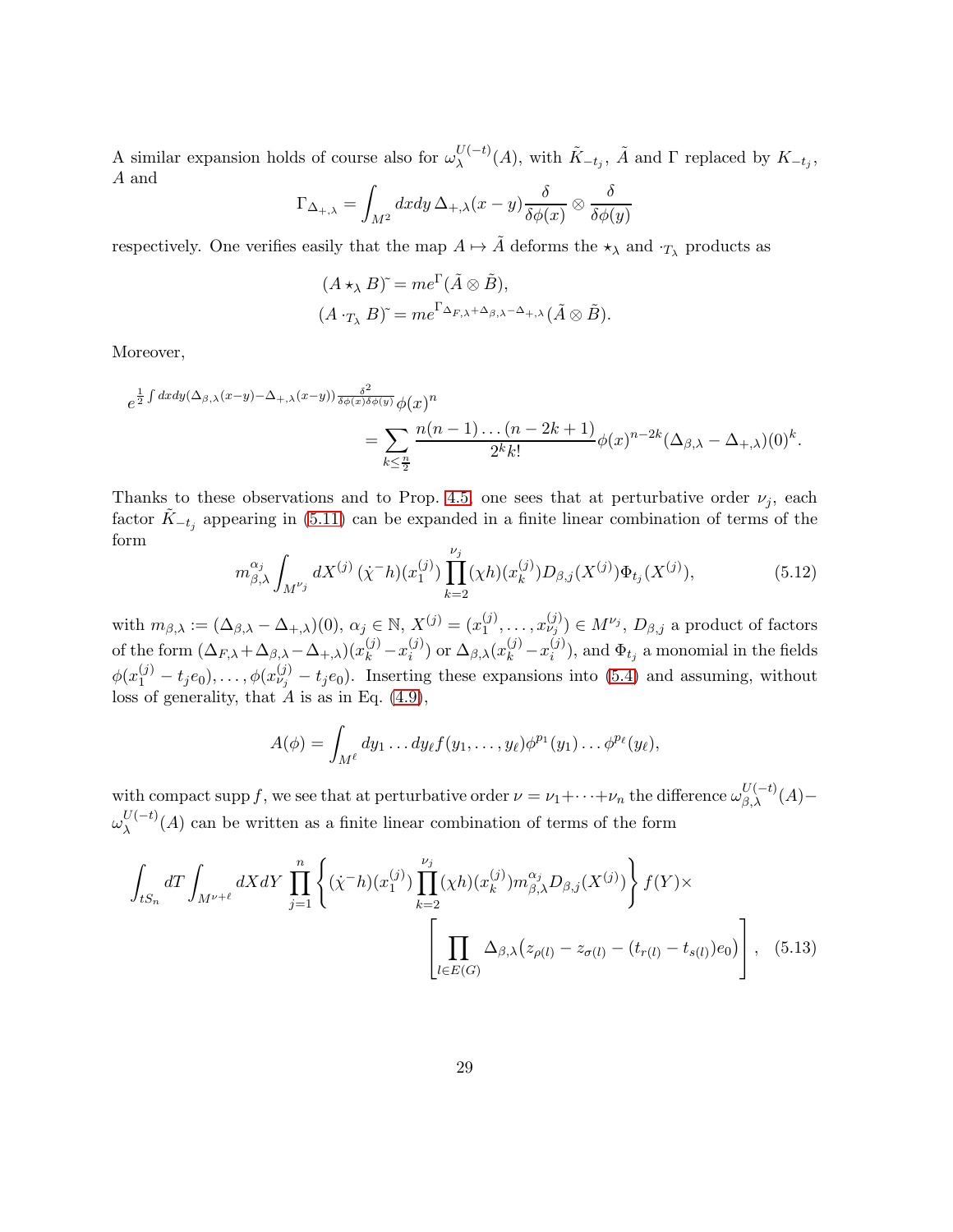with  $\alpha_i > 0$ , or of the from

<span id="page-29-0"></span>
$$
\int_{tS_n} dT \int_{M^{\nu+\ell}} dX dY \prod_{j=1}^n \left\{ (\dot{\chi}^- h)(x_1^{(j)}) \prod_{k=2}^{\nu_j} (\chi h)(x_k^{(j)}) \right\} f(Y) \times
$$
\n
$$
\left[ \prod_{j=1}^n D_{\beta,j}(X^{(j)}) \prod_{l \in E(G)} \Delta_{\beta,\lambda} (z_{\rho(l)} - z_{\sigma(l)} - (t_{r(l)} - t_{s(l)}) e_0) - \prod_{j=1}^n D_j(X^{(j)}) \prod_{l \in E(G)} \Delta_{+,\lambda} (z_{\rho(l)} - z_{\sigma(l)} - (t_{r(l)} - t_{s(l)}) e_0) \right], \quad (5.14)
$$

where  $X = (X^{(1)}, \ldots, X^{(n)}) \in M^{\nu}, Y = (y_1, \ldots, y_{\ell}) \in M^{\ell}, Z = (z_1, \ldots, z_{\nu+\ell}) = (X, Y) \in M^{\nu+\ell},$  $\sigma, \rho : E(G) \to \{1, \ldots, \nu + \ell\}$  are such that  $\sigma(l) \in \{\nu_1 + \cdots + \nu_{s(l)-1} + 1, \ldots, \nu_1 + \cdots + \nu_{s(l)}\},\$  $\rho(l) \in \{\nu_1 + \cdots + \nu_{r(l)-1} + 1, \ldots, \nu_1 + \cdots + \nu_{r(l)}\}$  with  $\nu_0 := 0$ ,  $\nu_{n+1} := \ell$ , where  $t_{n+1} := 0$ , and where  $D_j$  is obtained from  $D_{\beta,j}$  by replacing  $\Delta_{F,\lambda} + \Delta_{\beta,\lambda} - \Delta_{+,\lambda}$  with  $\Delta_{F,\lambda}$  and  $\Delta_{\beta,\lambda}$  with  $\Delta_{+,\lambda}$ . We now show that the expression [\(5.14\)](#page-29-0) vanishes as  $\beta \to +\infty$ , uniformly in  $t \in \mathbb{R}$ . To this end, we notice that, given  $a > 2\epsilon$  and a compact set  $\Lambda \subset \Sigma_0$  such that supp  $h \subset \Lambda$ , supp  $f \subset [-a, a] \times \Lambda$ , by the estimates in Prop. [B.2,](#page-36-0) the considered expression can be bounded by

$$
C^{|E(G)|} \|f\|_{\infty} \int_{([-a,a] \times \Lambda)^{\nu+\ell}} dZ \left\{ \left| \prod_{j=1}^{n} D_{\beta,j}(X^{(j)}) - \prod_{j=1}^{n} D_j(X^{(j)}) \right| + e^{-\beta m} \prod_{j=1}^{n} \left| D_j(X^{(j)}) \right| \right\} \times \\ \int_{tS_n} dT \prod_{l \in E(G)} \frac{1}{1 + |z_{\rho(l)}^0 - z_{\sigma(l)}^0 - (t_{r(l)} - t_{s(l)})|^{3/2}}.
$$

for some constant  $C > 0$  depending only on  $\Lambda$ . Now by an argument similar to the one in the second part of the proof of Proposition [C.1](#page-39-0) the  $T$  integral in the above expression can be bounded uniformly in  $Z^0 = (z_1^0, \ldots z_{\nu+\ell}^0) \in \mathbb{R}^{\nu+\ell}$  and in  $t > 0$  by a constant. Therefore, by the boundedness of  $\Delta_{+,\lambda}$ ,  $\Delta_{F,\lambda}$  (Prop. [A.1](#page-34-0) and [4.1\)](#page-12-0), the above expression is estimated by a  $(t, \beta)$ −independent constant times

$$
\int_{([-a,a]\times\Lambda)^{\nu}} dX \left| \prod_{j=1}^{n} D_{\beta,j}(X^{(j)}) - \prod_{j=1}^{n} D_j(X^{(j)}) \right| + e^{-\beta m} (2a|\Lambda|)^{\nu} \prod_{j=1}^{n} ||D_j||_{\infty},
$$

which, taking into account that  $D_{\beta,j}(X^{(j)}) \to D_j(X^{(j)})$  again by Prop. [B.2,](#page-36-0) shows the stated vanishing of [\(5.14\)](#page-29-0) as  $\beta \to +\infty$  uniformly in t. The expression [\(5.13\)](#page-28-0) can be treated similarly, exploiting the fact that  $m_{\beta,\lambda}^{\alpha_j} \to 0$  for  $\alpha_j > 0$ . This finally shows that Eq. [\(5.10\)](#page-27-3) holds uniformly in time. We conclude that

$$
\lim_{t \to \infty} \lim_{\beta \to \infty} \omega_{\beta,\lambda}^{U(-t)}(A) = \lim_{\beta \to \infty} \lim_{t \to \infty} \omega_{\beta,\lambda}^{U(-t)}(A).
$$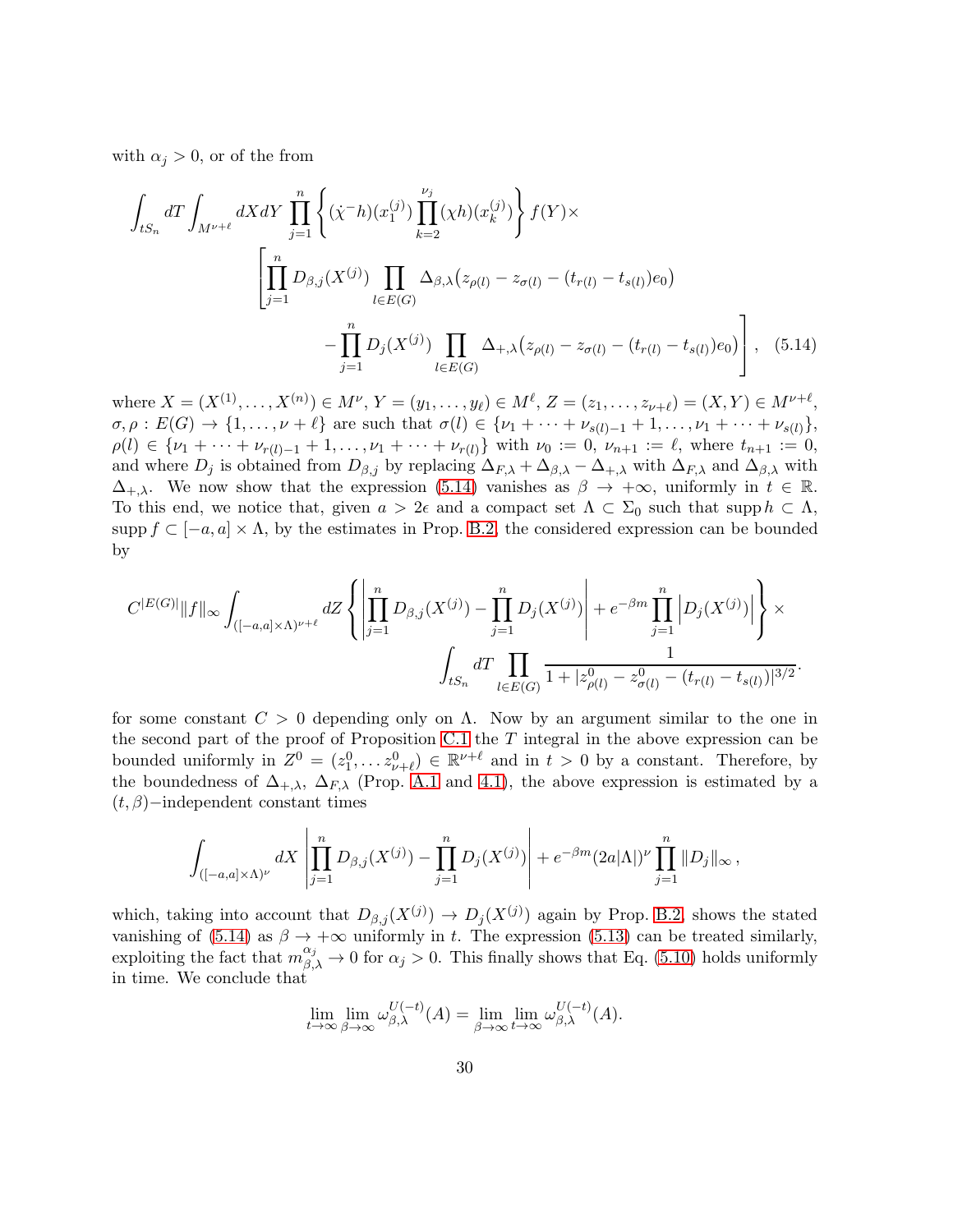Moreover, as shown in Proposition [C.2](#page-41-0) return to equilibrium holds, hence

$$
\lim_{t \to \infty} \omega_{\beta,\lambda}^{U(-t)}(A) = \lim_{t \to \infty} \omega_{\beta,\lambda}(\alpha_t^V(A)) = \omega_{\beta,\lambda}^{U(i\frac{\beta}{2})}(A), \qquad A \in \mathcal{A}.
$$

Hence, combining all these observations we have that the two limits in the statement exist and

$$
\lim_{t \to \infty} \omega_{\lambda}(\alpha_t^V(A)) = \lim_{t \to \infty} \omega_{\lambda}^{U(-t)}(A) = \lim_{t \to \infty} \lim_{\beta \to \infty} \omega_{\beta,\lambda}^{U(-t)}(A)
$$

$$
= \lim_{\beta \to \infty} \lim_{t \to \infty} \omega_{\beta,\lambda}^{U(-t)}(A) = \lim_{\beta \to \infty} \omega_{\beta,\lambda}^{U(i\frac{\beta}{2})}(A)
$$

and we have the thesis.

We recall that the right hand side of [\(5.9\)](#page-27-4) can now be expanded as in [\(5.8\)](#page-27-1). As discussed in the proof of the previous proposition, at finite perturbative order, formula [\(5.8\)](#page-27-1) is well posed thanks to the analyticity properties of  $\omega_{\lambda,\beta}^c$ . Furthermore, the limit  $\beta \to \infty$  can be taken in view of the exponential decaying for imaginary times of the correlation function discussed in Proposition [B.1.](#page-35-1) Notice that equation [\(5.9\)](#page-27-4) expresses the return to equilibrium property for the equilibrium state at vanishing temperature, namely for the vacuum state. The return to equilibrium property for the equilibrium states has been discussed in [\[17\]](#page-43-14), see also Proposition [C.2](#page-41-0) for a proof in the case of noncommutative spacetime. Now we observe that the limit  $h \to 1$ of the right hand side of [\(5.8\)](#page-27-1) can be taken. It is furthermore important to stress that the limit  $h \to 1$  of [\(5.8\)](#page-27-1) gives a state which is  $\chi$  independent.

We have actually the following theorem which establishes the existence of a ground state in the adiabatic limit

**Theorem 5.6.** Consider the functional  $\tilde{\omega}_{\lambda}$  on the algebra  $(\mathcal{A}(O), \star_{\lambda,V})$  of interacting fields supported in  $\mathcal{O} \subset \Sigma_{0,\epsilon}$  defined as

<span id="page-30-1"></span><span id="page-30-0"></span>
$$
\tilde{\omega}_{\lambda}(A) := \lim_{h \to 1, \beta \to \infty} \omega_{\lambda, \beta}^{U(i\frac{\beta}{2})} (R_{V_{\chi, h}}(A)). \tag{5.15}
$$

We have that  $\tilde{\omega}_{\lambda}$  is finite at all perturbative orders, it does not depend on the order in which the limits are taken, it is positive and normalized in the sense of perturbation theory and it is invariant under interacting spacetime translations.

*Proof.* The functional  $\tilde{\omega}_{\lambda}$  is a limit of states given in the sense of perturbation theory, hence, if the limit exists it must be a state in the sense of perturbation theory. In particular it must be positive and normalized. Consider now the expansion given in [\(5.8\)](#page-27-1)

$$
\omega_{\lambda,\beta}^{U(i\frac{\beta}{2})}(R_{V_{\chi,h}}(A))
$$
\n
$$
= \sum_{n_1,n_2} \int_{\frac{\beta}{2}S_{n_1}} dU \int_{\frac{\beta}{2}S_{n_2}} dV \omega_{\lambda,\beta}^c(K_{iu_{n_1}-i\frac{\beta}{2}} \otimes \cdots \otimes K_{iu_1-i\frac{\beta}{2}} \otimes R_{V_{\chi,h}}(A) \otimes K_{iv_{n_2}} \otimes \cdots \otimes K_{iv_1}).
$$
\n(5.16)

 $\Box$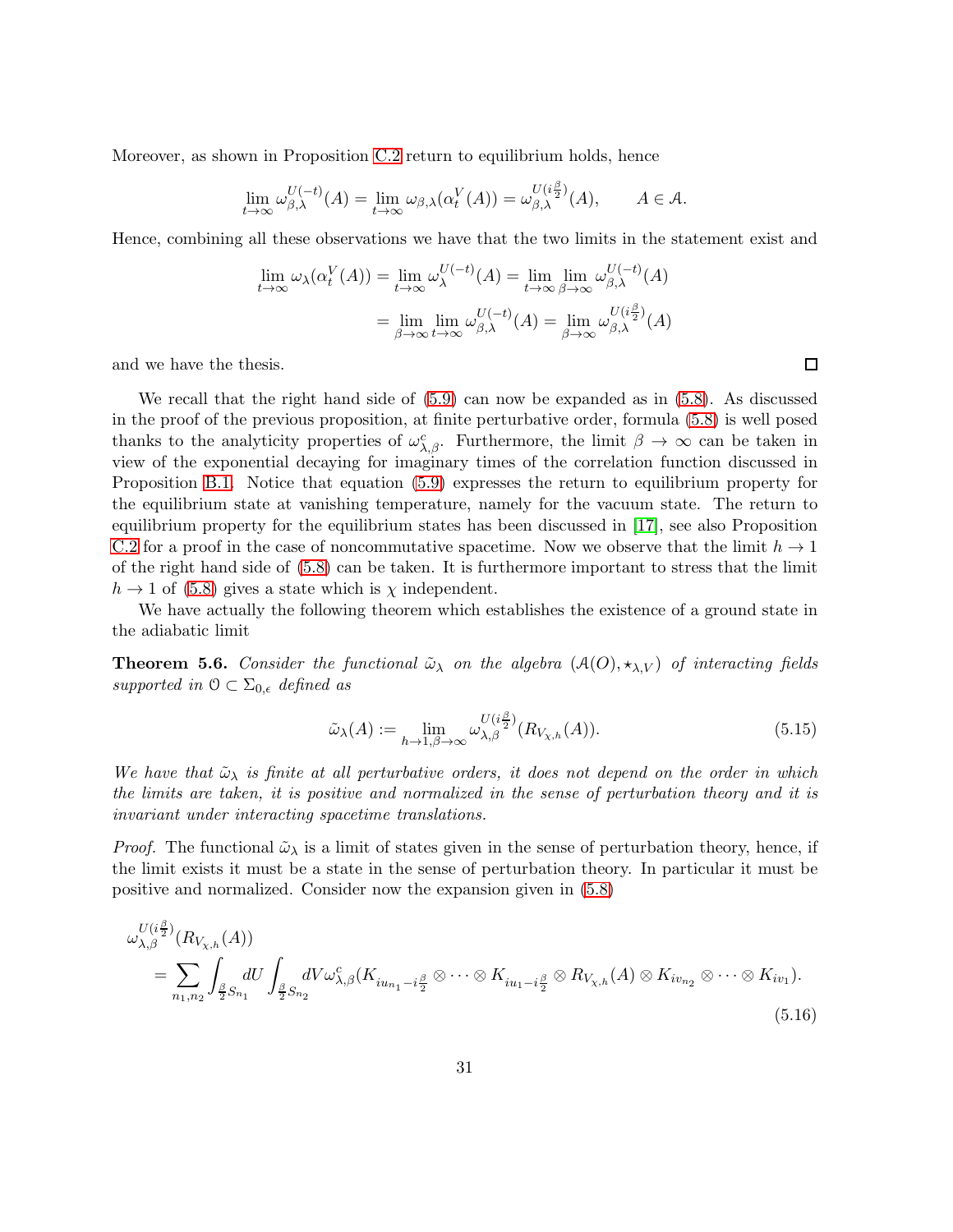Notice that the lowest perturbation order in  $K$  is one, hence, at a given perturbative order the sum over  $n_1, n_2$  contains only finitely many terms and only finitely many terms of the expansion of K and  $R_{V_{\chi,h}}(A)$  can contribute. Finally we observe that all these terms can be expanded in a sum of connected graphs as explained in the proof of Proposition 5 in [\[20\]](#page-44-11). In view of the linearity of the state and of  $R_{V_{\chi,h}}$  to analyze the generic contribution in this expansion in graphs it is sufficient to consider

$$
A(\phi) = \int_{M^{\ell}} dy_1 \dots dy_{\ell} f(y_1, \dots, y_{\ell}) \phi^{p_1}(y_1) \dots \phi^{p_{\ell}}(y_{\ell}),
$$

where f is a compactly supported smooth function. At order  $\nu$  in perturbation theory, with  $n = n_1 + n_2 \leq \nu$ , a generic contribution to the expansion in a sum of connected graphs of [\(5.16\)](#page-30-0) can be written, similarly to [\(5.13\)](#page-28-0), as

$$
F = \int_{\frac{\beta}{2}S_{n_1}} dU \int_{\frac{\beta}{2}S_{n_2}} dV \int_{M^{\nu+\ell}} dX dY \prod_{j=1}^n \left\{ (\dot{\chi}^- h)(x_1^{(j)}) \prod_{k=2}^{\nu_j} (\chi h)(x_k^{(j)}) m_{\beta,\lambda}^{\alpha_j} D_{\beta,j}(X^{(j)}) \right\} f(Y) \times \prod_{l \in E(G)} \Delta_{\beta,\lambda} (z_{\rho(l)} - z_{\sigma(l)} + i(w_{r(l)} - w_{s(l)}) e_0)
$$

where now  $U = (u_1, \ldots, u_{n_1}), V = (v_1, \ldots, v_{n_2}),$  the domain of  $(U, V)$  integration is such that

$$
0 < u_{n_1} < \cdots < u_1 < \frac{\beta}{2}, \qquad 0 < v_{n_2} < \cdots < v_1 < \frac{\beta}{2},
$$

and  $w_j = u_{n_1-j+1} - \frac{\beta}{2}$  $\frac{\beta}{2}, j = 1, \ldots, n_1, w_{n_1+1} = 0, w_j = v_{n_1+n_2-j+2}, j = n_1+2, \ldots, n_1+n_2+1.$ Then, with  $\Lambda \subset \Sigma_0$  and  $a > 0$  as in the proof of the previous proposition, using the bound of  $\Delta_{\beta,\lambda}(t, \mathbf{x})$  given in [\(B.1\)](#page-35-2) of Proposition [B.1,](#page-35-1) we obtain for  $h = 1$  the estimate

$$
\begin{aligned} |F| \leq \|f\|_\infty \int_{[-a,a]^{\nu+\ell}} dZ^0 \int_{\Sigma_0^\nu} d\mathbf{X} \int_{\Lambda} d\mathbf{Y} \, \prod_{j=1}^n m_{\beta,\lambda}^{\alpha_j} |D_{\beta,j}(X^{(j)})| \prod_{l \in E(G)} e^{-\frac{m}{2} |\mathbf{z}_{\rho(l)}-\mathbf{z}_{\sigma(l)}|} \times \\ \int_{\frac{\beta}{2} S_{n_1}} dU \int_{\frac{\beta}{2} S_{n_2}} dV \prod_{l \in E(G)} J(w_{r(l)}-w_{s(l)}), \end{aligned}
$$

where

$$
J(\text{Im } t) := \left( \frac{e^{-\frac{m}{2}|\text{Im } t|}}{1 - e^{-\beta m}} + \frac{e^{-\frac{m}{2}(\beta - |\text{Im } t|)}}{1 - e^{-\beta m}} \right),
$$

and where, in view of the definition of connected correlation functions, the orientation of the edges l of G has to be chosen in such a way that  $r(l) < s(l)$ , and then, in view of the form of the domain of integration, only arguments  $w_{r(l)} - w_{s(l)} < 0$  appear in the J's product. The graph G has  $n+1$  vertices corresponding to  $R_V(A), K_{i(u_j - \frac{\beta}{2})}, K_{iv_j}$  of [\(5.16\)](#page-30-0) and is connected, and thus we can find a sub graph  $\gamma$  which is a rooted tree with root in the vertex corresponding to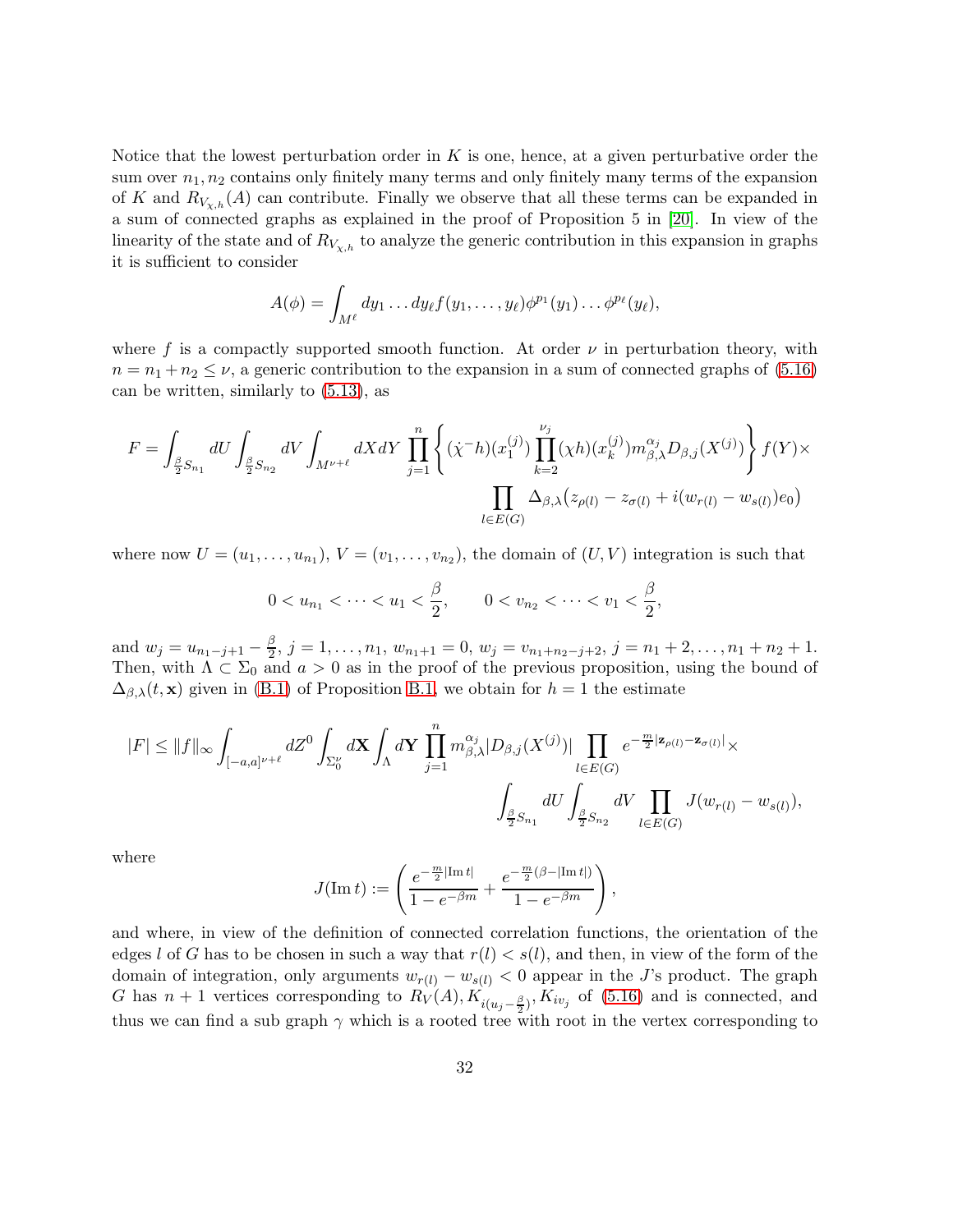$R_V(A)$ . All the Js corresponding to edges of G not contained in  $\gamma$  can be bound by a constant. In view of the form of J, we can now prune the leaves of this rooted tree taking the integral over the corresponding  $w_j$  from  $w_{j-1}$  to  $w_{j+1}$  for  $j = 2, \ldots, n_1 + n_2, j \neq n_1 + 1$ , or over  $w_1$  from  $-\frac{\beta}{2}$ 2 to  $w_2$ , or over  $w_{n_1+n_2+1}$  from  $w_{n_1+n_2}$  to  $\frac{\beta}{2}$ . This integral is finite and bounded uniformly in  $\beta$ : in particular, for the leaf  $w_i$  joined with the vertex  $w_j$  with  $w_i > w_j$  the domain of integration is a subset of the interval  $[w_i, w_j + \beta]$  and we have thus

$$
\int dw_i J(w_i - w_j) \le \int_0^\beta ds \left( \frac{e^{-\frac{m}{2}s}}{1 - e^{-\beta m}} + \frac{e^{-\frac{m}{2}(\beta - s)}}{1 - e^{-\beta m}} \right) = \frac{4}{m} \frac{1 - e^{-\frac{\beta m}{2}}}{1 - e^{-\beta m}} = \frac{4}{m} \frac{1}{1 + e^{\frac{\beta m}{2}}} \le \frac{4}{m},
$$

while if the leaf  $w_l$  is joined with the vertex  $w_k$  with  $w_k > w_l$  the domain of  $w_l$ -integration is a subset of the interval  $[-\beta+w_k, w_k]$  and we get the same estimate for the corresponding integral. We can repeat the procedure till when all the  $w_j$  integrations are taken. The final result is bounded by a constant  $E > 0$  uniformly in  $\beta$  and thus we get for F the estimate

<span id="page-32-0"></span>
$$
|F| \le E||f||_{\infty} \int_{[-a,a]^{\nu+\ell}} dZ^0 \int_{\Sigma_0^{\nu}} d\mathbf{X} \int_{\Lambda} d\mathbf{Y} \prod_{j=1}^n m_{\beta,\lambda}^{\alpha_j} |D_{\beta,j}(X^{(j)})| \prod_{l \in E(G)} e^{-\frac{m}{2} |\mathbf{z}_{\rho(l)} - \mathbf{z}_{\sigma(l)}|}.
$$
 (5.17)

Now Prop. [4.5,](#page-19-2) taking into account the fact that  $\dot{V}$  is local, shows that the all the graphs contributing to the expansion of  $K = R_V(\dot{V})$  are connected. Therefore the graph  $\ddot{G}$  obtained by substituting the vertices of G with the graphs corresponding to the functions  $D_{\beta,j}$ ,  $j = 1, \ldots, n$ , is also connected. Moreover by Prop. [B.1](#page-35-1) the factors  $(\Delta_{F,\lambda} + \Delta_{\beta,\lambda} - \Delta_{+,\lambda})(x_k^{(j)} - x_{i,j}^{(j)})$  $\binom{J}{i}$  and  $\Delta_{\beta,\lambda}(x_k^{(j)} - x_i^{(j)})$ (i) appearing in  $D_{\beta,j}(X^{(j)})$  can be bounded by a constant times  $e^{-\frac{m}{2}|\mathbf{x}_k^{(j)}-\mathbf{x}_i^{(j)}|}$ uniformly for the time components in  $[-a, a]$  and  $\beta > 0$ . Then the integral in [\(5.17\)](#page-32-0) can be in turn bounded by an integral which can be shown to be finite following the proof of Theorem [5.2](#page-21-0) and its Corollary [5.3.](#page-22-0) Summing up, the above estimates show that, order by order in the perturbative expansion, the limit  $\lim_{h\to 1}\omega_{\lambda,\beta}^{U(i\frac{\beta}{2})}(R_{V_{\chi,h}}(A))$  exists and is uniform in  $\beta>0$ . And since  $\lim_{\beta\to+\infty}\omega_{\lambda,\beta}^{U(i\frac{\beta}{2})}(R_{V_{\chi,h}}(A))$  exists for compactly supported h by Proposition [5.5,](#page-27-5) we conclude that the limit [\(5.15\)](#page-30-1) exists, and the order of the limits  $h \to 1$  and  $\beta \to +\infty$  is immaterial.

Finally, the obtained state is invariant under spacetime translation because it is the limit for  $h \to 1$  of states which are invariant under time translation thanks to [\(5.9\)](#page-27-4) and can be interpreted as the ground state of the interacting theory. as the ground state of the interacting theory.

We remark that the limit  $h \to 1$  was also possible in the approach of [\[4\]](#page-43-2), but there it was not clear how to control the limit  $\chi \to 1$ . The fact that the latter limit is not necessary in the present framework is a remarkable feature of the perturbative AQFT machinery, whose application to QFT on QST was made possible thanks to the redefinition of the effective interaction in Sec. [3.](#page-9-0)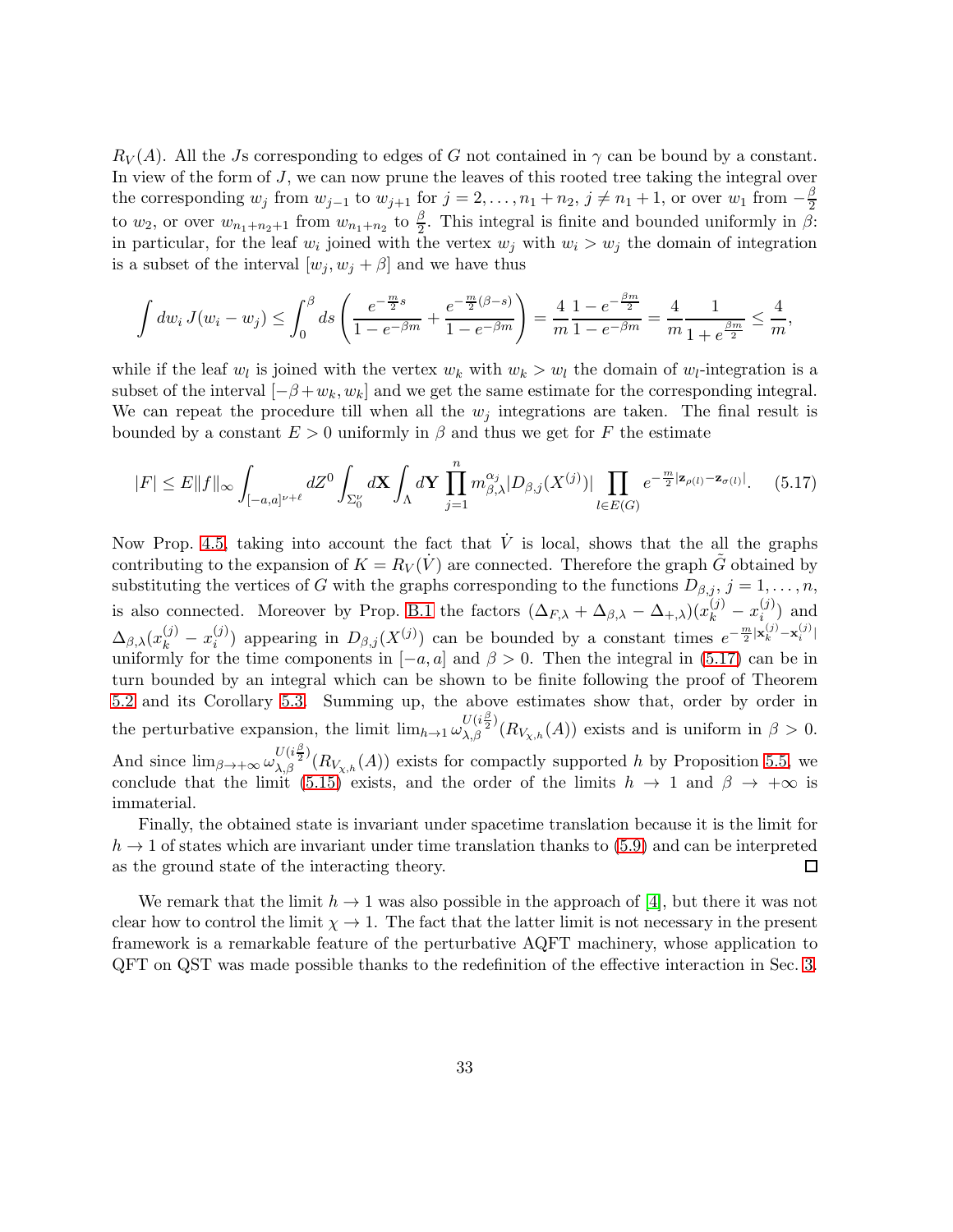# 6 Outlook

The adiabatic limit of the perturbation expansion of vacuum expectation values of interacting fields (known as weak adiabatic limit) that we have proved to exist in the case of a self-interacting scalar field provides us with an ultraviolet finite theory. It is conceivable that a similar result could also be obtained for physically more interesting theories, like QED.

However since the resulting theory is nonlocal, the standard results of scattering theory do not directly apply, and the adiabatic limit of the S matrix elements (the so called strong adiabatic limit) remain to be investigated. Moreover in order to compare the results of this procedure with observable data in physically interesting situations a finite renormalization would be needed. For the potentially divergent terms when  $\lambda \to 0$  would give large unphysical contributions.

A possible way to fix the values of the renormalization constants could be the following. The renormalization constants should be calculated as a function of the Planck length in such a way to cancel those contributions of the irreducible diagrams which would diverge in the limit where the Planck length vanishes; in that limit the renormalized perturbation series of the usual theory ought to be recovered. In particular gauge invariance and Lorentz covariance, both broken by our prescription for interaction, would be recovered in this limit. This and related problems will be studied elsewhere.

It is a deep open problem whether it is possible to define interactions of quantum fields on QST in such a way as to preserve Lorentz and gauge invariance.

It must be anyway remarked that the corrections to the usual theory that would be obtained by the methods described here for the physical value of the Planck length are expected to be dramatically small, as it has been seen to be the case even when they might cumulate in astrophysical situations [\[12\]](#page-43-5).

# <span id="page-33-0"></span>A Basic properties of modified propagators

We discuss in this appendix some elementary properties enjoyed by the modified propagators used in this paper. We recall that

<span id="page-33-2"></span>
$$
\hat{\Delta}_{\lambda}(p) = \hat{\Delta}(p)e^{-\lambda^2\langle p\rangle^2} = -\frac{i}{(2\pi)^3}\delta(p^2 + m^2)\varepsilon(p_0)e^{-\lambda^2\langle p\rangle^2},\tag{A.1}
$$

$$
\hat{\Delta}_{+,\lambda}(p) = \hat{\Delta}_{+}(p)e^{-\lambda^{2}\langle p\rangle^{2}} = \frac{1}{(2\pi)^{3}}\delta(p^{2} + m^{2})\theta(p_{0})e^{-\lambda^{2}\langle p\rangle^{2}},
$$
\n(A.2)

which entails

<span id="page-33-1"></span>
$$
\Delta_{\lambda}(x) = \frac{1}{(2\pi)^3} \int_{\mathbb{R}^3} \frac{d\mathbf{p}}{\omega(\mathbf{p})} e^{-\lambda^2 (2|\mathbf{p}|^2 + m^2)} \sin(\omega(\mathbf{p})t - \mathbf{p} \cdot \mathbf{x}), \tag{A.3}
$$

$$
\Delta_{+,\lambda}(x) = \frac{1}{(2\pi)^3} \int_{\mathbb{R}^3} \frac{d\mathbf{p}}{2\omega(\mathbf{p})} e^{-\lambda^2 (2|\mathbf{p}|^2 + m^2)} e^{-i(\omega(\mathbf{p})t - \mathbf{p}\cdot\mathbf{x})},\tag{A.4}
$$

where, as customary,  $\omega(\mathbf{p}) = \sqrt{|\mathbf{p}|^2 + m^2}$ .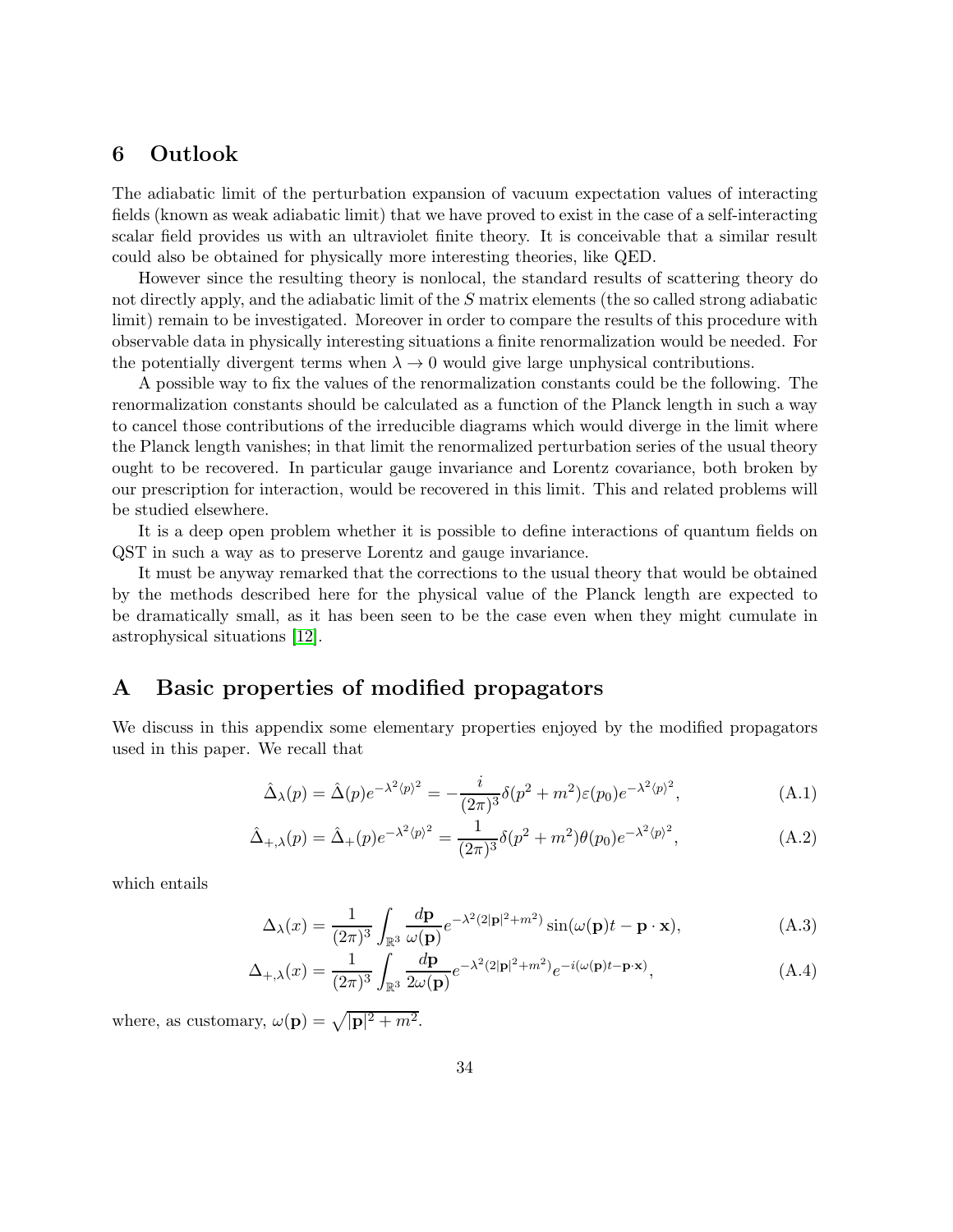<span id="page-34-0"></span>**Proposition A.1.** The distributions  $\Delta_{\lambda}$  and  $\Delta_{+,\lambda}$  given in [\(4.5\)](#page-11-2) and in [\(4.6\)](#page-12-2) have the following properties:

- a)  $\Delta_{\lambda}$  and  $\Delta_{+\lambda}$  are smooth functions which are also in  $L^{\infty}$ .
- b)  $\Delta_{\lambda}$  and  $\Delta_{+,\lambda}$  are solutions of the equation of motion [\(2.3\)](#page-6-0).

Proof. From the definition we have that

$$
\Delta_{\lambda}(x) = \langle \Delta(G_{\lambda}), G_{\lambda, x} \rangle = \Delta(G_{\lambda} * G_{\lambda})(x) = \Delta(G_{\sqrt{2}\lambda})(x),
$$

where  $G_{\lambda,x}(y) = G_{\lambda}(y-x)$  and  $*$  denotes convolution. Since  $\Delta$  is a map from Schwartz functions to smooth functions, we have that  $\Delta(G_{\sqrt{2}\lambda})$  is a smooth function. From Eq. [\(A.3\)](#page-33-1) we obtain

$$
\|\Delta_\lambda\|_\infty \le \frac{1}{(2\pi)^3} \int_{\mathbb{R}^3} d\mathbf{p} \frac{1}{\omega(\mathbf{p})} e^{-\lambda^2(2|\mathbf{p}|^2 + m^2)}
$$

and the right hand side of the previous inequality is finite, so that  $\Delta_{\lambda}$  is bounded. This proves a) for  $\Delta_{\lambda}$ . To prove b) we notice that

$$
(\Box - m^2) \Delta_{\lambda}(x) = \langle \Delta((\Box - m^2)G_{\lambda}), G_{\lambda, x} \rangle.
$$

The thesis follows from the fact that  $\Delta$  is a weak solution of the equation of motion. The same proofs can be applied with minor modifications to study  $\Delta_{+,\lambda}$ .  $\Box$ 

<span id="page-34-1"></span>Proposition A.2. There holds, for the Fourier transform of the modified Feynman propagator,

$$
\hat{\Delta}_{F,\lambda}(p) = -\frac{i}{(2\pi)^4} \frac{1}{p^2 + m^2 - i\epsilon} e^{-\lambda^2 (2|\mathbf{p}|^2 + m^2)}.
$$

*Proof.* Computing the inverse Fourier transform along  $p_0$  of Eq. [\(A.2\)](#page-33-2) one gets

$$
\Delta_{+,\lambda}(t,\mathbf{p}) = \frac{1}{(2\pi)^{7/2}} \frac{e^{-i\omega t} e^{-\lambda^2 (2\omega^2 - m^2)}}{2\omega}.
$$

The corresponding partial Fourier transform of the modified Feynman propagator is

$$
\Delta_{F,\lambda}(t,\mathbf{p}) = \theta(t)\Delta_{+,\lambda}(t,\mathbf{p}) + \theta(-t)\Delta_{+,\lambda}(-t,-\mathbf{p}).
$$

Inserting an ultraviolet regulator, its Fourier transform along t gives

$$
\begin{split}\n\hat{\Delta}_{F,\lambda}(p_{0},\mathbf{p}) &= \frac{1}{\sqrt{2\pi}} \int_{0}^{\infty} dt \ e^{-\epsilon t} e^{ip_{0}t} \hat{\Delta}_{+,\lambda}(t,\mathbf{p}) + \frac{1}{\sqrt{2\pi}} \int_{0}^{\infty} dt \ e^{-\epsilon t} e^{-ip_{0}t} \hat{\Delta}_{+,\lambda}(t,-\mathbf{p}) \\
&= \frac{1}{(2\pi)^{4}} \frac{e^{-\lambda(2\omega(\mathbf{p})^{2}-m^{2})}}{2\omega(\mathbf{p})} \int_{0}^{\infty} dt \ \left(e^{-\epsilon t+ip_{0}t-i\omega(\mathbf{p})t} + e^{-\epsilon t-ip_{0}t-i\omega(\mathbf{p})t}\right) \\
&= \frac{1}{(2\pi)^{4}} \frac{e^{-\lambda^{2}(2\omega(\mathbf{p})^{2}-m^{2})}}{2\omega(\mathbf{p})} \frac{2(\epsilon+i\omega(\mathbf{p}))}{(\epsilon+i\omega(\mathbf{p}))^{2}+p_{0}^{2}} \\
&= \frac{i}{(2\pi)^{4}} e^{-\lambda^{2}(2\omega(\mathbf{p})^{2}-m^{2})} \frac{1}{\epsilon^{2}+2i\epsilon\omega(\mathbf{p})-\omega(\mathbf{p})^{2}+p_{0}^{2}} \\
&= \frac{-i}{(2\pi)^{4}} \frac{1}{p^{2}+m^{2}-i\epsilon} e^{-\lambda^{2}(2|\mathbf{p}|^{2}+m^{2})},\n\end{split}
$$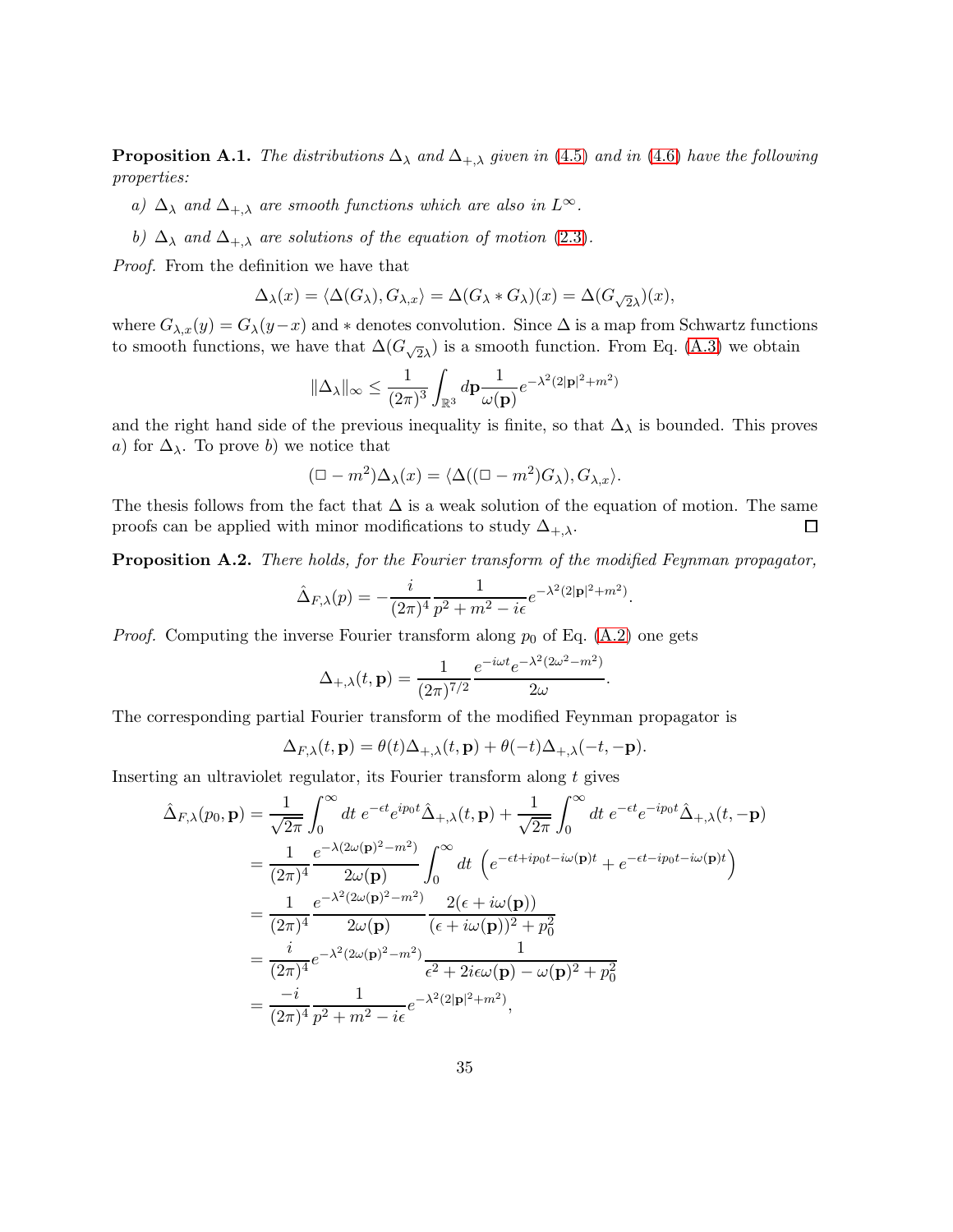<span id="page-35-0"></span>as requested.

#### B Bounds for the modified propagators

In this appendix, we discuss some bounds valid for the propagators used in this paper. The first proposition is about the decay in space while the second is about the decay in time.

<span id="page-35-1"></span>**Proposition B.1.** For each fixed a > 0 the propagators  $\Delta_{F,\lambda}$  and  $\Delta_{+,\lambda}$  satisfy the estimates

$$
|D(t, \mathbf{x})| \le Ce^{-m|\mathbf{x}|}, \qquad D \in \{\Delta_{F,\lambda}, \Delta_{+,\lambda}\}, \qquad t \in (-a, a)
$$

where  $C > 0$  is a constant (depending on a and  $\lambda$ ). Furthermore, the function  $t \mapsto \Delta_{+\lambda}(t, \mathbf{x})$  is an entire analytic function. For  $\text{Im } t < 0$ , it holds that

$$
|\Delta_{+,\lambda}(t,\mathbf{x})| \le Ce^{-mr}
$$
,  $\text{Re } t \in (-a,a)$ ,  $r = \frac{1}{2}(|\text{Im } t| + |\mathbf{x}|)$ 

where  $C > 0$  is the same constant as above. Similarly, the function  $t \mapsto \Delta_{\beta,\lambda}(t, \mathbf{x})$  constructed with the thermal two-point function  $\Delta_{\beta,\lambda}$ , is an entire analytic function and for Im  $t < 0$  it holds that

<span id="page-35-2"></span>
$$
|\Delta_{\beta,\lambda}(t,\mathbf{x})| \le Ce^{-\frac{m}{2}|\mathbf{x}|} \left( \frac{e^{-\frac{m}{2}|\text{Im }t|}}{1 - e^{-\beta m}} + \frac{e^{-\frac{m}{2}(\beta - |\text{Im }t|)}}{1 - e^{-\beta m}} \right), \qquad \text{Re }t \in (-a,a), \tag{B.1}
$$

where  $C > 0$  is the same constant as above.

*Proof.* We discuss the decay properties of  $\Delta_{+\lambda}$ . The definition [\(4.7\)](#page-12-1) implies that the same result will then hold for  $\Delta_{F,\lambda}$ . In view of the rotation invariance of  $\Delta_{+,\lambda}(t, \mathbf{x})$  we just need to analyze the decay in the direction  $\mathbf{x} = (x^1, 0, 0)$  for large  $x^1$ . To this end, we recall that

<span id="page-35-3"></span>
$$
\Delta_{+,\lambda}(t,\mathbf{x}) = \frac{e^{-\lambda^2 m^2}}{(2\pi)^3} \int_{\mathbb{R}^3} \frac{e^{-2\lambda^2 |\mathbf{p}|^2} e^{-it\sqrt{|\mathbf{p}|^2 + m^2}} e^{i\mathbf{p}\mathbf{x}}}{2\sqrt{|\mathbf{p}|^2 + m^2}} d\mathbf{p}.
$$
(B.2)

We observe that the integrand, seen as a function of  $p_1$  is analytic in the strip Im $(p_1) \in (-m, m)$ : actually the cut of  $\sqrt{|\mathbf{p}|^2 + m^2}$  as well as the poles of  $1/\sqrt{|\mathbf{p}|^2 + m^2}$  are contained in the region  $|\text{Im } p_1| \geq \sqrt{m^2 + |p_2|^2 + |p_3|^2}$ . Furthermore, the integrand vanishes for large  $p_1$  in that strip. Hence we consider, for  $\epsilon \in (0, m)$ , with  $q := m - \epsilon$ ,

$$
e^{x^1(m-\epsilon)}\Delta_{+,\lambda}(t,\mathbf{x}) = \frac{e^{-\lambda^2 m^2}}{(2\pi)^3} \int_{\mathbb{R}^3} \frac{e^{-2\lambda^2 |\mathbf{p}|^2} e^{-it\sqrt{|\mathbf{p}|^2 + m^2}} e^{i(\mathbf{p}\mathbf{x} - i(m-\epsilon)x^1)}}{2\sqrt{|\mathbf{p}|^2 + m^2}} d\mathbf{p}
$$
  

$$
= \frac{e^{-\lambda^2 m^2}}{(2\pi)^3} \int_{\mathbb{R}^3} \frac{e^{-2\lambda^2 (|\mathbf{p}|^2 + 2iqp_1 - q^2)} e^{-it\sqrt{|\mathbf{p}|^2 + 2iqp_1 - q^2 + m^2}} e^{i\mathbf{p}\mathbf{x}}}{2\sqrt{|\mathbf{p}|^2 + 2iqp_1 - q^2 + m^2}} d\mathbf{p}
$$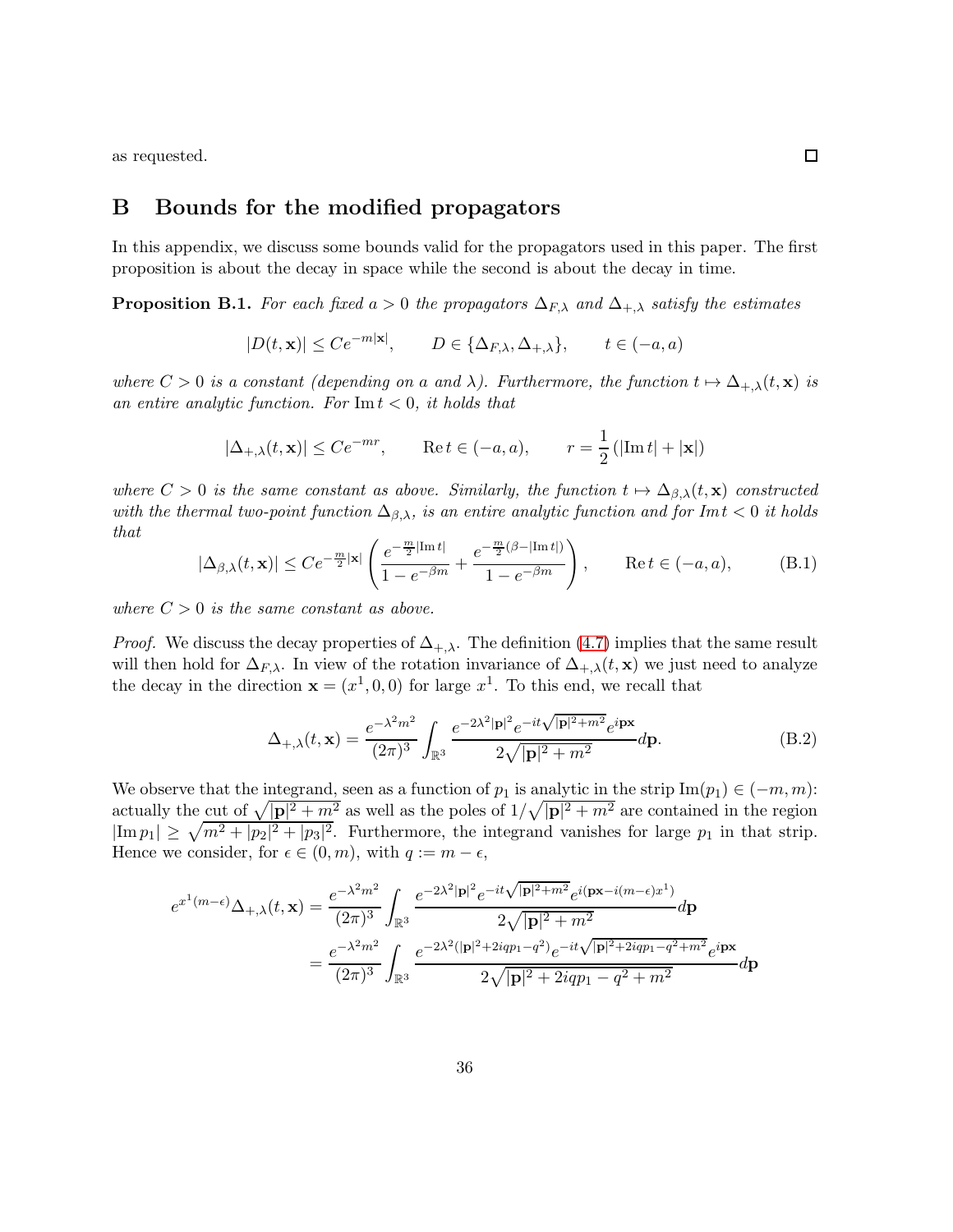where in the last equality we have used the residue theorem to move the integration in  $p_1$  from the real line to the line  $\text{Im } p_1 = q$ . We obtain then the following bound

$$
\left| e^{x^1(m-\epsilon)} \Delta_{+,\lambda}(t, \mathbf{x}) \right| \leq \frac{e^{\lambda^2 (2q^2 - m^2)}}{(2\pi)^3} \int_{\mathbb{R}^3} \frac{e^{-2\lambda^2 |\mathbf{p}|^2} e^{|t| \left[ (|\mathbf{p}|^2 + m^2 - q^2)^2 + 4q^2 p_1^2 \right]^{\frac{1}{4}}}}{\sqrt{p_2^2 + p_3^2}} d\mathbf{p}
$$
  
 
$$
\leq \frac{e^{\lambda^2 m^2}}{(2\pi)^3} \int_{\mathbb{R}^3} \frac{e^{-2\lambda^2 |\mathbf{p}|^2} e^{a \left[ (|\mathbf{p}|^2 + m^2)^2 + 4m^2 p_1^2 \right]^{\frac{1}{4}}}}{\sqrt{p_2^2 + p_3^2}} d\mathbf{p} =: C,
$$
 (B.3)

where the constant C does not depend on  $\epsilon$  nor on t for  $t \in (-a, a)$ . By the same argument we can also estimate  $e^{-x^1(m-\epsilon)}\Delta_+(t, \mathbf{x})$  thus concluding the first part of the proof.

The analyticity of the function  $t \mapsto \Delta_{+,\lambda}(t, \mathbf{x})$  is manifest in [\(B.2\)](#page-35-3). To prove the second estimate stated in the proposition we observe that for  $q = \frac{m}{2}$  $\frac{n}{2}$ 

<span id="page-36-1"></span>
$$
0 \leq \sqrt{|{\bf p}|^2 - q^2 + m^2} - \frac{m}{2} \leq {\rm Re} \sqrt{|{\bf p}|^2 + 2iqp_1 - q^2 + m^2} - \frac{m}{2}
$$

hence, for positive large  $x^1$ , positive large  $\beta$  and real t, adapting the estimate [\(B.3\)](#page-36-1) we get

$$
\left| e^{(\beta + x^1)\frac{m}{2}} \Delta_{+, \lambda}(t - i\beta, \mathbf{x}) \right| \le \frac{e^{\lambda^2 m^2}}{(2\pi)^3} \int_{\mathbb{R}^3} \frac{e^{-2\lambda^2 |\mathbf{p}|^2} e^{a[(|\mathbf{p}|^2 + m^2)^2 + 4m^2 p_1^2]^{\frac{1}{4}}}}{\sqrt{p_2^2 + p_3^2}} d\mathbf{p} =: C
$$

with the same constant as before.

The analyticity of the function  $t \mapsto \Delta_{\beta,\lambda}(t, \mathbf{x})$  holds because of the presence of the  $e^{-2\lambda^2 |\mathbf{p}|^2}$ in its Fourier expansion. The last estimate can be obtained in a similar way starting from [\(5.6\)](#page-26-0)

$$
\Delta_{\beta,\lambda}(t,\mathbf{x}) = \frac{e^{-\lambda^2 m^2}}{(2\pi)^3} \int_{\mathbb{R}^3} \frac{e^{-2\lambda^2 |\mathbf{p}|^2} e^{i\mathbf{p}\mathbf{x}}}{2\sqrt{|\mathbf{p}|^2 + m^2}} \left( e^{-it\sqrt{|\mathbf{p}|^2 + m^2}} b_+(\sqrt{|\mathbf{p}|^2 + m^2}) + e^{it\sqrt{|\mathbf{p}|^2 + m^2}} b_-(\sqrt{|\mathbf{p}|^2 + m^2}) \right) d\mathbf{p}
$$

and bounding the Bose factors  $b_{\pm}$  as follows

$$
b_{+}(\sqrt{|\mathbf{p}|^{2}+m^{2}}) = \frac{1}{1-e^{-\beta\sqrt{|\mathbf{p}|^{2}+m^{2}}}} \le \frac{1}{1-e^{-\beta m}},
$$
  

$$
b_{-}(\sqrt{|\mathbf{p}|^{2}+m^{2}}) = \frac{1}{e^{\beta\sqrt{|\mathbf{p}|^{2}+m^{2}}}-1} \le \frac{e^{-\beta m}}{1-e^{-\beta m}} \le \frac{e^{-\beta \frac{m}{2}}}{1-e^{-\beta m}}.
$$

<span id="page-36-0"></span>**Proposition B.2.** Consider a compact set  $\Lambda \subset \Sigma_0$ . The propagators  $\Delta_{+,\lambda}$ ,  $\Delta_{\beta,\lambda}$  satisfy the estimates

$$
|D(t-iu,\mathbf{x})| \leq \frac{C}{1+|t|^{\frac{3}{2}}}, \qquad D \in \{\Delta_{+,\lambda}, \Delta_{\beta,\lambda}\},\
$$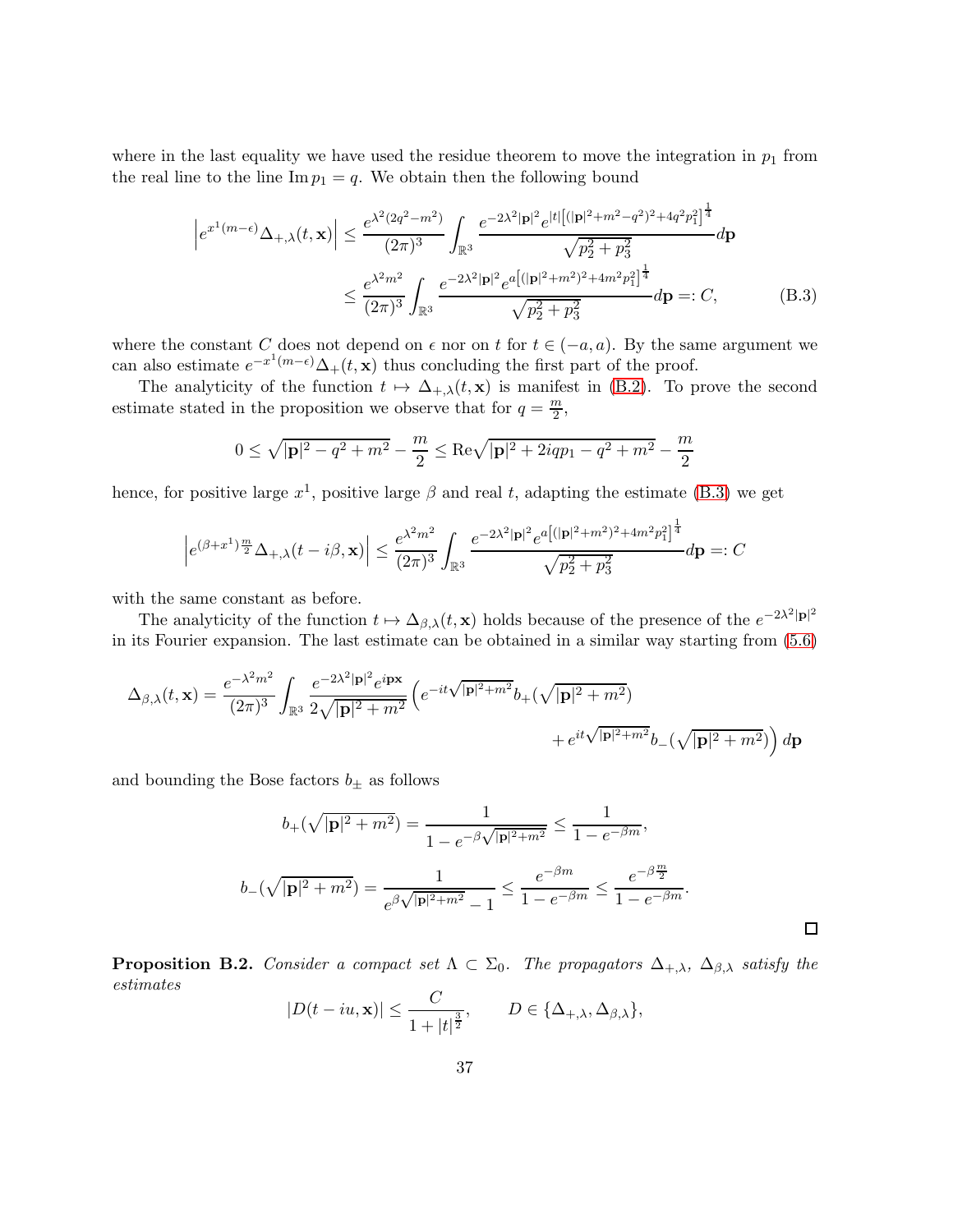valid for  $t \in \mathbb{R}$ ,  $u \in [0, \beta]$  and  $\mathbf{x} \in \Lambda$ , where  $C > 0$  is a constant which depends on  $\lambda$  and  $\Lambda$  but not on  $\beta$  for  $\beta > \frac{1}{m}$ . Furthermore,

$$
|\Delta_{\beta,\lambda}(t,\mathbf{x}) - \Delta_{+,\lambda}(t,\mathbf{x})| \leq \frac{C}{1+|t|^{\frac{3}{2}}}e^{-\beta m}, \quad (t,\mathbf{x}) \in \mathbb{R} \times \Lambda,
$$

where  $C$  is the same constant as before.

Proof. Consider

$$
\Delta_{+,\lambda}(t-iu,{\bf x}):=\frac{e^{-\lambda^2m^2}}{(2\pi)^3}\int_{\mathbb{R}^3}e^{-2\lambda^2|{\bf p}|^2}e^{i{\bf p}\cdot{\bf x}}\frac{e^{-it\sqrt{|{\bf p}|^2+m^2}}}{2\sqrt{|{\bf p}|^2+m^2}}e^{-u\sqrt{|{\bf p}|^2+m^2}}d{\bf p}.
$$

Assuming for the moment  $x = 0$ ,  $u = 0$  and  $t > 0$  we get

$$
\Delta_{+,\lambda}(t,0) = \frac{e^{-\lambda^2 m^2}}{(2\pi)^3} \int_{\mathbb{R}^3} e^{-2\lambda^2 |\mathbf{p}|^2} \frac{e^{it\sqrt{|\mathbf{p}|^2 + m^2}}}{2\sqrt{|\mathbf{p}|^2 + m^2}} d\mathbf{p}
$$
  
= 
$$
\frac{e^{-\lambda^2 m^2}}{4\pi^2} \frac{e^{imt}}{|t|^{\frac{3}{2}}} \int_0^\infty e^{-2\lambda^2 \frac{w}{t} (\frac{w}{t} + 2m)} e^{iw} \sqrt{w} \sqrt{2m + \frac{w}{t}} dw
$$

where we have integrated over the angular degrees of freedom of the momentum p, and we have operated a change of coordinates  $w = t(\sqrt{|\mathbf{p}|^2 + m^2} - m)$ . We have now to estimate an integral of the form

$$
I = \int_0^\infty e^{-iw} \sqrt{w} g\left(\frac{w}{t}\right) dw
$$

where  $g$  is a rapidly decreasing smooth function. We have that

$$
I = \lim_{\epsilon \to 0^+} g(0) \int_0^\infty e^{-(i+\epsilon)w} \sqrt{w} dw + \lim_{\epsilon \to 0^+} \int_0^\infty e^{-(i+\epsilon)w} \sqrt{w} \left( g\left(\frac{w}{t}\right) - g(0) \right) dw
$$

the first integrals which contributes to I and the corresponding limit  $\epsilon \to 0$  can be computed, we get

$$
I = g(0)\frac{\sqrt{\pi}}{2i^{\frac{5}{2}}} + \lim_{\epsilon \to 0^+} \frac{1}{(i+\epsilon)^2} \int_0^\infty \left( e^{-(i+\epsilon)w} - 1 \right) \frac{d^2}{dw^2} \sqrt{w} \left( g\left(\frac{w}{t}\right) - g(0) \right) dw
$$

where in the second contribution we written  $e^{-(i+\epsilon)w} = \frac{1}{(i+\epsilon)}$  $\frac{1}{(i+\epsilon)^2}\frac{d^2}{dw}$  $\frac{d^2}{dw^2}\left(e^{-(i+\epsilon)w}-1\right)$  and we have integrated by parts two times. The second contribution can be rewritten as follows with a  $0 < \delta < \frac{1}{2}$ .

$$
\int_0^\infty \left( e^{-(i+\epsilon)w} - 1 \right) \frac{d^2}{dw^2} \sqrt{w} \left( g \left( \frac{w}{t} \right) - g(0) \right) dw = \int_0^\infty \left( e^{-(i+\epsilon)w} - 1 \right) \frac{1}{w^{\frac{3}{2} - \delta}} \frac{1}{t^{\delta}} f_g \left( \frac{w}{t} \right) dw
$$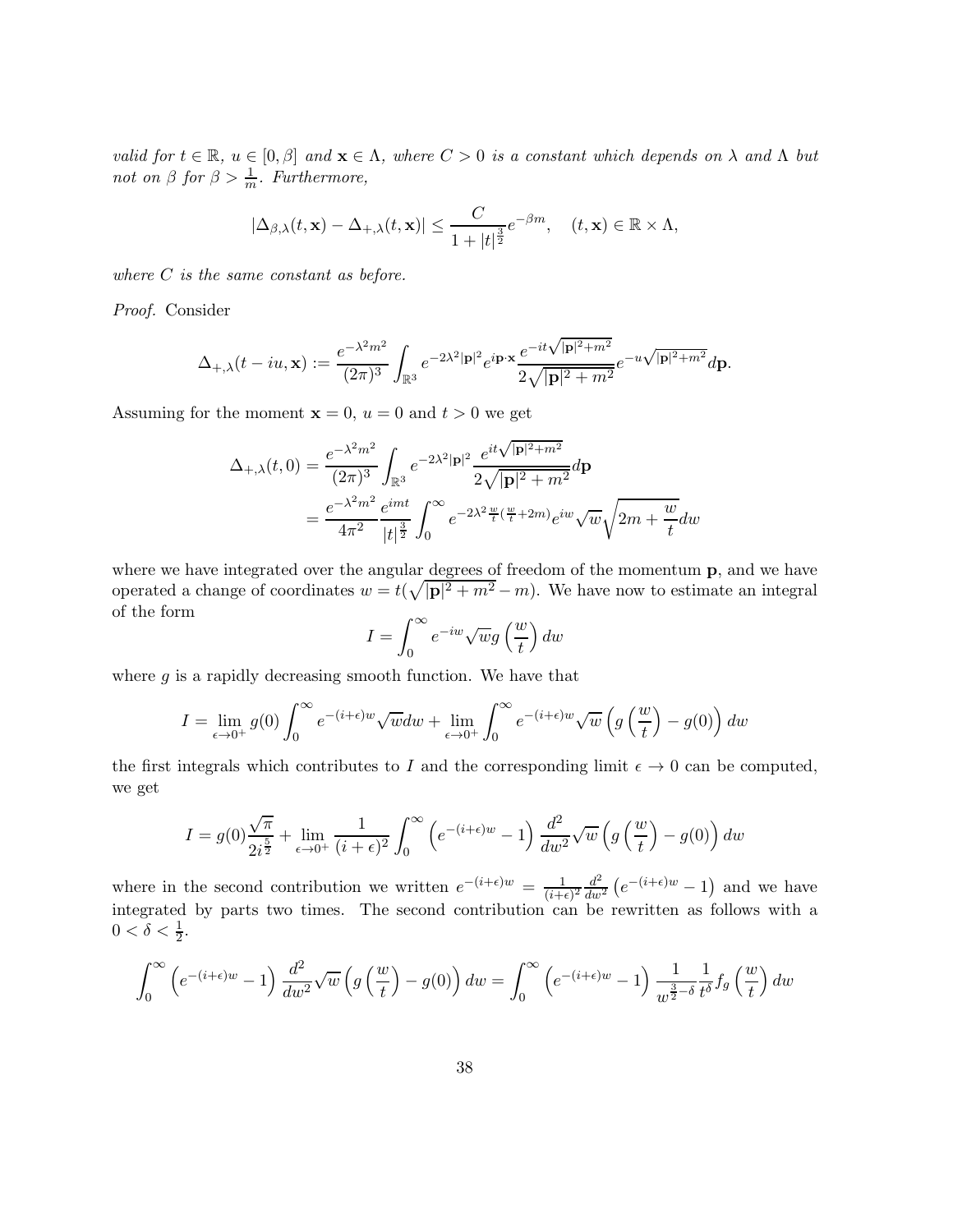where  $f_g(y) = \frac{1}{y^\delta} (y^2 g''(y) + y g'(y) - \frac{1}{4})$  $\frac{1}{4}(g(y) - g(0)))$ . Notice that  $f_g(y)$  is a bounded function, while  $(e^{-(i+\epsilon)w}-1)\frac{1}{w^{\frac{3}{2}}}$  $\frac{1}{w^{\frac{3}{2}-\delta}}$  is bounded by an absolutely integrable function uniformly in  $\epsilon$ . We thus have that

$$
|I| \le \frac{C_1}{|t|^{\frac{3}{2}}} + \frac{C_2}{|t|^{\frac{3}{2} + \delta}} \tag{B.4}
$$

where  $C_1$  is a linear function of  $g(0)$  and where  $C_2$  is a linear function of the maximum of  $|f|$ . If an  $\mathbf{x} \neq 0$ , and  $u \in [0, \beta]$  is considered  $g(y)$  needs to be multiplied by

$$
h_{\mathbf{x},u}(y) = \mathrm{sinc}(\sqrt{y(y+2m)}|\mathbf{x}|)e^{-u(y+m)}.
$$

Notice that  $h_{\mathbf{x},u}(y)$  is bounded by a constant uniformly for  $u \in [0,\beta]$  and  $\mathbf{x} \in \Lambda$  and that the same holds for  $f_{gh_{\mathbf{x},u}}$ . Therefore  $C_1$  and  $C_2$  can be chosen independent of  $u \in [0,\beta]$  and  $\mathbf{x} \in \Lambda$ . If on the other hand  $\Delta_{\beta,\lambda}$  is considered we can analyze separately the positive and negative contribution in a similar way. In particular we will have to multiply  $g$  by suitable functions related to the Bose factors

$$
b_{\mathbf{x},u}^+(y) = \text{sinc}(\sqrt{y(y+2m)}|\mathbf{x}|) \frac{e^{-u(y+m)}}{1 - e^{-\beta(y+m)}}, \qquad b_{\mathbf{x},u}^-(y) = \text{sinc}(\sqrt{y(y+2m)}|\mathbf{x}|) \frac{e^{u(y+m)}}{e^{\beta(y+m)} - 1}
$$

Again, we have that  $gb_{\mathbf{x},u}^{\pm}(0)$  and  $f_{gb_{\mathbf{x},u}^{\pm}}$  are bounded uniformly for  $u \in [0,\beta], \beta \geq \frac{1}{m}$  and  $\mathbf{x} \in \Lambda$ . Hence, the constant  $C_1$ ,  $C_2$  can be chosen independently on  $u \in [0, \beta]$ ,  $\mathbf{x} \in \Lambda$  and  $\beta$  for large  $\beta$ . This proves the first part of the proposition. To analyze the second part, we observe that

$$
\Delta_{\beta,\lambda}(t,\mathbf{x}) - \Delta_{+,\lambda}(t,\mathbf{x}) = \frac{e^{-\lambda^2 m^2}}{(2\pi)^3} \int_{\mathbb{R}^3} d\mathbf{p} \frac{e^{-2\lambda^2 |\mathbf{p}|^2} e^{i\mathbf{p}\mathbf{x}}}{2\sqrt{|\mathbf{p}|^2 + m^2}} \left( e^{-it\sqrt{|\mathbf{p}|^2 + m^2}} + e^{it\sqrt{|\mathbf{p}|^2 + m^2}} \right) \frac{e^{-\beta \sqrt{|\mathbf{p}|^2 + m^2}}}{1 - e^{-\beta \sqrt{|\mathbf{p}|^2 + m^2}}}.
$$

We can now repeat the analysis done in the first part of the proof for the positive and negative contribution separately. We need furthermore to multiply the function g discussed above with

$$
h(y) = e^{-\beta m} \frac{e^{-\beta y}}{1 - e^{-\beta (y + m)}}
$$

the corresponding  $f_{gh}$  is bounded by a constant which multiplies  $e^{-\beta m}$  for  $\beta m > 1$ . This observation allows us to conclude the proof. □

### <span id="page-38-0"></span>C Return to equilibrium on noncommutative spacetime

The decay for large values of t of  $\Delta_{\beta,\lambda}(t, \mathbf{x})$  stated in Proposition [B.1](#page-35-1) implies the following proposition, which is a clustering condition which similar to the one stated in Proposition 3.3 in [\[17\]](#page-43-14) for fields on a commutative spacetime.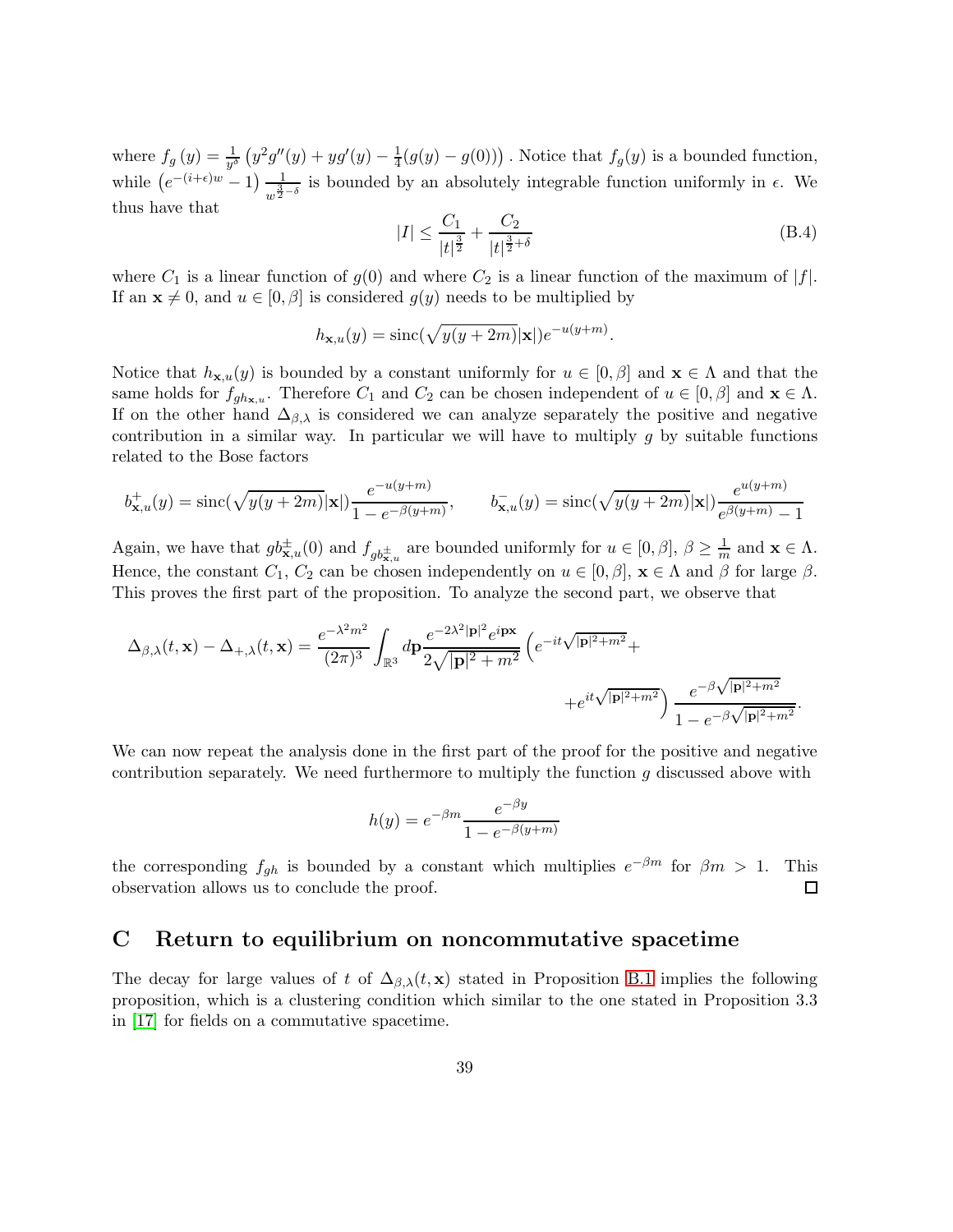<span id="page-39-0"></span>**Proposition C.1.** Let  $A, B$  in  $A$ , consider the interacting time evolution  $\alpha_t^V$  where  $V = V_{\chi,h}$ for some h of compact spatial support and the KMS state introduced in [\(5.5\)](#page-26-1). The following clustering condition holds

<span id="page-39-5"></span>
$$
\lim_{t \to \infty} \left( \omega_{\lambda,\beta}(A \star_{\lambda} \alpha_t^V(B)) - \omega_{\lambda,\beta}(A)\omega_{\lambda,\beta}(\alpha_t^V(B)) \right) = 0. \tag{C.1}
$$

Proof. Consider

$$
D(t) = (\omega_{\lambda,\beta}(A \star_{\lambda} \alpha_t^V(B)) - \omega_{\lambda,\beta}(A)\omega_{\lambda,\beta}(\alpha_t^V(B))) ,
$$

and notice that differentiating recursively the cocycle condition the interacting time evoultion can be written as

<span id="page-39-4"></span>
$$
\alpha_t^V(B) = \sum_{n=0}^{+\infty} i^n \int_{tS_n} dT \left[ K_{t_n}, [K_{t_{n-1}}, \dots, [K_{t_1}, B_t]] \right]
$$
(C.2)

where the integration domain is

<span id="page-39-3"></span>
$$
tS_n := \{(t_1, \dots, t_n) \in \mathbb{R}^n : 0 < t_n < \dots < t_1 < t\}.\tag{C.3}
$$

Hence,

<span id="page-39-1"></span>
$$
D(t) = \sum_{n\geq 0} D_n(t) := \sum_{n\geq 0} i^n \int_{tS_n} dT M \left( (e^{\Gamma} - 1) \left( \tilde{A} \otimes [\tilde{K}_{t_n}, [\tilde{K}_{t_{n-1}} \dots [\tilde{K}_{t_1}, \tilde{B}_t]_{\beta} \dots]_{\beta}]_{\beta} \right) \right) (C.4)
$$

where  $M(A \otimes B) := \omega_{\lambda} m(A \otimes B) = A(0)B(0)$  (recall that  $m(A \otimes B)(\phi) = A(\phi)B(\phi)$ ),

$$
\Gamma := \Gamma_{\Delta_{\beta,\lambda}} = \int_{M^2} dx dy \, \Delta_{\beta,\lambda}(x-y) \frac{\delta}{\delta \phi(x)} \otimes \frac{\delta}{\delta \phi(y)},
$$
  

$$
\tilde{A} := e^{\frac{1}{2} \int dx dy (\Delta_{\beta,\lambda}(x-y) - \Delta_{+,\lambda}(x-y)) \frac{\delta^2}{\delta \phi(x) \delta \phi(y)}} A,
$$

and where

<span id="page-39-2"></span>
$$
[A, B]_{\beta} = m(e^{\Gamma}(A \otimes B - B \otimes A)) = m((e^{\Gamma} - 1)(A \otimes B - B \otimes A)).
$$
 (C.5)

Hence, the n−th element in  $D_n(t)$  in the sum in [\(C.4\)](#page-39-1) can be expanded as a sum over  $\mathcal{G}_{n+2}$ , the set of connected oriented graphs joining  $n+2$  vertices. The vertices of each graphs in  $\mathcal{G}_{n+2}$  are in correspondence with  $\{A, K_{t_n}, \ldots, K_{t_1}, B\}$  and the edges with  $\Gamma_{ij}$  which is  $\Gamma$  applied to the *i*-th and j–th element of the tensor product  $\tilde{A} \otimes \tilde{K}_{t_n} \otimes \cdots \otimes \tilde{K}_{t_1} \otimes \tilde{B}_t$ . The only admissible graphs in this graphical expansion are connected because both in [\(C.4\)](#page-39-1) and in [\(C.5\)](#page-39-2)  $e^{\Gamma} - 1$  appears. We have that

$$
D_n(t) = \sum_{G \in \mathcal{G}_{n+2}} c_G D_{n,G}(t)
$$
  
= 
$$
\sum_{G \in \mathcal{G}_{n+2}} c_G \int_{tS_n} dT M \bigg(\prod_{l \in E(G)} \Gamma_{s(l),r(l)}\bigg) \left(\tilde{A} \otimes \tilde{K}_{t_n} \otimes \tilde{K}_{t_{n-1}} \cdots \otimes \tilde{K}_{t_1} \otimes \tilde{B}_t\right)
$$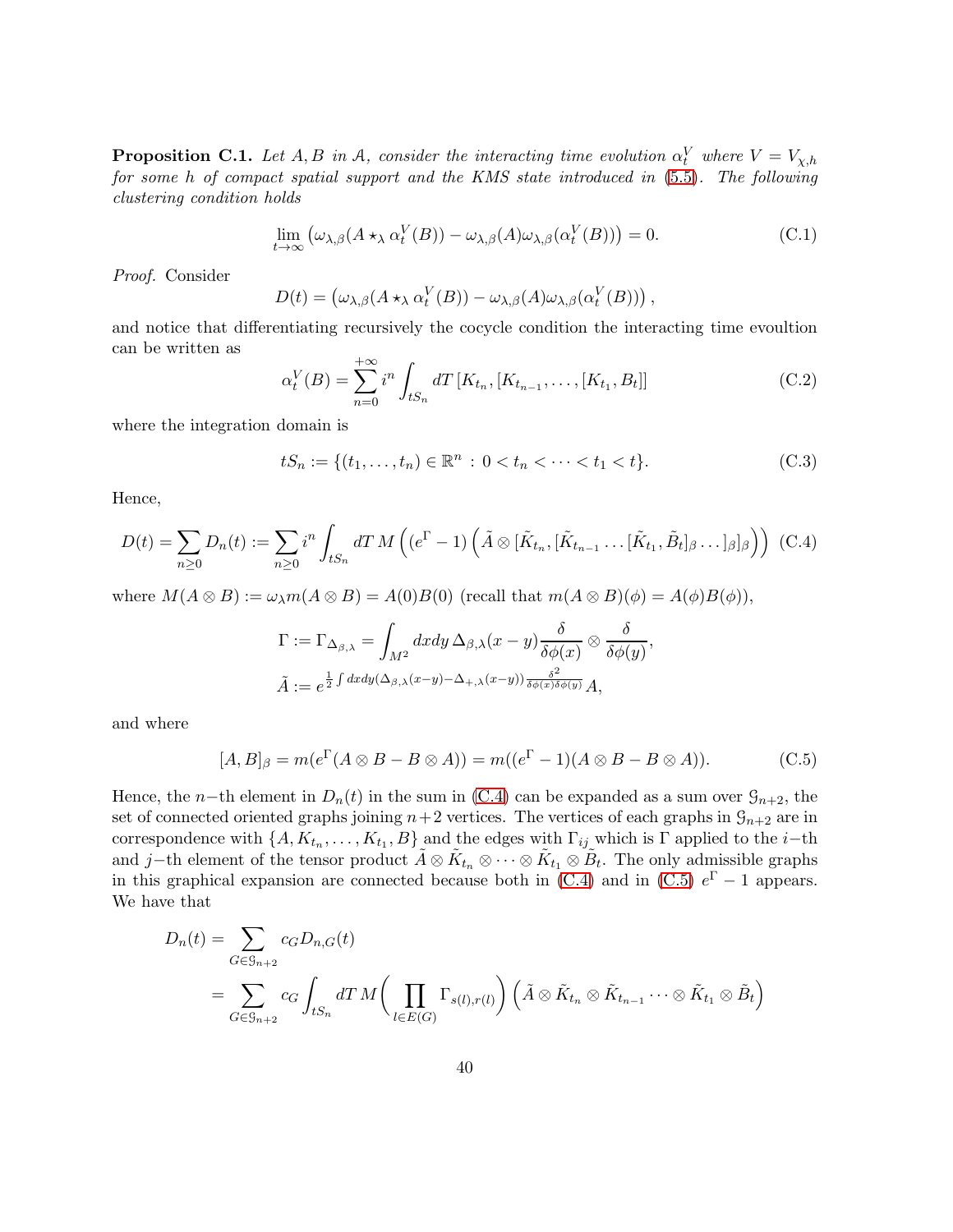where  $c_G$  is a numerical factor which can be either  $i^n$  or 0,  $E(G)$  denotes the set of edges of G and each edge  $l \in E(G)$  is a collection of two vertices  $l = (s(l), r(l))$  where  $s(l), r(l) \in \{0, \ldots, n+1\}$ . Expanding now  $\tilde{K}_{t_j}$  as a sum of terms of the form [\(5.12\)](#page-28-1) and A, B as a sum of terms of the form [\(4.9\)](#page-13-1), we see that  $D_{n,G}(t)$  can be written as a sum of terms analogous to [\(5.13\)](#page-28-0). Since A, K, B are of compact support, we have that  $A, K, B \in \mathcal{A}(\Sigma_{0,a})$  for a sufficiently large a. Now thanks to Proposition [B.2,](#page-36-0) and to the fact that  $\Delta_{+,\lambda}$ ,  $\Delta_{F,\lambda}$  and  $\Delta_{\beta,\lambda}$  are all bounded, we have that, similarly to the proof of Prop. [5.5,](#page-27-5)

$$
|D_{n,G}(t)| \le E \int_{tS_n} dT \prod_{l \in E(G)} \frac{1}{b + |t_{r(l)} - t_{s(l)} - 2a|^{3/2}} \le E' \int_{tS_n} dT \prod_{l \in E(G)} \frac{1}{(|t_{r(l)} - t_{s(l)}| + 1)^{3/2}}
$$

where  $E, E' > 0$  are suitable constants (depending on  $G, A, B, a$  but not on  $\beta$ ),  $b = (2a + 1)^{3/2}$ and  $t_0 = t$  and  $t_{n+1} = 0$ . In order to estimate the last integral, let  $E_0(G)$  be the set of edges of G connected to the vertex with index 0 (corresponding to B), and let  $l_0 \in E_0(G)$  be the one among them which is connect to the vertex with minimal index, indicated by  $i_0 \in \{1, \ldots, n+1\}$ . Then, by the form of the integration domain [\(C.3\)](#page-39-3),  $(|t_{r(l_0)} - t_{s(l_0)}| + 1)^{-3/2} \le (t_0 - t_1 + 1)^{-3/2}$ and, for all  $l \in E_0(G)$ ,  $(|t_{r(l)} - t_{s(l)}| + 1)^{-3/2} \leq (|t_{r(l')} - t_{s(l')}| + 1)^{-3/2}$  where l' is an edge which connects  $i_0$  with the vertex different from 0 originally attached to l. Therefore

$$
\prod_{l \in E(G)} \frac{1}{(|t_{r(l)} - t_{s(l)}| + 1)^{3/2}} \le \frac{1}{(t_0 - t_1 + 1)^{3/2}} \prod_{l' \in E(G')} \frac{1}{(|t_{r(l')} - t_{s(l')}| + 1)^{3/2}},
$$

where  $G'$  is the connected graph obtained by removing the 0 vertex and  $l_0$  from  $G$  and by replacing all the edges  $l \in E_0(G) \setminus \{l_0\}$  with the corresponding  $l'$  defined above. Iterating this procedure, one gets in the end

$$
\prod_{l \in E(G)} \frac{1}{(|t_{r(l)} - t_{s(l)}| + 1)^{3/2}} \le \prod_{i=0}^n \frac{1}{(t_i - t_{i+1} + 1)^{3/2}}.
$$

The integral over  $tS_n$  of the last product can now be estimated iteratively thanks to

$$
\int_0^{t_{i-1}} \frac{dt_i}{(t_{i-1}-t_i+1)^{\frac{3}{2}}(t_i+1)^{\frac{3}{2}}} = \frac{4t_{i-1}}{\sqrt{1+t_{i-1}(2+t_{i-1})^2}} \le \frac{4}{(t_{i-1}+1)^{\frac{3}{2}}}, \quad i=1,\ldots,n,
$$

which finally implies

$$
|D_{n,G}(t)| \le \frac{4^n E'}{(t+1)^{\frac{3}{2}}},
$$

and therefore  $|D_{n,G}(t)|$  vanishes in the limit of large t.

The following proposition is a stability result for the interacting equilibrium states. Similar results are obtained for the ordinary spacetime in Theorem 2 in [\[8\]](#page-43-13) or Theorem 3.3 in [\[17\]](#page-43-14).

 $\Box$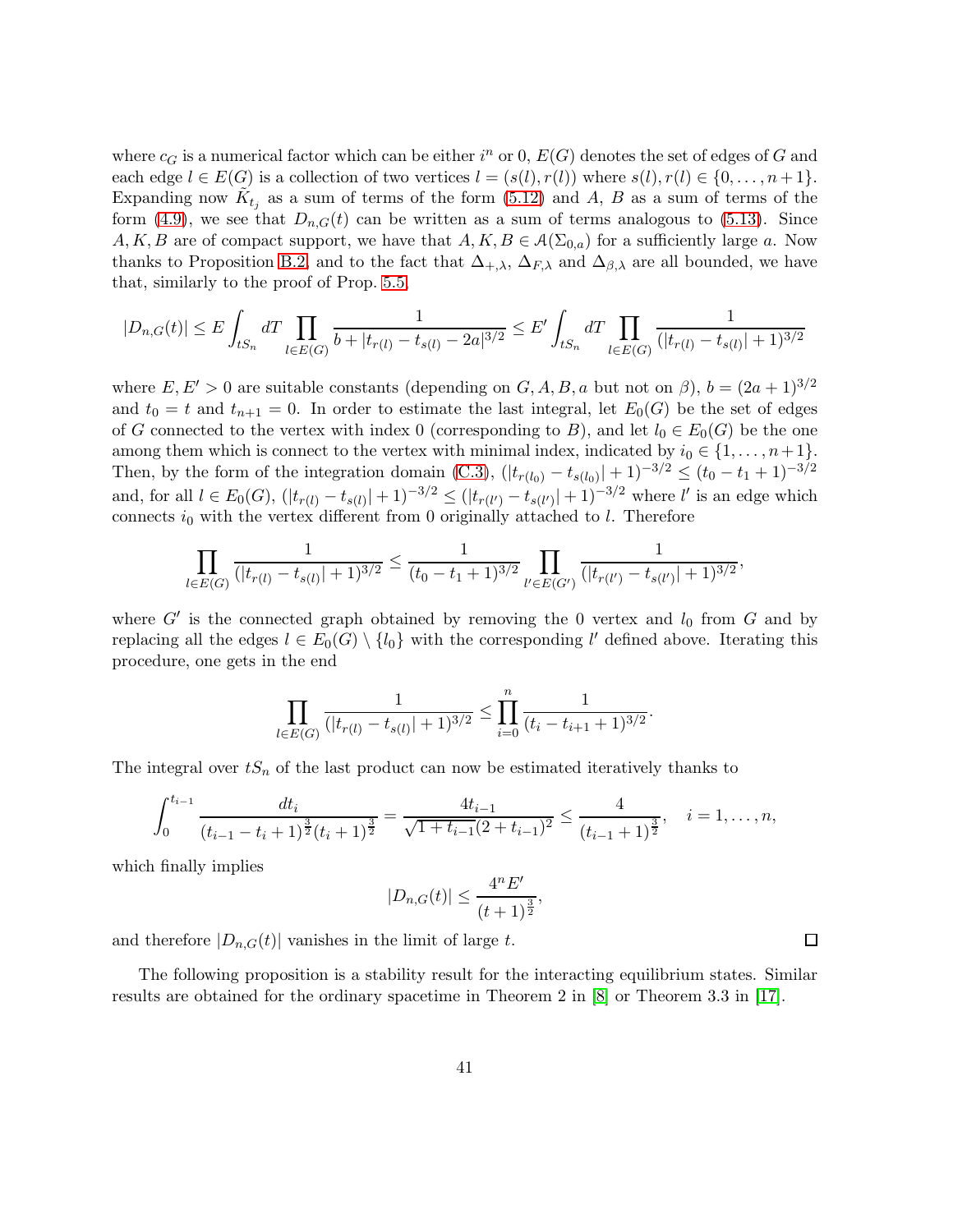<span id="page-41-0"></span>**Proposition C.2.** Consider  $V_{\chi,h}$  for some h of compact support. The KMS state  $\omega_{\beta,\lambda}$  of the free theory shows the following return to equilibrium property

$$
\lim_{t \to \infty} \omega_{\beta,\lambda}(\alpha_t^V(A)) = \omega_{\beta,\lambda}^{U(i\frac{\beta}{2})}(A), \qquad A \in \mathcal{A},
$$

where  $\omega_{\beta,\lambda}^{U(i\frac{\beta}{2})}$  is a KMS state for the interacting theory defined in [\(5.7\)](#page-26-2) and in [\(5.8\)](#page-27-1).

*Proof.* We begin by proving that  $L(t) = \omega_{\beta,\lambda}(\alpha_t^V(B))$  is a bounded function of t, order by order in perturbation theory. To this end, recalling [\(C.2\)](#page-39-4) and operating as in [\(C.4\)](#page-39-1), we have that

$$
L(t) = \sum_{n\geq 0} L_n(t) := \sum_{n\geq 0} i^n \int_{tS_n} dT M\left( [\tilde{K}_{t_n}, [\tilde{K}_{t_{n-1}} \dots [\tilde{K}_{t_1}, \tilde{B}_t]_{\beta} \dots ]_{\beta}]_{\beta} \right) \tag{C.6}
$$

where as before also  $L_n$  can be expanded as a sum over connected graphs

$$
L_n(t) = \sum_{G \in \mathcal{G}_{n+2}} c'_G L_{n,G}(t)
$$
  
= 
$$
\sum_{G \in \mathcal{G}_{n+1}} c'_G \int_{tS_n} dT M \bigg(\prod_{l \in E(G)} \Gamma_{s(l),r(l)}\bigg) \left(\tilde{K}_{t_n} \otimes \tilde{K}_{t_{n-1}} \cdots \otimes \tilde{K}_{t_1} \otimes \tilde{B}_t\right)
$$

for some suitable constant  $c_G'$  which can also be 0 for some graphs. Therefore, using iteratively the estimate

$$
\int_0^{t_{i-1}} \frac{dt_i}{(t_{i-1} - t_i + 1)^{3/2}} = 2\left[1 - \frac{1}{\sqrt{t_{i-1} + 1}}\right] \le 2
$$

we obtain, similarly to the proof of Prop. [C.1,](#page-39-0)

$$
|L_{n,G}(t)| \le C' \int_{tS_n} dT \prod_{i=1}^n \frac{1}{(t_{i-1} - t_i + 1)^{3/2}} \le 2^n C'.
$$

This proves that every  $L_n$  is bounded in t.

We now follow the strategy of the proof of Theorem 3.3 in [\[17\]](#page-43-14). The KMS conditions implies that

<span id="page-41-1"></span>
$$
\omega_{\lambda,\beta}(\alpha_t^V(A)) = \omega_{\lambda,\beta}(U(t) \star_{\lambda} \alpha_t(A) \star_{\lambda} U(t)^*) = \omega_{\lambda,\beta}(\alpha_t(A) \star_{\lambda} U(t)^* \star_{\lambda} \alpha_{i\beta} U(t)).
$$
 (C.7)

Now notice that the cocycle condition, the KMS condition and the time translation invariance of the state imply then that

$$
\omega_{\lambda,\beta}(\alpha_t(A) \star_{\lambda} U(t)^* \star_{\lambda} \alpha_s U(t)) = \omega_{\lambda,\beta}(\alpha_t(A) \star_{\lambda} U(t)^* \star_{\lambda} U(s)^* \star_{\lambda} U(t) \star_{\lambda} \alpha_t U(s))
$$
  
\n
$$
= \omega_{\lambda,\beta}(\alpha_{t-i\beta} U(s) \star_{\lambda} \alpha_t(A) \star_{\lambda} U(t)^* \star_{\lambda} U(s)^* \star_{\lambda} U(t))
$$
  
\n
$$
= \omega_{\lambda,\beta}(\alpha_{-i\beta} U(s) \star_{\lambda} A \star_{\lambda} \alpha_{-t}^V(U(s)^*)).
$$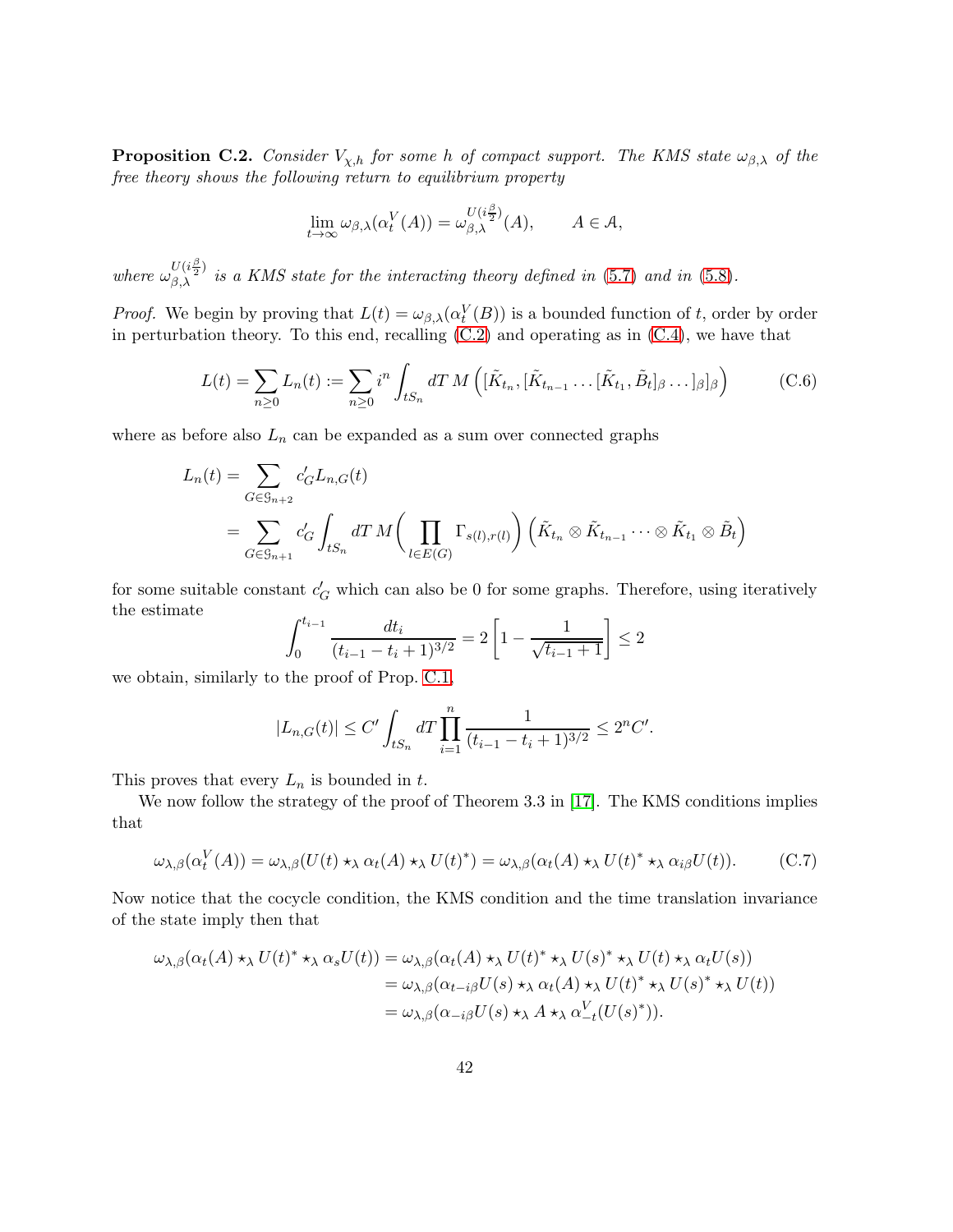According to the first part of the proof, we can now choose a sequence  $\{t_k\}_{k\in\mathbb{N}}\subset\mathbb{R}$  converging to  $+\infty$  and such that  $\lim_{k\to+\infty} \omega_{\lambda,\beta}(\alpha_{t_k}^V(A))$  exists and is finite. Passing to a subsequence, we can also assume that  $N := \lim_{k \to +\infty} \omega_{\lambda,\beta}(\alpha_{-t_k}^V(U(s)^*))$  is finite. The clustering condition [\(C.1\)](#page-39-5) established in Proposition [C.1](#page-39-0) and the KMS condition imply that

<span id="page-42-2"></span>
$$
\lim_{k \to \infty} \omega_{\lambda,\beta}(\alpha_{t_k}(A) \star_{\lambda} U(t_k)^* \star_{\lambda} \alpha_s U(t_k)) = \omega_{\lambda,\beta}(\alpha_{-i\beta} U(s) \star_{\lambda} A) \lim_{k \to \infty} \omega_{\lambda,\beta}(\alpha_{-t_k}^V(U(s)^*))
$$
\n
$$
= \omega_{\lambda,\beta}(A \star_{\lambda} U(s))N.
$$
\n(C.8)

The previous equality holds also for Im $s \in [0, \beta]$ : actually, we may extend the results of Propo-sition [C.1](#page-39-0) to  $U(is)$  following the same proof and using the bounds of Proposition [B.2](#page-36-0) which also hold when some propagator are extended in imaginary time. The limit  $s \to i\beta$  together with [\(C.7\)](#page-41-1) gives that

<span id="page-42-3"></span>
$$
\lim_{k \to \infty} \omega_{\lambda,\beta}(\alpha_{t_k}^V(A)) = \omega_{\lambda,\beta}(A \star_{\lambda} U(i\beta))\tilde{N} = \frac{\omega_{\lambda,\beta}(A \star_{\lambda} U(i\beta))}{\omega_{\lambda,\beta}(U(i\beta))}
$$
(C.9)

where in the last equality we used [\(C.8\)](#page-42-2) with  $A = 1$  and  $s = i\beta$ , again the KMS condition and the fact that  $\omega_{\lambda,\beta}$  is normalized and hence  $\omega_{\lambda,\beta}(\alpha_t^V(1)) = 1$ . This shows that the limit on the left hand side of  $(C.9)$  is actually independent of the sequence  $\{t_k\}$ , and therefore

$$
\lim_{t \to \infty} \omega_{\lambda,\beta}(\alpha_t^V(A)) = \frac{\omega_{\lambda,\beta}(A \star_\lambda U(i\beta))}{\omega_{\lambda,\beta}(U(i\beta))}.
$$

The right hand side of the previous equality can be expanded as in [\(5.8\)](#page-27-1) with the help of the KMS condition. Actually the KMS condition implies that

$$
\omega_{\lambda,\beta}(A \star_{\lambda} U(2s)) = \omega_{\lambda,\beta}(\alpha_{-i\beta+s}U(s) \star_{\lambda} A \star_{\lambda} U(s))
$$

which can be extended to a bounded continuous function for Im(s)  $\in [0, \beta/2]$  analytic in its interior and for  $s = \beta/2$  gives the desired result. interior and for  $s = \frac{\beta}{2}$  gives the desired result.

Acknowledgements. G. M. is partially supported by the MIUR Excellence Department Project awarded to the Department of Mathematics, University of Rome Tor Vergata, CUP E83C18000100006, the ERC Advanced Grant 669240 "Quantum Algebraic Structures and Models", the INDAM-GNAMPA, and the Tor Vergata University grant "Operator Algebras and Applications to Noncommutative Structures in Mathematics and Physics".

#### <span id="page-42-1"></span>References

- [1] D. Bahns, "Perturbative methods on the noncommutative Minkowski space" PhD Thesis Hamburg University Desy-Thesis 04-004, (2003).
- <span id="page-42-0"></span>[2] D. Bahns, "The ultraviolet infrared mixing problem on the noncommutative Moyal space", [arXiv:1012.3707.](http://arxiv.org/abs/1012.3707)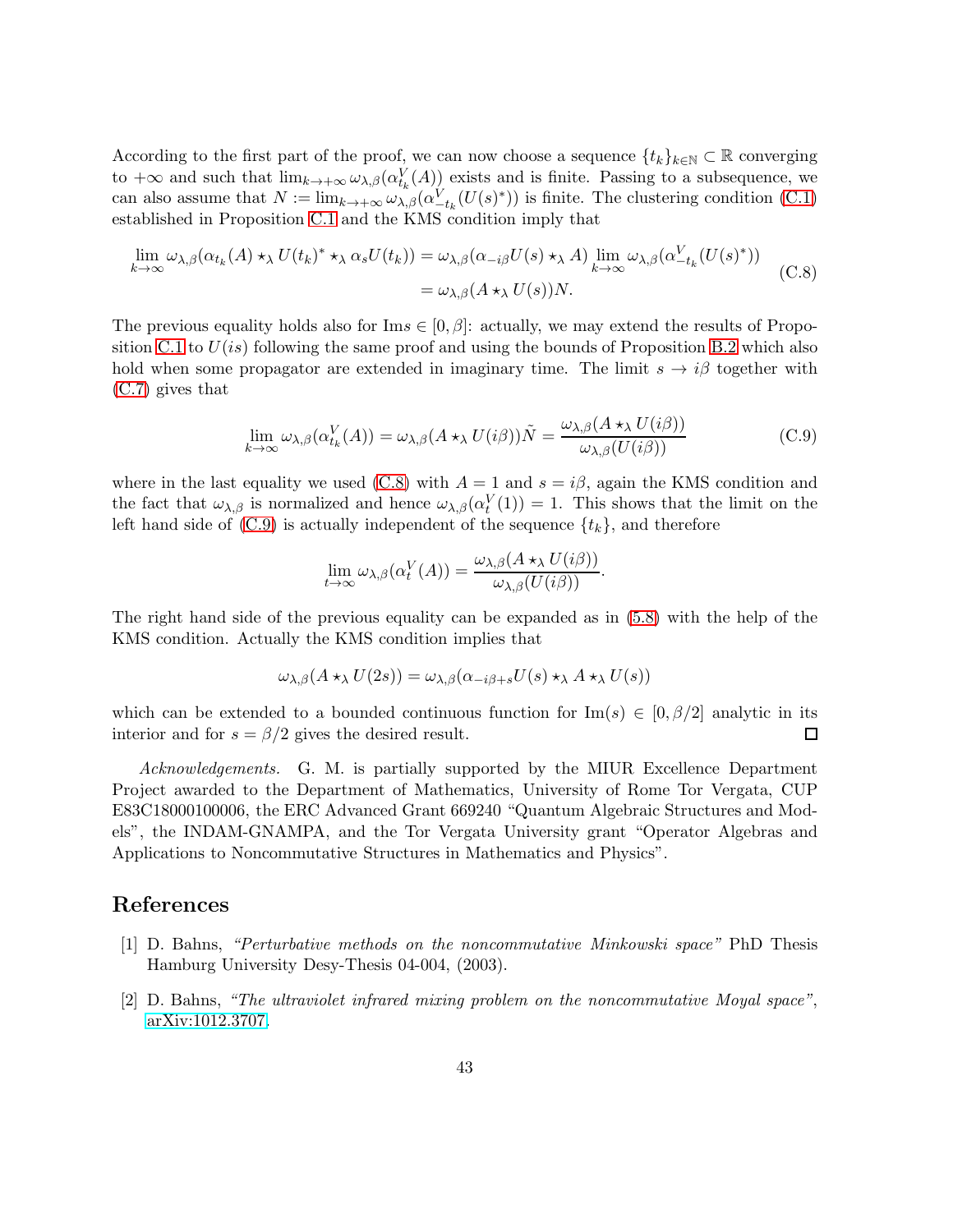- <span id="page-43-7"></span>[3] D. Bahns, S. Doplicher, G. Morsella, G. Piacitelli, "Quantum spacetime and algebraic quantum field theory", in "Advances in Algebraic Quantum Field Theory", Springer International (2015).
- <span id="page-43-6"></span><span id="page-43-2"></span>[4] D. Bahns, S. Doplicher, K. Fredenhagen, G. Piacitelli, "Ultraviolet finite quantum field theory on quantum spacetime", Commun. Math. Phys. 237, 221 (2003).
- <span id="page-43-1"></span>[5] D. Bahns, S. Doplicher, K. Fredenhagen, G. Piacitelli, "Field theory on noncommutative spacetimes: quasiplanar Wick products", Phys. Rev. D 71, 025022 (2005).
- <span id="page-43-10"></span>[6] D. Bahns, S. Doplicher, K. Fredenhagen, G. Piacitelli, "Quantum geometry on quantum spacetime: distance, area and volume operators", Commun. Math. Phys. 308, 567 (2011).
- [7] C. Bär, N. Ginoux, F. Pfäffle, "Wave equations on lorentzian manifolds and quantization", ESI Lectures in Mathematics and Physics, European Mathematical Society Publishing House (2007).
- <span id="page-43-13"></span><span id="page-43-11"></span>[8] O. Bratteli, A. Kishimoto, D.W. Robinson, "Stability properties and the KMS condition," Commun. Math. Phys. 61, 209 (1978).
- [9] R. Brunetti, K. Fredenhagen, "Microlocal analysis and interacting quantum field theories: Renormalization on physical backgrounds", Commun. Math. Phys. 208, 623 (2000).
- <span id="page-43-12"></span><span id="page-43-9"></span>[10] R. Brunetti, M. D¨utsch, K. Fredenhagen, "Perturbative algebraic quantum field theory and the renormalization groups", Adv. Theor. Math. Phys. 13, 1541 (2009).
- [11] B. Chilian, K. Fredenhagen, "The time slice axiom in perturbative quantum field theory on globally hyperbolic spacetimes", Commun. Math. Phys. 287, 513 (2009).
- <span id="page-43-5"></span>[12] S. Doplicher, K. Fredenhagen, G. Morsella, N. Pinamonti: "Pale glares of dark matter in quantum spacetime", Phys. Rev. D **95**, 065009 (2017).
- <span id="page-43-4"></span><span id="page-43-3"></span>[13] S. Doplicher, G. Morsella, N. Pinamonti, "On quantum spacetime and the horizon problem", J. Geom. Phys. 74, 196 (2013).
- <span id="page-43-0"></span>[14] S. Doplicher, G. Morsella, N. Pinamonti, "Quantum spacetime and the universe at the big bang - possibly a system with zero degrees of freedoms", in preparation.
- [15] S. Doplicher, K. Fredenhagen, J. E. Roberts "The quantum structure of spacetime at the Planck scale and quantum fields", Commun. Math. Phys. 172, 187 (1995).
- <span id="page-43-8"></span>[16] C. Döscher, J. Zahn, "Infrared cutoffs and the adiabatic limit in noncommutative spacetime", Phys. Rev. D **73**, 045024 (2006).
- <span id="page-43-14"></span>[17] N. Drago, F. Faldino, N. Pinamonti, "On the stability of KMS states in perturbative algebraic quantum field theories", Commun. Math. Phys. 357, 267 (2018).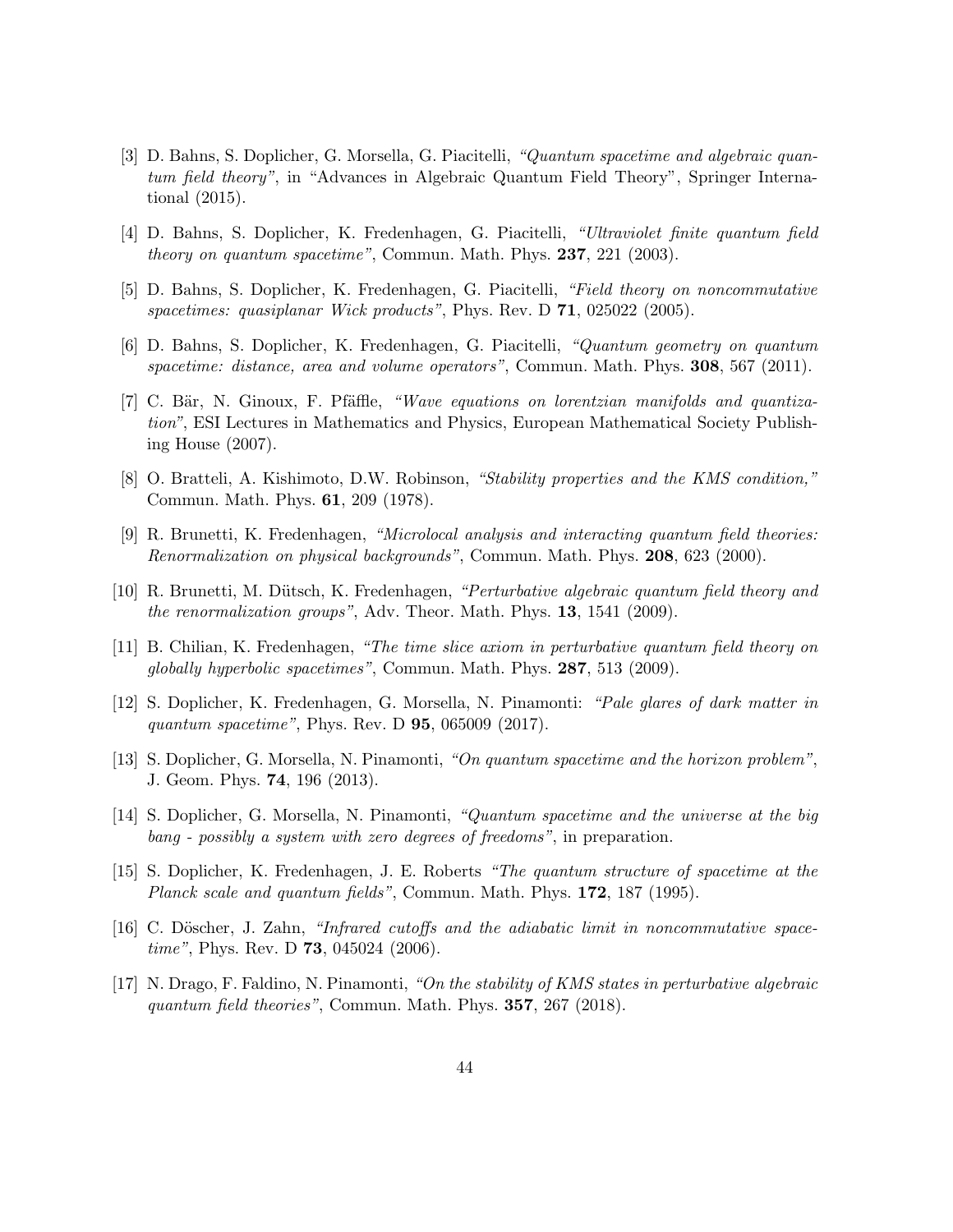- <span id="page-44-13"></span><span id="page-44-3"></span>[18] H. Epstein, V. Glaser, "The role of locality in perturbation theory", Ann. Inst. Henri Poincaré Section A 19, 211 (1973).
- <span id="page-44-11"></span>[19] T. Filk, "Divergencies in a field theory on quantum space", Phys. Lett. B 376, 53 (1996).
- [20] K. Fredenhagen, F. Lindner, "Construction of KMS states in perturbative QFT and renormalized hamiltonian dynamics", Commun. Math. Phys. **332**, 895 (2014); Erratum: Commun. Math. Phys. 347, 655 (2016).
- <span id="page-44-7"></span><span id="page-44-6"></span>[21] K. Fredenhagen, K. Rejzner, "Perturbative algebraic quantum field theory", in "Mathematical Aspects of Quantum Field Theories", Springer International (2015).
- [22] K. Fredenhagen, K. Rejzner, "Perturbative construction of models of algebraic quantum field theory", in "Advances in Algebraic Quantum Field Theory", Springer International (2015).
- <span id="page-44-5"></span>[23] H. Grosse, R. Wulkenhaar, "Renormalisation of  $\phi^4$ -theory on noncommutative  $\mathbb{R}^4$  in the matrix base", Commun. Math. Phys. 256, 305 (2005).
- <span id="page-44-15"></span>[24] E. Hawkins, K. Rejzner, "The star product in interacting quantum field theory", [arXiv:1612.09157](http://arxiv.org/abs/1612.09157) (2016).
- <span id="page-44-8"></span>[25] S. Hollands, R. M. Wald, "Local Wick polynomials and time ordered products of quantum fields in curved space-time", Commun. Math. Phys. 223, 289 (2001).
- <span id="page-44-9"></span><span id="page-44-4"></span>[26] S. Hollands, R. M. Wald, "Existence of local covariant time ordered products of quantum fields in curved space-time", Commun. Math. Phys. 231, 309 (2002).
- [27] S. Minwalla, M. Van Raamsdonk, N. Seiberg, "Noncommutative perturbative dynamics", JHEP 0002, 020 (2000).
- <span id="page-44-12"></span><span id="page-44-1"></span>[28] G. Morsella, L. Tomassini, in preparation.
- <span id="page-44-10"></span>[29] G. Piacitelli, "Nonlocal theories: new rules for old diagrams", JHEP 0408, 031 (2004).
- <span id="page-44-14"></span>[30] K. Rejzner, "Perturbative algebraic quantum field theory: an Introduction for mathematicians", Springer, 2017.
- <span id="page-44-0"></span>[31] O. Steinmann, "Perturbation expansions in axiomatic field theory", Lect. Notes in Phys. 11, Berlin: Springer-Verlag (1971).
- <span id="page-44-2"></span>[32] L. Tomassini, S. Viaggiu, "Building noncommutative spacetimes at the Planck length for Friedmann flat cosmologies", Class. Quantum Grav. 31, 185001 (2014).
- [33] J. Zahn, "Dispersion relations in quantum electrodynamics on the noncommutative Minkowski space", PhD thesis, Hamburg University (2007).